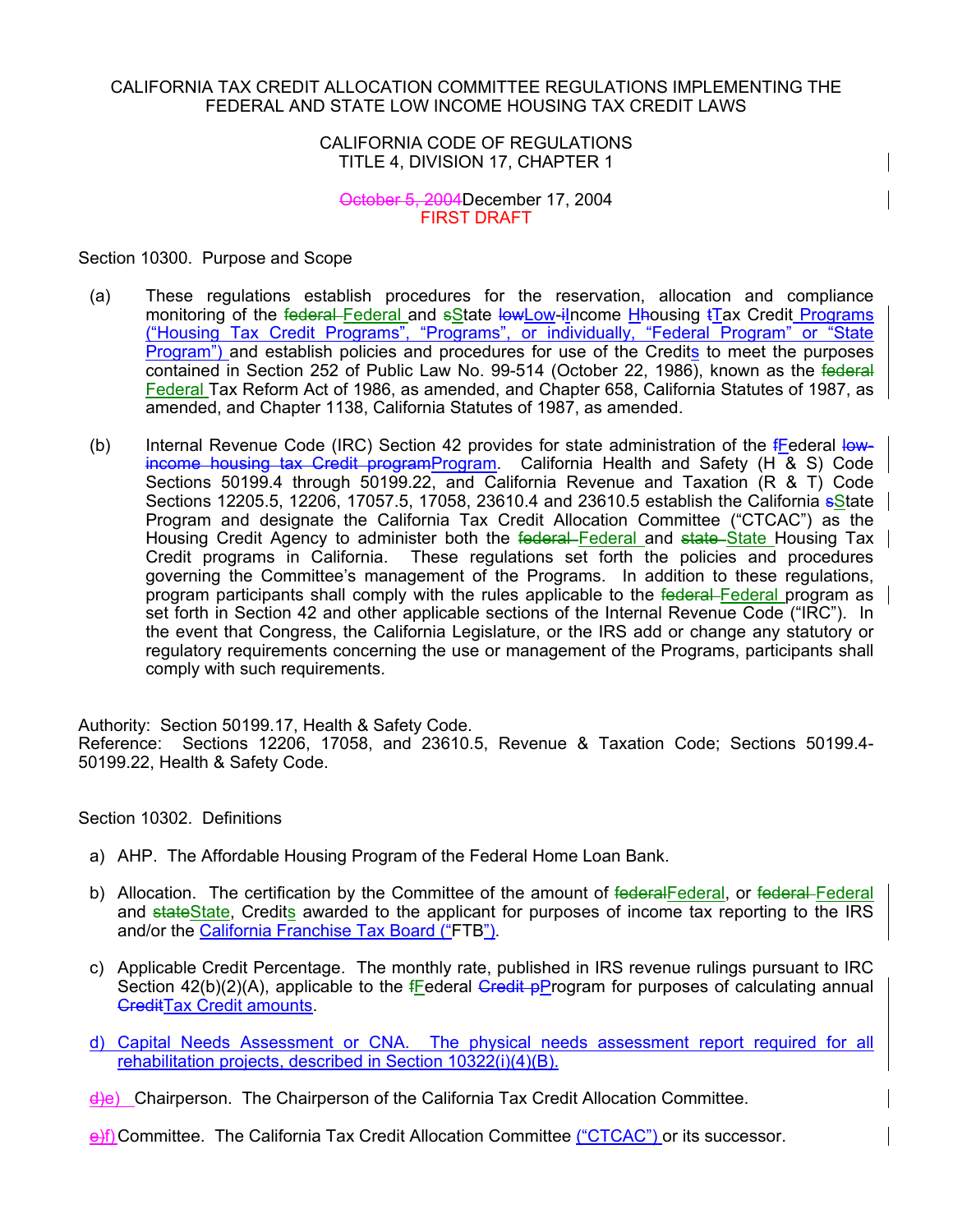- $\frac{f}{g}$ g) Community Foundation. A local foundation organized as a public charity under section 509(a)(1) of the Internal Revenue Code.
- $\frac{g(h)}{h}$  Compliance Period. That period defined by IRC Section 42(i)(1) and modified by R & T Code Section 12206(h), and further modified by the provisions of these regulations.
- h)i) Credit(s). Low-Income-Housing Tax Credit(s), or Tax Credit(s).
- j) Credit Ceiling. The amount specified in Title 26, IRC Section 42(h)(3)(C) for Federal Program purposes (including the unused credit from the preceding calendar year, the current year's population based credits, returned credits and national pool credits), and in -R & T Code Section 17058(g) for State Program purposes.
- k) CTCAC. California Tax Credit Allocation Committee.
- (i)) Developer Fee. Amount of identified uses of project funds All Funds paid at any time as compensation for developing the proposed project to include, all Credit consultant fees, broker fees other than real estate brokerage fees paid to an unrelated party and loan brokerage fees paid to an unrelated party, processing agent fees, developer overhead and profit, compensation for any construction management oversight fees if - provided by the developer, the cost of any personal guarantee fees, syndicator consulting fees, and reserves in excess of those customarily required by multi-family housing lenders.
- m) Eligible Project. A proposed project that has met all of the Basic Threshold Requirements and Additional Threshold Requirements described in Sections 10325(f) and (g) below.
- $\frac{1}{n}$ ) Executive Director. The executive director of the California Tax Credit Allocation Committee.
- $\overline{m}$ )o) Federally Subsidized. As defined by IRC Section 42(i)(2).
- $\frac{f(x)}{g(x)}$  Federal Credit. The Tax Credit for low-income rental housing provided under IRC Section 42 and implemented in California by the Committee.
- $\Theta$ ) Financial Feasibility. As required by Title 26, IRC Section 42(m)(2)(A), and further defined by these regulations in Section 10327.
- **p**)r) FTB. State of California Franchise Tax Board.
- $\Theta$ s) Hard construction costs. The amount of the construction contract, excluding contractor profit, general requirements and contractor overhead. For rehabilitation projects, hard construction costs are those costs included in eligible basis pursuant to Section 10327 (C)(6).
- F)t) Housing And Community Development Funds. As used in these regulations, commitment of funds shall mean, in the case of federal Federal HOME and/or CDBG funds administered by the state Department of Housing and Community Development, funds for which the Department has made a funding reservation.
- s)u) IRS. United States Internal Revenue Service.
- $\leftrightarrow$ ) Local Development Impact Fees. The amount of impact fees, mitigation fees, or capital facilities fees imposed by municipalities, county agencies, or other jurisdictions such as public utility districts, school districts, water agencies, resource conservation districts, etc.
- $\downarrow$ w) Local Reviewing Agency. An agency, so designated by the local government having jurisdiction, that will perform evaluations of proposed projects in its locale according to criteria set forth by the Committee.
- $\frac{\psi(x)}{\psi(x)}$  Low-Income Unit. As defined by IRC Section 42(i)(3).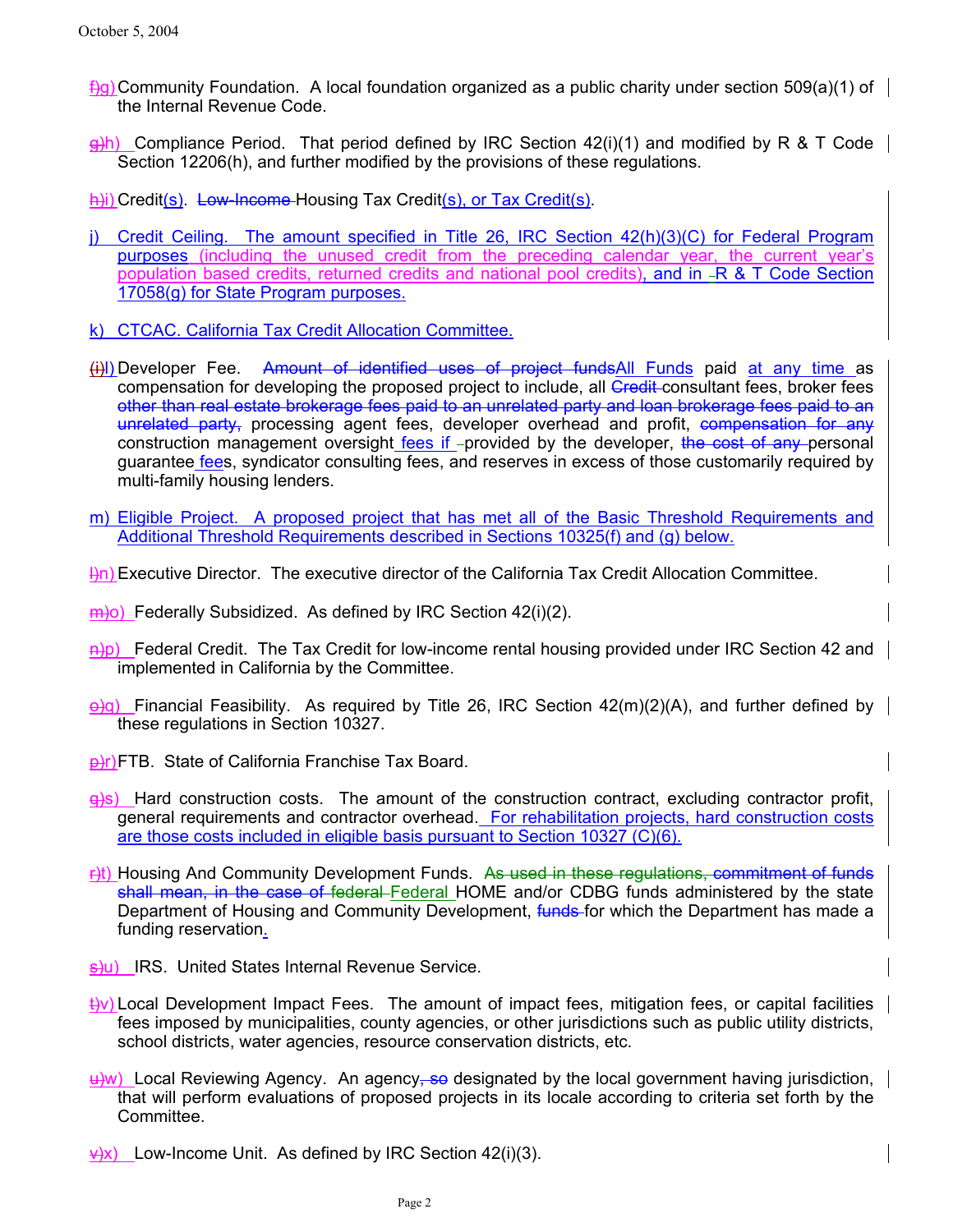- $\frac{w}{w}$ y) Market-Rate Unit. A unit other than a low Low-income Income unit Unit as defined by these regulations.
- $x/2$  MHP. Multifamily Housing Program of California's Department of Housing and Community Development.
- $\forall$ aa) Neighborhood Revitalization Area. An area, other than one in the Rural set-aside, that is part of a neighborhood revitalization strategy area designated by the U.S. Department of Housing and Urban Development, an Empowerment Zone, Enterprise Community, Renewal Community, or an area that has been designated by a local agency to be the focus of revitalization or similar efforts.
- $z$ )bb) Net tax Tax eCredit fFactor. The quotient of the estimated or actual equity amount raised or to be raised from a tax credit syndication or other instrument, not including syndication related expenses, divided by the total amount of federal and state Tax Ceredits reserved or allocated to a project. The calculation must include the full ten-year amount of  $f_{\text{E}}$ ederal ereditTax Credits and the total amount of **sState creditTax Credits**.
- aa)cc) QAP. The "Low Income Housing Tax GreditTax Credit Programs Qualified Allocation Plan," adopted by the Committee on December 11, 1997 in accordance with the standards and procedures of IRC Section 42(m).
- bb)dd) Qualified Nonprofit Organization. An organization that has been designated and recognized by the IRS as a tax-exempt organization under IRC Section  $501(c)(3)$  or  $501(c)(4)$ , and whose exempt purposes include the development of low-income housing as described in IRC Section 42, and which, if a state Credit is requested, also qualifies under H & S Code Section 50091.
- ee)ee) RHS. United States Rural Housing Service, formerly Rural Housing and Community Development Service or RHCDS, formerly Farmers Home Administration or FmHA
- dd)ff) Related Party. Means
	- (1) the brothers, sisters, spouse, ancestors, and direct descendants of a person;
	- (2) a person and corporation where that person owns more than 50% in value of the outstanding stock of that corporation;
	- (3) two or more corporations, general partnership(s), limited partnership(s) or limited liability corporations connected through debt or equal ownership that are connected through stock ownership with a common parent with stock possessing
		- (A) stock is held for at least 50% of the total combined voting power of all classes that can vote, or
		- (B) stock is held for at least 50% of the total value of shares of all classes of stock of each of the corporations or
		- (C) stock is held for at least 50% of the total value of shares of all classes of stock of at least one of the other corporations, excluding, in computing that voting power or value, stock owned directly by that other corporation;
		- (D) concurrent ownership by a parent or related entity, regardless of the percentage of ownership, or a separate entity from which income is derived;
		- (E) concurrent ownership by a parent or related entity, regardless of the percentage of ownership, or a separate entity where a sale-leaseback transaction provides the parent or related entity with income from the property leased or that creates and undue influence on the separate entity as a result of the sale-leaseback transaction;
		- (F) concurrent ownership by a parent or related entity, regardless of the percentage of ownership, of a separate entity where an interlocking directorate exists between the parent or related entity and the separate entity.
	- (4) a grantor and fiduciary of any trust;
	- (5) a fiduciary of one trust and a fiduciary of another trust, if the same person is a grantor of both trusts;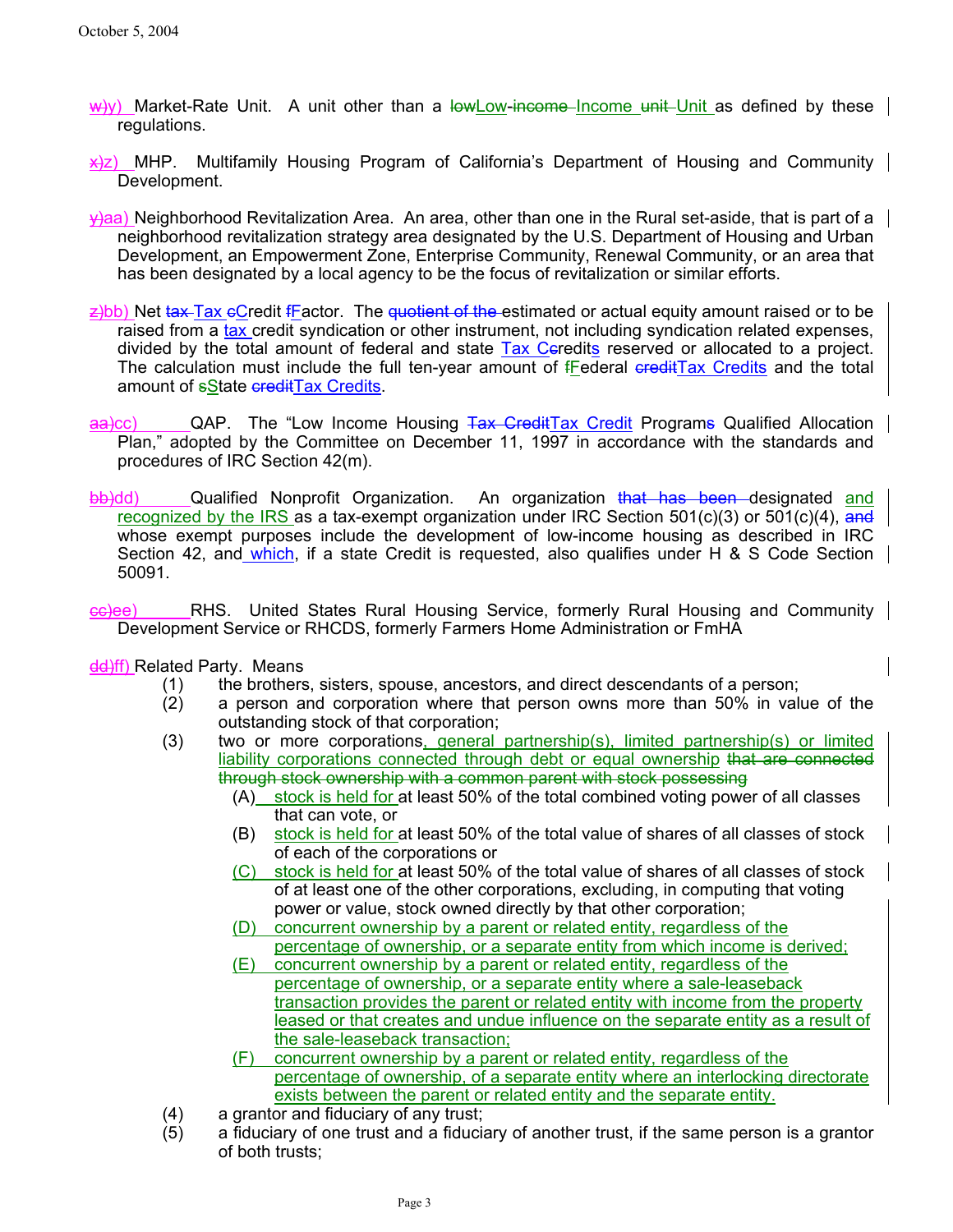- (6) a fiduciary of a trust and a beneficiary of that trust;
- (7) a fiduciary of a trust and a corporation where more than 50% in value of the outstanding stock is owned by or for the trust or by or for a person who is a grantor of the trust;
- (8) a person or organization and an organization that is tax-exempt under Subsection 501(a) of the IRC and that is affiliated with or controlled by that person or the person's family members or by that organization;
- (9) a corporation and a partnership or joint venture if the same persons own more than:
	- (A) 50% in value of the outstanding stock of the corporation; and
	- (B) 50% of the capital interest, or the profits' interest, in the partnership or joint venture;
- (10) one S corporation or limited liability corporation and another S corporation or limited liability corporation if the same persons own more than 50% in value of the outstanding stock of each corporation;
- (11) an S corporation or limited liability corporation and a C corporation, if the same persons own more than 50% in value of the outstanding stock of each corporation;
- (12) a partnership and a person or organization owning more than 50% of the capital interest, or the profits' interest, in that partnership; or
- (13) two partnerships where the same person or organization owns more than 50% of the capital interests or profits' interests.
- (14) The constructive ownership provisions of IRC Subsection 267 also apply. The more stringent of regulations shall apply as to the ownership provisions of this section.

For purposes of the previous, the constructive ownership provisions of IRC Subsection 267 apply.

Rent-Restricted Units. Units meeting the requirements of IRC Section  $42(g)(2)$ .

 $f(x)$ hh) Reservation. As provided for in H & S Code Section 50199.10(e)(2), the initial award of GreditTax Credits to an eligible Eligible project. Reservations may be preliminary or final. Reservations may be conditional.

gg)ii) Rural. An area defined in H & S Code Section 50199.21.

hh)ji) State Housing CreditTax Credit Ceiling. The aggregate state housing CreditTax Credit dollar amount available for annual allocation by the Committee under R & T Code, Sections 12206(g), 17058(g), and 23610.5(g).

 $\frac{H/K}{N}$ ) State Credit. The Ttax Credit for low-income rental housing provided by R & T Code, Sections 12206, 17058, and 23610.5.

- $\frac{1}{2}$ ll) Tax-Exempt Bond Project. A project that meets the definition provided in IRC Section 42(h)(4).
- kk)mm) Tax forms. Income tax forms for claiming GreditTax Credits: for fFederal GreditTax Credits, IRS Form 8609; and, for sState CreditTax Credits, FTB Form 3521A.
- $\#$ Inn) Threshold Basis Limit. The aggregate limit for all proposed project units on amounts of unadjusted eligible basis allowed by the Committee for purposes of calculating Tax Credit amounts, published by the Committee TCAC in its Application Supplement, by unit size and project location, based upon mortgage limits published by the U. S. Department of Housing and Urban Development for the 221(d)(3) Nonprofit program. However, I cal development impact fees as defined in section 10302(s) of these regulations shall be exincluded from in this calculation to the extent that if they are documented in the application submission by the entities charging such fee.
- oo) Waiting List. A list of Eligible Projects approved by the CTCAC following the second application cycle, pursuant to Section 10325(h) below.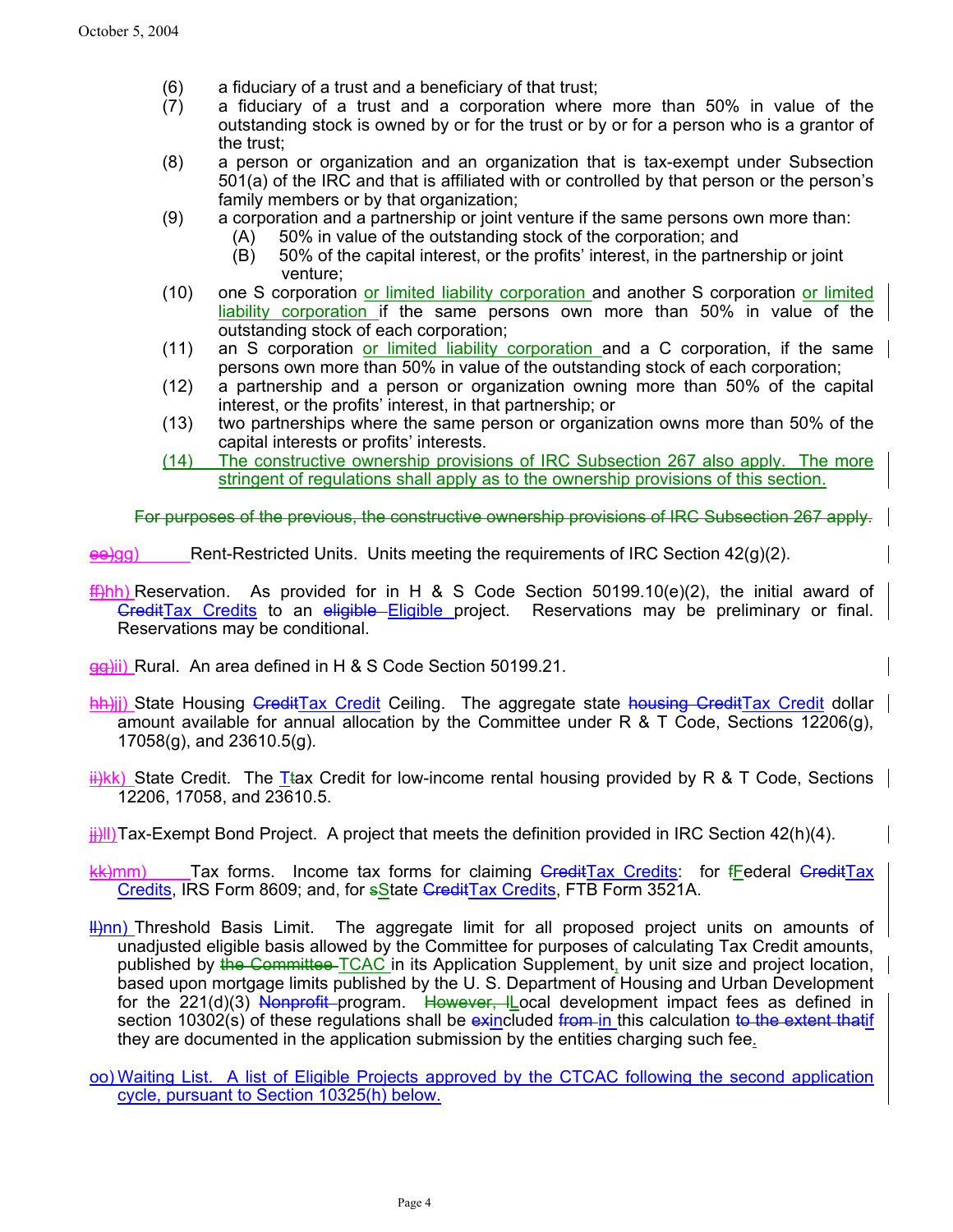Authority: Section 50199.17, Health & Safety Code. Reference: Sections 12206, 17058, and 23610.5, Revenue & Taxation Code; Sections 50199.4-- 50199.22, Health & Safety Code.

Section 10305. General Provisions

- (a) Meetings. The Committee shall meet on the call of the Chairperson.
- (b) Report. At each meeting of the Committee at which GreditTax Credit reservations from the housing Credit ceiling Ceiling are made, the Executive Director shall make a report to the Committee on the status of the federal Federal and sState CreditTax Credits reserved and allocated.
- (c) Forms. The Executive DirectorCTCAC shall develop such forms as are necessary to administer the programs and is authorized to request such additional information from applicants as is appropriate to further the purposes of the  *regrams Programs. Failure to provide such additional* information may cause an application to be disqualified or render a reservation null and void.
- (d) Limitations. No applicant shall be eligible to receive  $a$  CreditTax Credits if, together with the amount of federal Federal or sState GreditTax Credits being requested, the applicant would have, in the capacity of individual owner, corporate shareholder, general partner, sponsor, developer or housing consultant, received a reservation or allocation greater than fifteen percent (15%) of the total federal Federal Credit ceilingCeiling for any calendar year<sub></sub>, calculated as of February first of the calendar year. Further, no one project applying for  $9\%$  -creditTax Credits may be reservedreceive an allocation of more than Two Million (\$2,000,000) Dollars in annual fFederal creditTax Credits in any one funding round, except for projects receiving a waiver of unit size under Section 10325(f)(9)(A)(ii) of these regulations, in which case the maximum annual *Federal* creditTax Credits reserved to any one project in any one funding round shall not exceed Two Million Five Hundred Thousand (\$2,500,000) Dollars
- (e) Notification. The Committee shall notify the Chief Executive Officer (e g., city manager, county administrative officer) of the local jurisdiction within which the proposed project is located and provide such individual an opportunity to comment on the proposed project (IRC Section 42(m)(1)(ii)).
- (f) Conflicting provisions. These regulations shall take precedence with respect to any and all conflicts with provisions of the QAP or other guidance provided by the Committee. This subsection shall not be construed to limit the effect of the QAP and other guidance in cases where said documents seek to fulfill, without conflict, the requirements of federal and state statutes pertaining to the CreditTax Credit programsPrograms.

Authority: Section 50199.17, Health & Safety Code.

Reference: Sections 12206, 17058, and 23610.5, Revenue & Taxation Code; Sections 50199.4- 50199.22, Health & Safety Code.

Section 10310. Reservations of Tax Credit Tax Credits

- (a) Reservation cycles. The Committee shall reserve  $G$ reditTax Credits on a regular basis in  $\vert$ accordance with H. & S Code Section 50199.14(a), pursuant to these regulations and the QAP, incorporated by reference in full.
- (b) Credit amounts Ceiling available. The approximate amount of  $G$ reditTax Credits available in each  $\parallel$ reservation cycle shall be established by the Committee at a public meeting designated for that purpose, in accordance with the following provisions: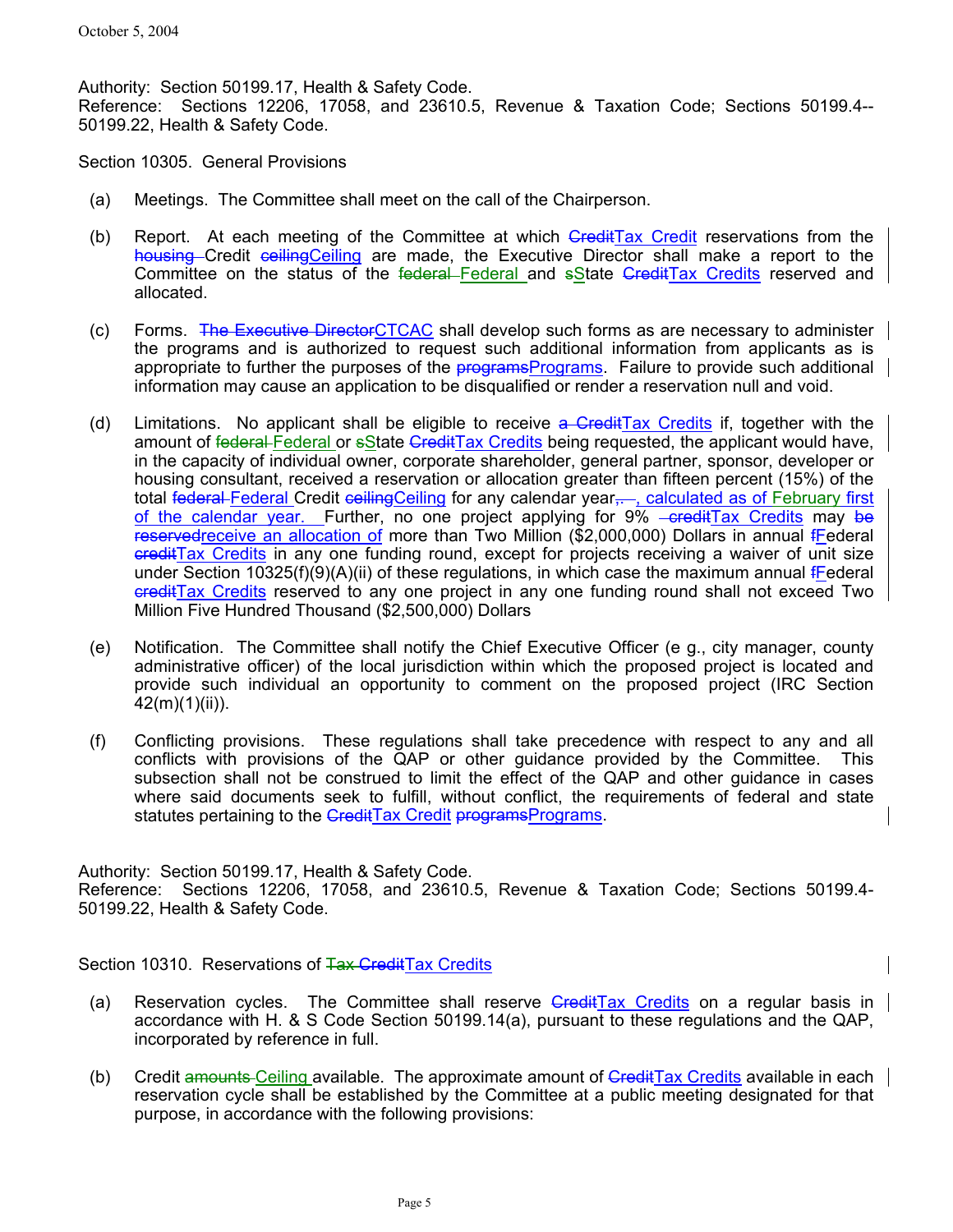- (1) Amount of *fFederal CreditTax Credits*. The amount of *fFederal CreditTax Credits* available for reservation in a reservation cycle shall be equal to the sum of:
	- $(A)$  the per capita amount authorized by law for the year, plus or minus the unused, or deficit, federalFederal Credit ceilingCeiling balance from the preceding calendar year, multiplied by a percentage amount established by the Committee for said cycle;
	- $(B)$  the amount allocated, and available, under IRC Section  $42(h)(3)(D)$  as of the date that is thirty days following the application deadline for said cycle;
	- (C) the amount of federal Federal Credit ceilingCeiling returned, and available, as of the date that is thirty days following the application deadline for said cycle; and,
	- (D) additional amounts of federal Federal Credit ceilingCeiling, from the current or subsequent year, necessary to fully fund projects pursuant to the allocation procedures set forth in these regulations.
- (2) Amount of  $s$ State GreditTax Credits. The amount of  $s$ State GreditTax Credits available for reservation in a reservation cycle shall be equal to:
	- (A) the amount authorized by law for the year, less any amount set-aside for use with certain tax-exempt bond financed projects, plus the unused, or deficit, state-State Credit ceilingCeiling balance from the preceding calendar year, multiplied by a percentage amount established by the Committee for said cycle;
	- (B) the amount of state State Credit ceiling Ceiling returned, and available, by the date that is thirty days following the application deadline for said cycle; plus,
	- (C) additional amounts of state State Credit ceilingCeiling, from the current or subsequent year, necessary to fully fund projects pursuant to the allocation procedures set forth in these regulations.
- (3) Waiting IList CreditTax Credits. CreditTax Credits returned and CreditTax Credits allocated under IRC Section 42(h)(3)(D) during any calendar year, and not made available in a reservation cycle, shall be made available to applications on Committee waiting Waiting lLists, pursuant to subsection 10325(h).

Authority: Section 50199.17, Health & Safety Code.

Reference: Sections 12206, 17058, and 23610.5, Revenue & Taxation Code; Sections 50199.4-- 50199.22, Health & Safety Code.

Section 10315. Set-asides and Apportionments

- (a) Nonprofit set-aside. Ten percent (10%) of the federal Federal Credit ceiling Ceiling for any calendar year, calculated as of February first of the calendar year, shall be set-aside for projects involving, over the entire restricted use period, qualified non-profit organizations as the only general partners and developers, as defined by these regulations, and in accordance with IRC Section (42)(h)(5).
- $(1)(b)$  Homeless assistance apportionment. In each reservation cycle, fifty percent (50%) of the Nonprofit set-aside shall be made available to projects assisted, under U.S. Code Title 42 Chapter 119 Subchapter IV Part E -- Miscellaneous Provisions, Assistance for Single Room Occupancy Dwellings or U.S. Code Title 42 Chapter 119 Subchapter IV Part F--Shelter Plus Care Program or U.S. Code Title 42 Chapter 131--Housing Opportunities for Persons With AIDS -- or the Stewart B. McKinney Homeless Assistance Act. If rental assistance is the type of assistance provided by the above named programs, the rental assistance must be sponsor-based or projectbased and the remaining term of the project-based assistance contract shall be no less than five (5) years and shall apply to no less than thirty percent (30%) of the units in the proposed project. Any amount of  $G_{\text{redit}}$ Tax Credits apportioned by this subsection and not reserved during a reservation cycle shall be available for applications qualified under the Non-profit set-side.
- (c) Rural set-aside. Twenty percent (20%) of the federal Federal Credit ceilingCeiling for any calendar year, calculated as of February first of the calendar year, shall be set-aside for projects in rural areas as defined in H & S Code Section 50199.21 and as identified in supplemental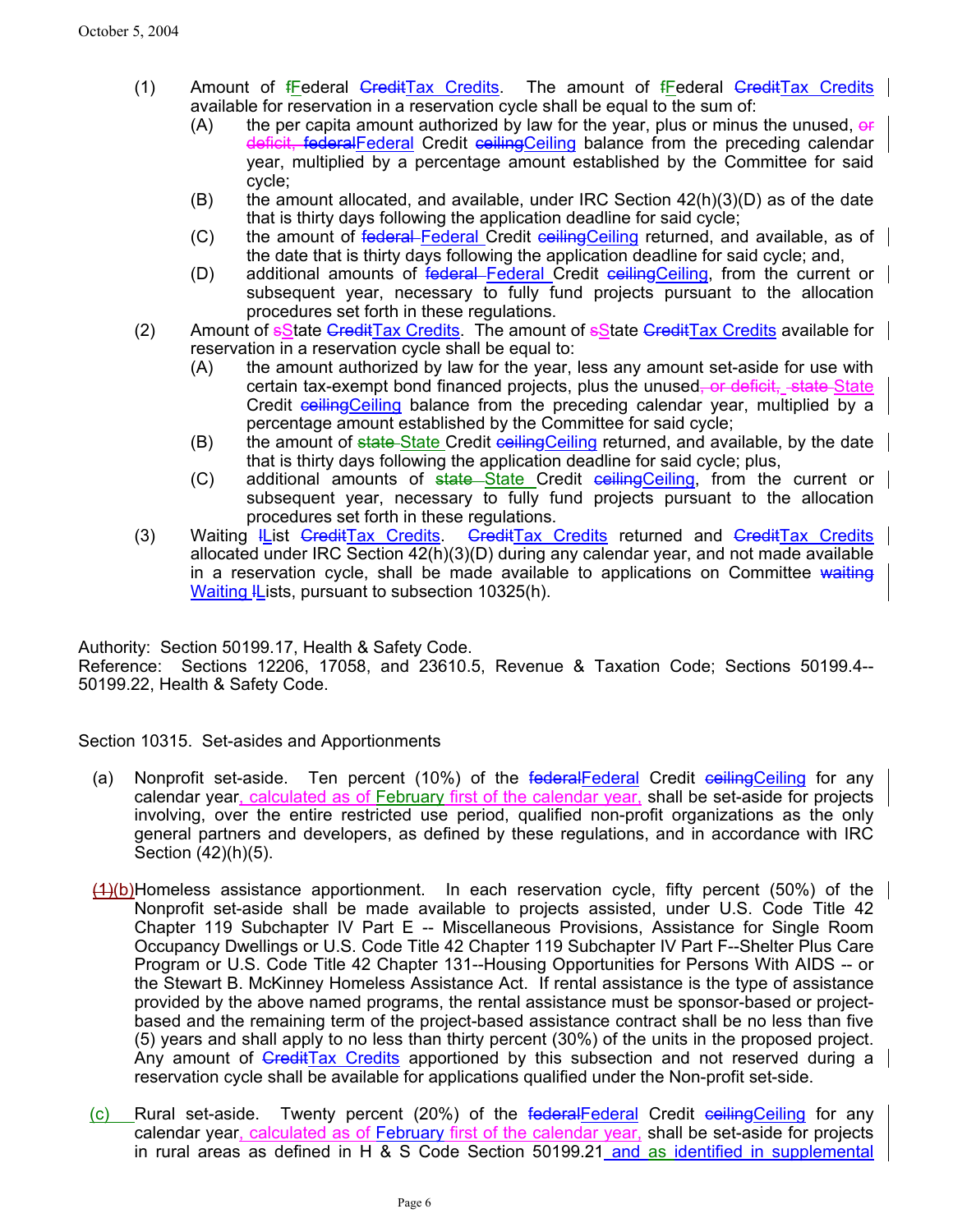application material prepared by CTCAC. Projects located in a census tract with an asterisk are subject to confirmation by RHS and approval by CTCAC as to their rural status. All Projects located in rural areaseligible census tracts defined by this Section- must compete in the rural setaside and will not be eligible to compete in other set-asides or in the geographic areas unless:

- (1) They qualify and choose to compete in the At-risk or Small Development set-aside, in which case they will be no longer be considered rural and will be evaluated as non-rural projects for purposes of these regulations; or
- (2) The Geographic Region in which they are located has had no other Eligible Projects for allocation within the current calendar year.
- $(4)(d)$ RHS program apportionment. In each reservation cycle, fourteen percent (14%) of the rural setaside shall be available first to projects financed by the RHS Section 514, 515,or 538 Programs that have received an obligation of RHS funds (as that term is used by the RHS) of at least \$1,000,000**,** and where that obligation is equal to or greater than ten percent (10%) of the project's total cost, or for projects that have received an obligation of RHS Section 521 Rental Assistance for at least 50% of the units and an RHS loan obligation for at least 10% of the project's total development cost. RHS applications with funds already obligated by the RHS shall be reserved prior to those that have not yet received an RHS obligation of funds, irrespective of the relative scores of such projects. To the extent that there are funds remaining in this RHS apportionment, the next priority shall be those projects with at least \$1,000,000 in funds already set-aside (as that term is used by the RHS) from either the RHS Section 514, 515, or 538 Programs and where that set-aside is equal to or greater than ten percent (10%) of the project's total cost, or for projects that have Section 521 Rental Assistance already set aside for at least 50% of the units and an RHS financing already set aside for at least 10% of the project's total development cost. Any amount reserved under this subsection for which RHS funding does not become available in the calendar year in which the reservation is made, or any amount of Credit apportioned by this subsection and not reserved during a reservation cycle shall be available for applications qualified under the Rural set-aside.
- (c)(e)Small development set-aside. Two percent (2%) of the federalFederal Credit ceilingCeiling for any calendar year, calculated as of February first of the calendar year, shall be set aside for projects of twenty (20) or fewer units.
- (d)(f) "At risk" set-aside. Five percent (5%) of the federal Federal Credit ceiling Ceiling for any calendar year, calculated as of February first of the calendar year, shall be set aside for projects that qualify as "At risk" pursuant to these regulations.
- (g) Special needs/SRO set-aside. In addition to the homeless assistance apportionment in subsection (a)(1) above, two percent (2%) of the Federal Credit Ceiling for any calendar year, calculated as of February first of the calendar year, shall be set-aside for projects that qualify as Special Needs or Single Room Occupancy projects pursuant to these regulations. Any project that applies and is eligible under the homeless assistance apportionment but is not funded, will be eligible to be considered under this special needs/SRO set-aside.
- $(f)$  (h) Supplemental Set-Aside. An amount equal to one and one-halfthree percent (4.53%) of the federalFederal Credit Supplemental Set-Aside ceilingCeiling for any calendar, calculated as of February first of the calendar, year shall be held back to be applied in the case of any overages that occur in the second funding round set-asides, and/or in the geographic areas apportionments because of funding projects in excess of the amounts available to those areas, or the funding of large projects, such as HOPE VI projects, or other Waiting List or priority projects.
- $\left( \frac{1}{2} \right)$  Housing types. To be considered eligible for Tax Credits all proposals applicants must select and compete in only one of the housing typescategories listed below and must meet the "additional"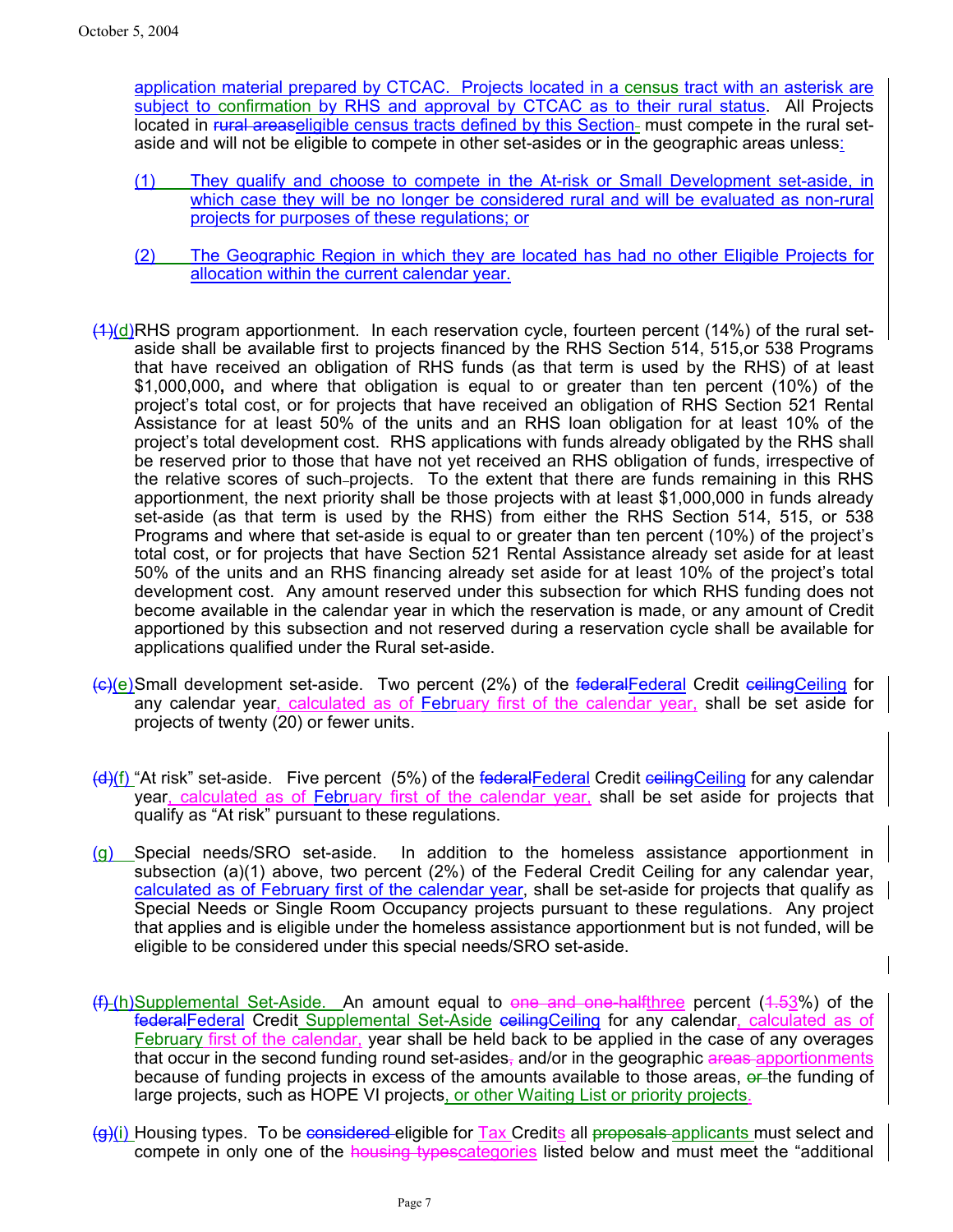threshold requirements" of Section 10325(g). The Committee will attempt to achieve-funding of Federal and State Credit awards in each year (as gauged in each funding round) in the approximate following percentages to the housing types below:

| <b>Housing Type</b>   | Goal |
|-----------------------|------|
| Large Family          | 65%  |
| Single Room Occupancy | 10%  |
| "At Risk"             | 5%   |
| <b>Special Needs</b>  | 5%   |
| Seniors               | 15%  |

(h)(j) Geographic apportionmentsApportionments. Annual apportionments of the federalFederal Credit ceilingCeiling shall be made in approximately the amounts shown below to geographic areas of the state.:

| Geographic Area                                                                                      | Apportionment |
|------------------------------------------------------------------------------------------------------|---------------|
| Los Angeles County                                                                                   | 33%           |
| Central (Fresno, Kern, Kings, Madera, Merced,<br>San Joaquin, Stanislaus, Tulare Counties)           | 10%           |
| Alameda, Contra Costa, Marin, Napa, Solano,<br>Sonoma Counties                                       | 10%           |
| San Diego County                                                                                     | 10%           |
| Inland Empire (San Bernardino, Riverside Counties)                                                   | 8%            |
| Orange County                                                                                        | 8%            |
| San Mateo and Santa Clara Counties                                                                   | 6%            |
| Capital/Northern Area (Butte, El Dorado, Placer,<br>Sacramento, Shasta, Sutter, Yuba, Yolo Counties) | 6%            |
| Coastal California (Monterey, San Luis Obispo,<br>Santa Barbara, Santa Cruz, Ventura Counties)       | 5%            |
| San Francisco County                                                                                 | 4%            |

 $\frac{\mu}{\mu}(k)$  Credit available for geographic apportionments. Geographic apportionments, as described in this Section, shall be determined prior to, and made available during each reservation cycle in the approximately the percentages amounts of the total federalFederal and state Credit Ceiling amount available pursuant to Subsection 10310(b), after the holdback Supplemental Set-Aside has been deducted from the annual credit Credit cCeiling and the sSet-aAside reservations calculations for non-profit homeless assistance, rural, and special needs/SRO have been made.

Authority: Section 50199.17, Health & Safety Code.

Reference: Sections 12206, 17058, and 23610.5, Revenue & Taxation Code; Sections 50199.4- 50199.22, Health & Safety Code.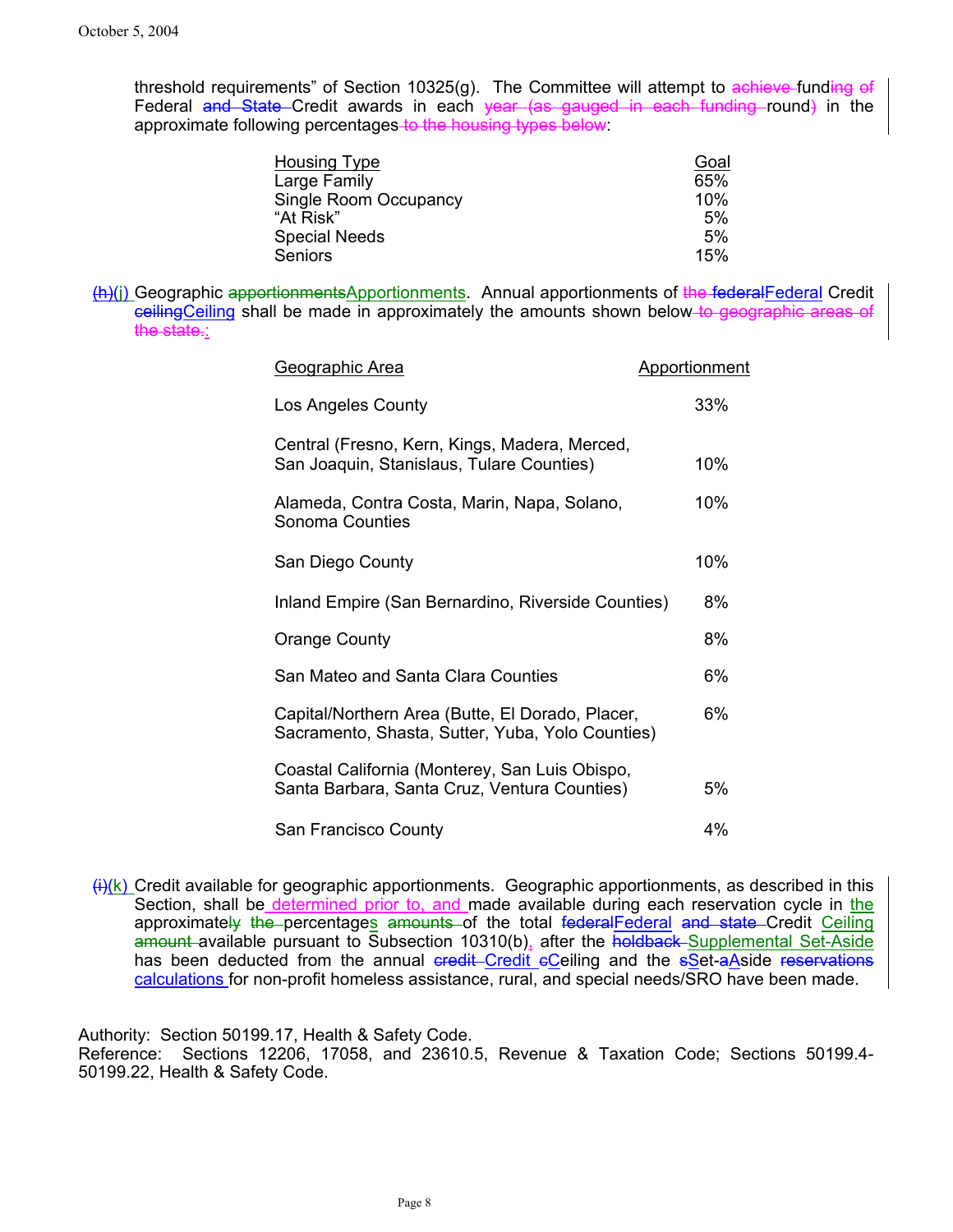# Section 10317. State Tax Credit Eligibility Requirements

- (a) General. In accordance with R & T Code Sections 12205.5, 12206, 17057.5, 17058, 23610.4 and 23610.5, there shall be allowed as a Credit against the "tax" (as defined by R & T Code Section 12201) a state State Credit in an amount equal to the amount determined in R & T Code Section 12206(c), computed in accordance with IRC Section 42, except as otherwise provided in applicable sections of the R & T Code.
- (b) Allocation of federalFederal CreditTax Credits required. State CreditTax Credit recipients shall have first been awarded *fEederal CreditTax Credits*, or shall qualify for *CreditTax Credits* under Section 42(h)(4)(b), as required under H & S Code Section 50199.14(e) and R & T Code Section 12206(b)(1)(A).
- (c) Limit on Credit amount. The combined amount of federal Federal Gredit and sState GreditTax Credits allocated to a building shall be limited to the lesser of the amount of state State Credits pursuant to R & T Code Section 12206(c) plus the amount of **Federal CreditTax Credits** allocated under Section 42 computed on one hundred percent (100%) of the qualified basis of the building, or the amount sufficient for financial feasibility.
- (d) Allocation Priorities. The Committee shall give equal priority when allocating solate CreditTax Credits to applications proposing projects with one or more of the following characteristics:
	- (1) not eligible for the 130% basis adjustment, pursuant to IRC Section  $42(d)(5)(C)$ ;
	- (2) HUD HOME program funds are a source of funds, and eligible basis is limited to the amount of unadjusted basis; or,
	- (3) HUD HOME program funds are a source of funds and state  $G$ redit $T$ ax Credits is are needed to satisfy HOME program fund match requirements. The local jurisdiction or Community Housing Development Organization shall provide an explanation why other sources are not available to provide matching funds.
- (e) State CreditTax Credit exchange. Applications for projects not possessing one of the allocation priorities described in the previous subsection may also include a request for solate CreditTax Credits. During any reservation cycle and/or following any reservation or allocation of sState CreditTax Credits to all applications meeting the above allocation priorities, remaining balances of **sState CreditTax Credits** may be awarded to applicants having received a reservation of federal GreditTax Credits during the same year, in exchange for the "equivalent" amount of *Federal* CreditTax Credits. Said exchanges shall be offered at the discretion of the Executive Director, and shall be offered to applications following the order of their selection in the CreditTax Credit s competitions.
- (f) Acquisition GreditTax Credits. State GreditTax Credits for acquisition basis is allowed only for projects meeting the definition of a project "at risk of conversion," pursuant to Section 42 and R & T Code Section 17058(c)(4). Tax-Exempt Bond Financing. Projects financed under the taxexempt bond financing provisions of Section 42(h)(4)(b) of the IRC, and Section 10326 of these regulations may apply for State Tax Credits. An amount equal to fifteen percent (15%) of the annual State Tax Credit authority will be available for such projects,whichpplicants can apply during the second competitive funding round and will be competitively scored. The competitive scoring system used shall be that delineated in Section 10325(c)(2) through (5) and (8) through (12), except that the only tie breaker shall be the third tie-breaker enumerated at Section 10325(c)(12) of these regulations. The highest scoring applications under this scoring system will be recommended for receipt of State Tax Credits, without regard to any set-asides or geographic areas, To the extent that not all of if the 15% set-aside has not been reserved by October 1, it may be used in a State Tax Credit exchange for projects that have hadwith prior 9% Tax Credits reservations from the same calendar reserved to them during the year. The Committee may also allocate an amount in excess of themore than 15% set-aside of the State Tax Credits for tax-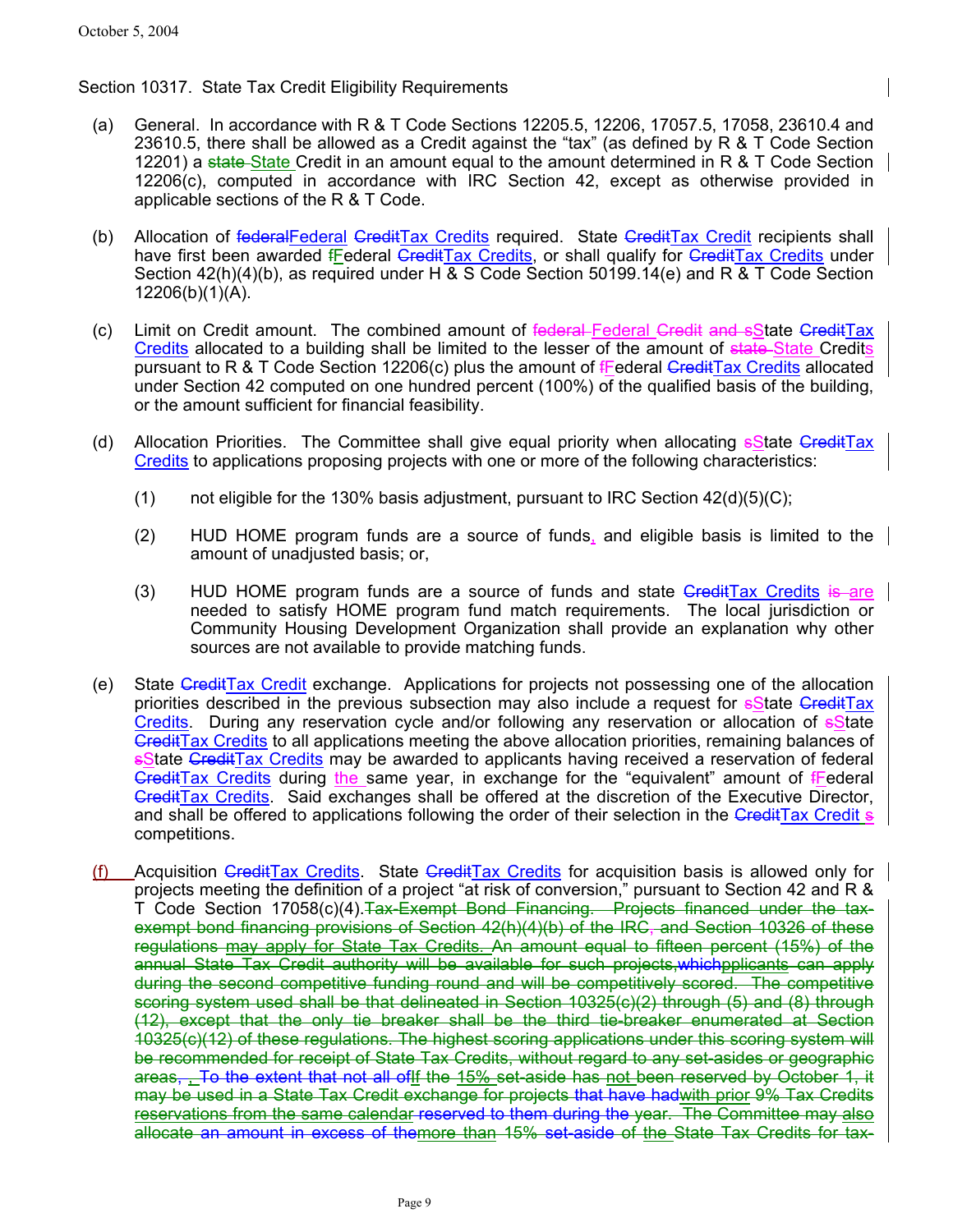exempt bond financed projects if it the excess is still available after funding competitive projects in the second funding round.

#### (g) projects must meet the following conditions:

- a.that are comprised of 100% of the units, excluding manager's units, must be Tax Credit eligible units:
- b., and are not eligible forthey may not be eligible for the 130% basis adjustment shall be eligible for a reservation of State Tax Credits.allowed under IRC Section
- c. To be eligible for a State Credit reservation, such projectsthey must be "new" tax-exempt bond applications; that is, State Tax Credits will not be available to projects that have not already received any prior reservation of 4% Tax Credits;

d.provided that they must meet the basic threshold requirements of Section 10326;

e.Such projects shouldthey must have already have received a tax-exempt bond allocation or, at a minimum, have applied for such an allocation prior to submitting under this subsection for State Tax Credits

- (g) Tax-Exempt Bond Financing. Projects financed under the tax-exempt bond financing provisions of Section 42(h)(4)(b) of the IRC, and Section 10326 of these regulations may apply for state credit if the following conditions are met:
	- (1) the project is comprised of 100% tax credit eligible units;
	- (2) the project is not eligible for the 130% basis adjustment;
	- (3) the project is a current year's tax-exempt bond application; that is, state tax credit will not be available to projects that have already received a reservation of 4% credit in the previous year;
	- (4) An amount equal to fifteen percent (15%) of the annual state tax credit authority will be available for such projects, which can apply only during the second competitive funding round;
	- (5) The project will be competitively scored under the system delineated in Section  $10325(c)(2)$  through (5) and (8) through (12), except that the only tie breaker shall be the third tie-breaker enumerated at Section 10325(c)(12) of these regulations;
	- (6) The highest scoring applications under this scoring system will be recommended for receipt of state tax credit, without regard to any set-asides or geographic areas, provided they meet the threshold requirements of Section 10326;
	- (7) Projects must demonstrate, by no later than the application-filing deadline, that a taxexempt bond allocations has been received or, at a minimum, have applied for such an allocation prior to submitting under this subsection for state tax credit;
	- (8) If not all of the set-aside of credit has been reserved; it may be used in a state credit exchange for projects that have had 9% credit reserved to them during the year;
	- (9) The Committee may allocate an amount in excess of the 15% set-aside of state credit for tax-exempt bond financed projects to the extent that there is still available state credit after funding competitive projects in the second funding round.
	- (10) The Committee may reject any or all applications if, in the sole discretionary opinion of the Committee, it is determined that no project meets the minimum point requirements established by the Committee prior to the Committee meeting.

Authority: Section 50199.17, Health & Safety Code.

Reference: Sections 12206, 17058, and 23610.5, Revenue & Taxation Code; Sections 50199.4- 50199.22, Health & Safety Code.

Section 10320. Actions by the Committee

(a) Meetings. Except for Reservations–reservations made pursuant to Section 10325(h) of these Regulations, Reservations of CreditTax Credits shall occur only at scheduled meetings of the Committee, which shall announce application-filing deadlines and the approximate dates of reservation meetings as early in the year as possible.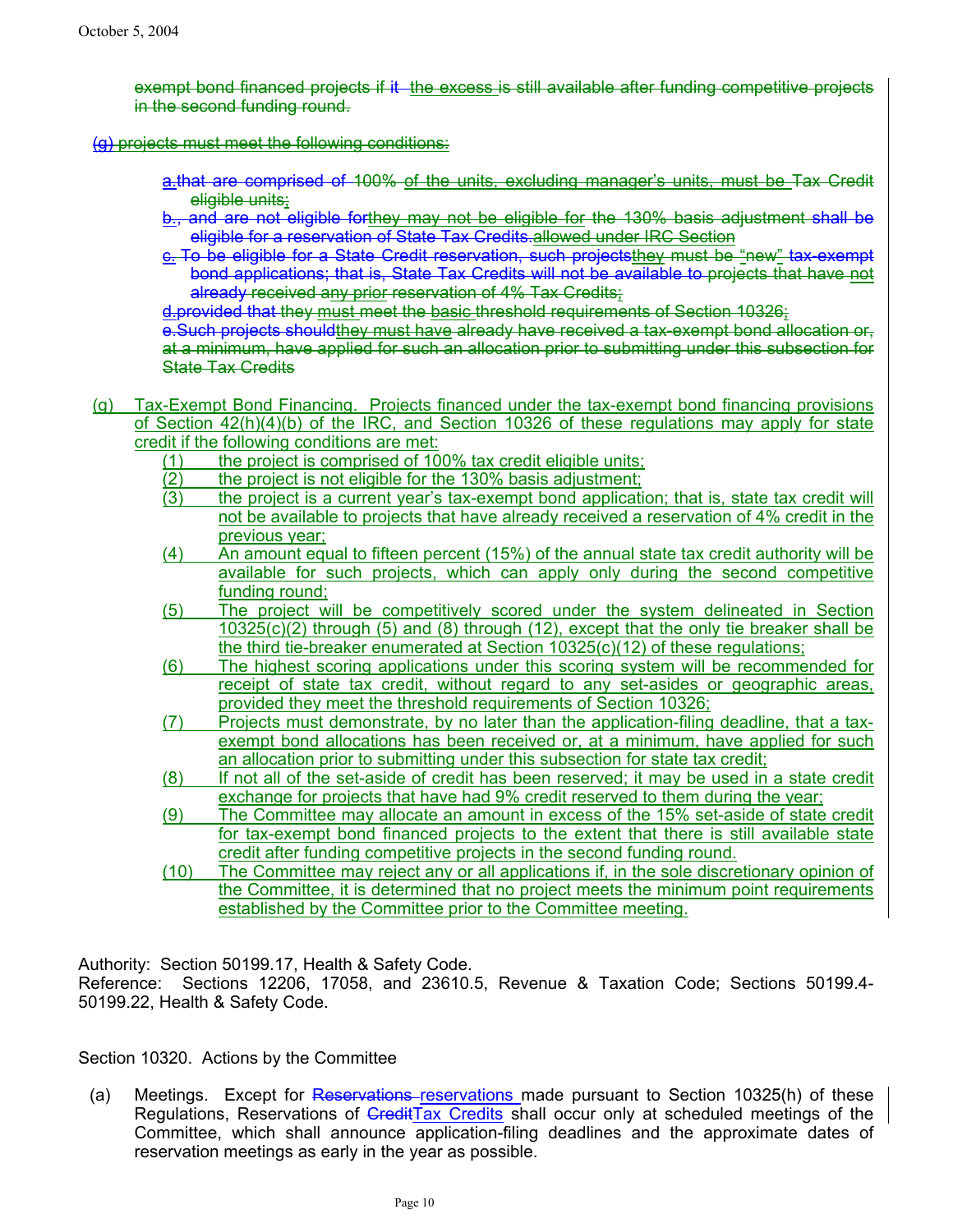- (b) <del>Credit</del>Tax Credits and ownership transfers. No allocation of the federal Federal or state State housing Credits ceilings, or ownership of a Credit Tax Credit project, may be transferred by a housing Credit applicant unless without prior written approval of the Executive Director is obtained prior to the proposed transfer. Said approvals shall not be unreasonably withheld.
	- (1) Any transfer of project ownership or allocation of  $\overline{Gredit}$ Tax Credits shall be evidenced by written agreement between the parties to the transfer, including agreements entered into by the transferee and the Committee.
	- (2) The entity acquiring ownership or  $G$ redit Tax Credits shall be subject to a "qualifications" review" by the Committee to determine if sufficient project development and management experience is present for owning and operating a Tax Credit project. Information regarding the names of the purchaser(s) or transferee(s), and detailed information describing the experience and financial capacity of said persons, shall be provided to the Committee upon request.
- $(c)$  False information. Upon being informed, or finding, that information supplied by an-Gredit applicant, or any person acting on behalf of an Credit applicant, or any team member identified in the application, pursuant to these regulations, is false or no longer true, and the applicant has not notified CTCAC in writing, the Committee may take appropriate action as described in H & S Code Section 50199.22(b) and in section 10325(c)(3) of these regulations. Additionally CTCAC may assess negative points to any or all members of the development team as described in Section 10320.

Authority: Section 50199.17, Health & Safety Code.

Reference: Sections 12206, 17058, and 23610.5, Revenue & Taxation Code; Sections 50199.4- 50199.22, Health & Safety Code.

Section 10322. Application Requirements.

- (a) Separate Application. A separate application is required for each project.
- (b) Application forms. Applications shall be submitted on forms provided by the Committee. Applicants shall submit the most current Committee forms and supplementary materials in a manner, format, and number prescribed by the Committee.
- (c) Late application. Applications received after an application-filing deadline shall not be accepted.
- (d) Incomplete application. Applications not meeting all basic Basic threshold Threshold requirements Requirements or Additional Threshold (Housing Type) Requirements shown in Sections 10325(f) and (g) andor any other application submission requirements described in this Section, shall be considered incomplete, and shall be disqualified from receiving a reservation of CreditTax Credits during the cycle in which the application was determined incomplete. An applicant shall be notified by the Committee should its application be deemed incomplete and the application will not be scored.
- (e) Complete application. Determination of completeness, compliance with all basic Basic and Additional thresholdsThresholds, and the point totalscoring of the application, shall be based entirely on the documents contained in the application as of the final filing deadline. No additional documents in support of pertaining to the basic Basic or Additional tThreshold Requirements or point selectionscoring categories shall be accepted beyondafter the application-filing deadline.  $\frac{1}{2}$ except that the Executive Director-CTCAC may request additional clarifying information from third party sources, such as local government entities, but this is entirely at CTCAC's discretion. Notwithstanding the previous paragraphs of this Section, aApplicants submitting applications with missing, incomplete or inconsistent - documents not related to basic Basic or Additional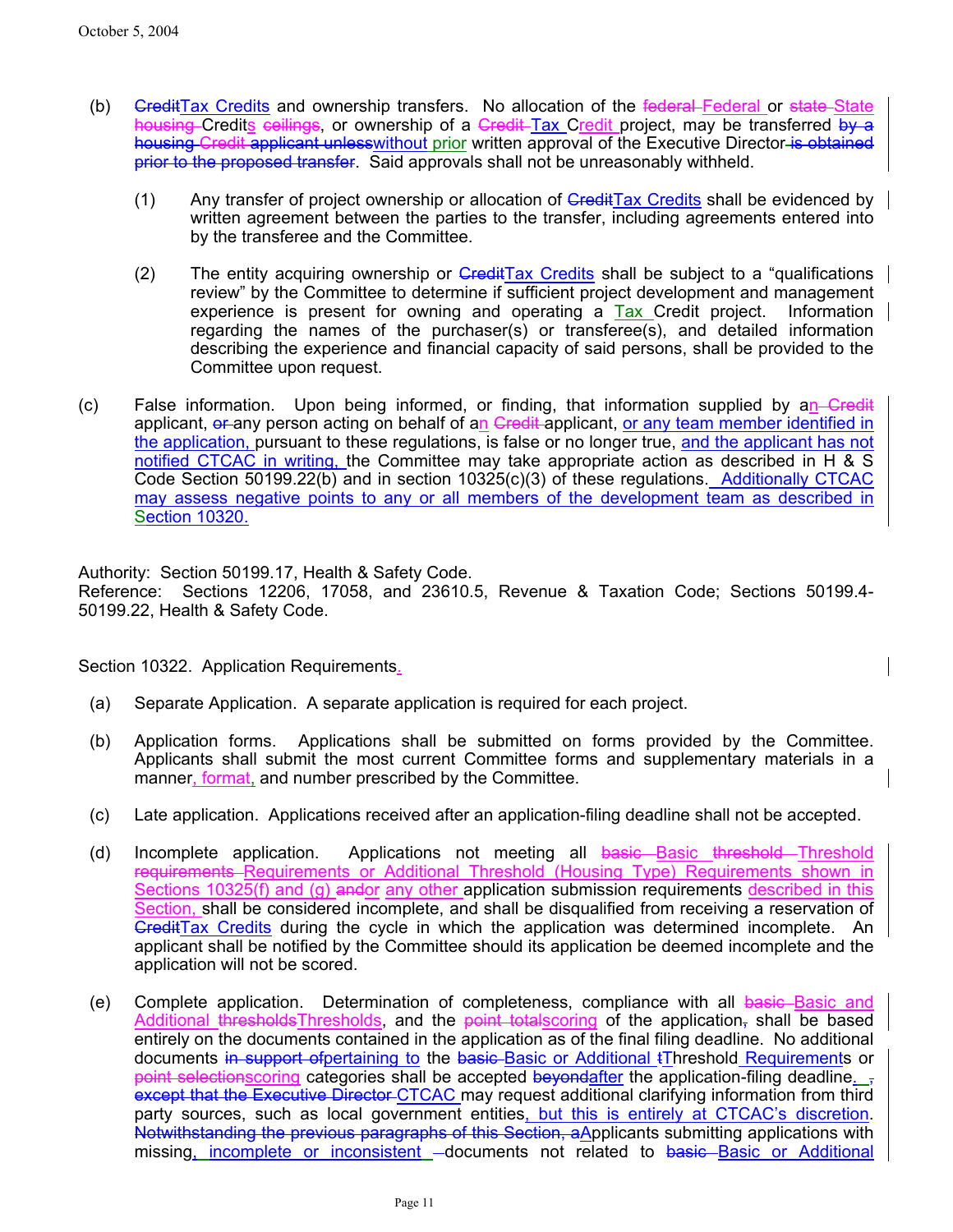Tthresholds or point selectionscoring criteria described in Section 10325(c), shall be given five (5)  $\mid$ business days, from the date of receipt of Committee notification, to submit said documents to complete the application. The applicant shall be required to  $\frac{1}{\sqrt{2}}$  confirm certify that all evidentiary documents deemed to be missing from the application were had been executed on, or prior to, the application-filing deadline. If required documents are not submitted within the time provided, the application shall be considered incomplete and no appeal will be entertained by CTCAC..

- (f) Application changes. An application may not be changed subsequent to the application-filing deadline nor may any supplemental information related to the awarding of points scoring or meeting of bBasic or Additional tThresholds be submitted.
- (g) Applications not fully evaluated. Incomplete Applications applications or others not expected to receive a reservation of GreditTax Credits, due to a-relatively low point rankingscores, may or may not be fully evaluated by the Committee.

(h) Standard application documents. The following documentation relevant to the proposed project is required to be submitted with all applications:

- (1) Applicant's Statement. A signed, notarized statement signifying the responsibility of the applicant to:
	- (A) provide application related documentation to the Committee upon request;
	- (B) be familiar with and comply with Credit program statutes and regulations;
	- (C) hold the Committee and its employees harmless from program-related matters;
	- (D) acknowledge the potential for program modifications resulting from statutory or regulatory actions;
	- (E) acknowledge that Credit amounts reserved or allocated may be reduced in some cases when the terms and amounts of project sources and uses of funds are modified;
	- (F) agree to comply with laws outlawing discrimination;
	- (G) acknowledge that the Committee has recommended the applicant seek tax advice;
	- (H) acknowledge that the application will be evaluated according to Committee regulations, and that Credit is not an entitlement;
	- (I) acknowledge that continued compliance with program requirements is the responsibility of the applicant;
	- (J) acknowledge that information submitted to the Committee is subject to the Public Records Act;
	- (K) agree to enter with the Committee into a regulatory contract if Credit is allocated; and,
	- (L) acknowledge, under penalty of perjury, that all information provided to the Committee is true and correct, and that applicant has an affirmative duty to notify the Committee of changes causing information in the application or other submittals to become false.
- (2) The Application form. Completion of all applicable parts of Committee-provided application forms which shall include, but not be limited to:
	- (A) General Application Information
		- (i) Credit amounts requested
		- (ii) minimum set-aside election
		- (iii) application stage selection
		- (iv) set-aside selection
		- (v) housing type
	- (B) Applicant Information
		- (i) applicant role in ownership
		- (ii) applicant legal status
		- (iii) developer type
		- (iv) contact person
	- (C) Development Team Information
	- (D) Subject Property Information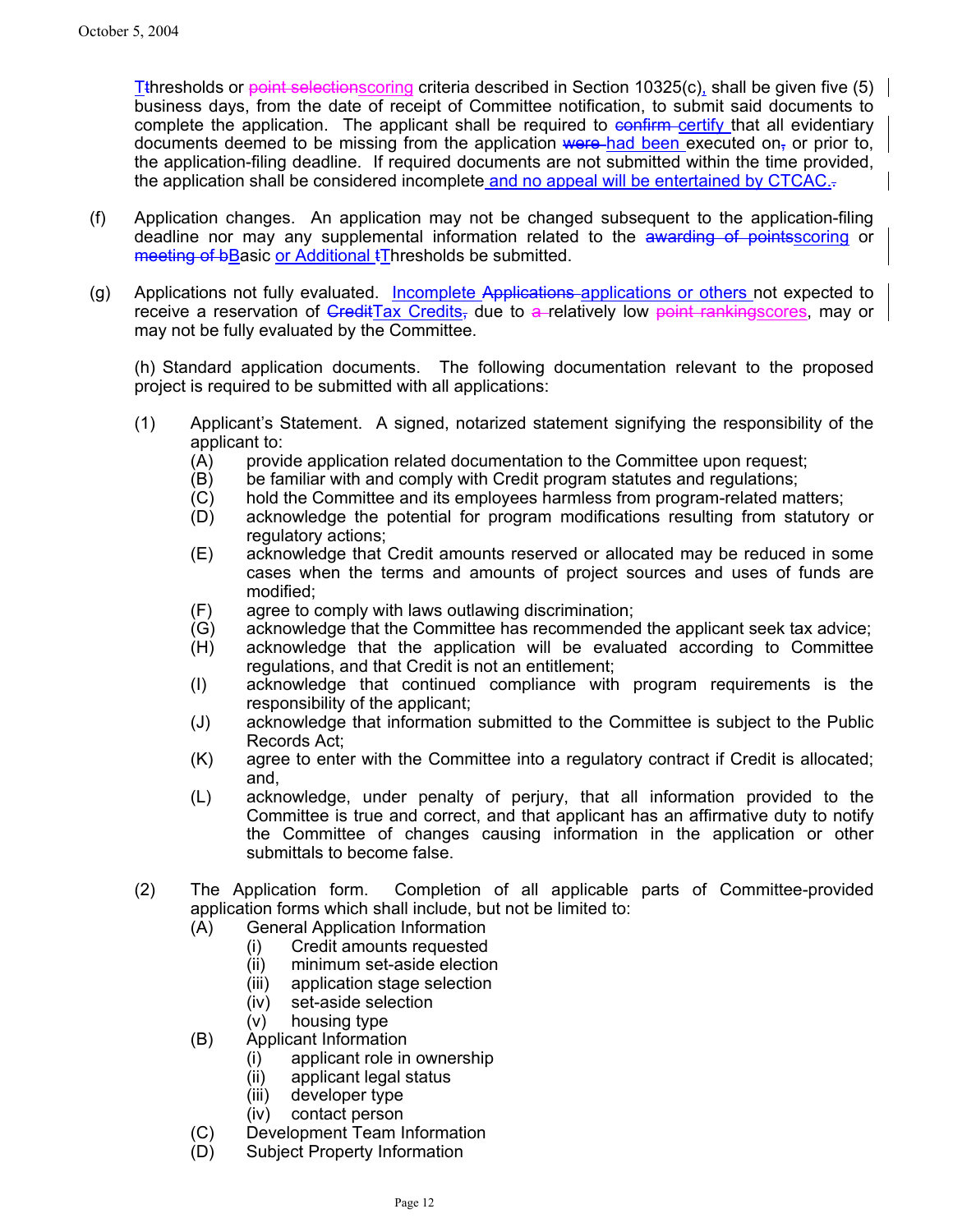- (E) Proposed Project Information
	- (i) project type
	- (ii) Credit type
	- (iii) building and unit types
- (F) Land Use Approvals
- (G) Development Timetable
- (H) Identification and Commitment Status of Fund Sources
- (I) Identification of Fund Uses
- (J) Calculation of Eligible, Qualified and Requested Basis
- (K) Syndication Cost Description<br>(L) Syndicator Contacts
- Syndicator Contacts
- (M) Determination of Credit Need and Maximum Credit Allowable
- (N) Project Income Determination
- (O) Restricted Residential Rent and Income Proposal
- (P) Subsidy Information
- (Q) Operating Expense Information
- (R) Projected Cash Flow Calculation
- (S) Basic Threshold Compliance Summary
- (T) Additional Threshold Selection
- (U) Tax-exempt Financing Information
- (V) Market Study
- (3) Organizational documents. All applicable proposed or executed organizational documents of the applicant entity, including a detailed plan describing the ownership role of the applicant throughout the low-income use period of the proposed project.
- (4) Designated contact person. A contract between the applicant and the designated contact person for the applicant signifying the contact person's authority to represent and act on behalf of the applicant with respect to the Application. The Committee reserves its right to contact the applicant directly.
- (5) Identification of project participants. For purposes of this Section all of the following project participants, if applicable, will be considered to be members of the Development Team. The application must contain the company name and contact person, address, telephone number, and fax number of each:
	- (A) developer (B) general contractor (C) architect  $\overline{(G)(D)}$  attorney  $(D)(E)$  tax professional  $(E)(F)$  property management company  $(F)(G)$  consultant (G)(H) market analyst and/or appraiser (I) CNA consultant
- (6) Identities of interest. Identification of any persons or entities (including affiliated entities) that plan to provide development or operational services to the proposed project in more than one capacity, and full disclosure of Related Parties, as defined.
- (7) Legal description. A legal description of the subject property.
- (8)Site and surrounding area description. A narrative description of the current use of the subject property, all adjacent property land uses, the surrounding neighborhood, and identification and proximity of services available to the subject property, including transportation. Provide labeled photographs or color copies of the subject property and all adjacent properties.
- (9)(8) Site Llayout, Location, Unique Features and Surrounding Areas.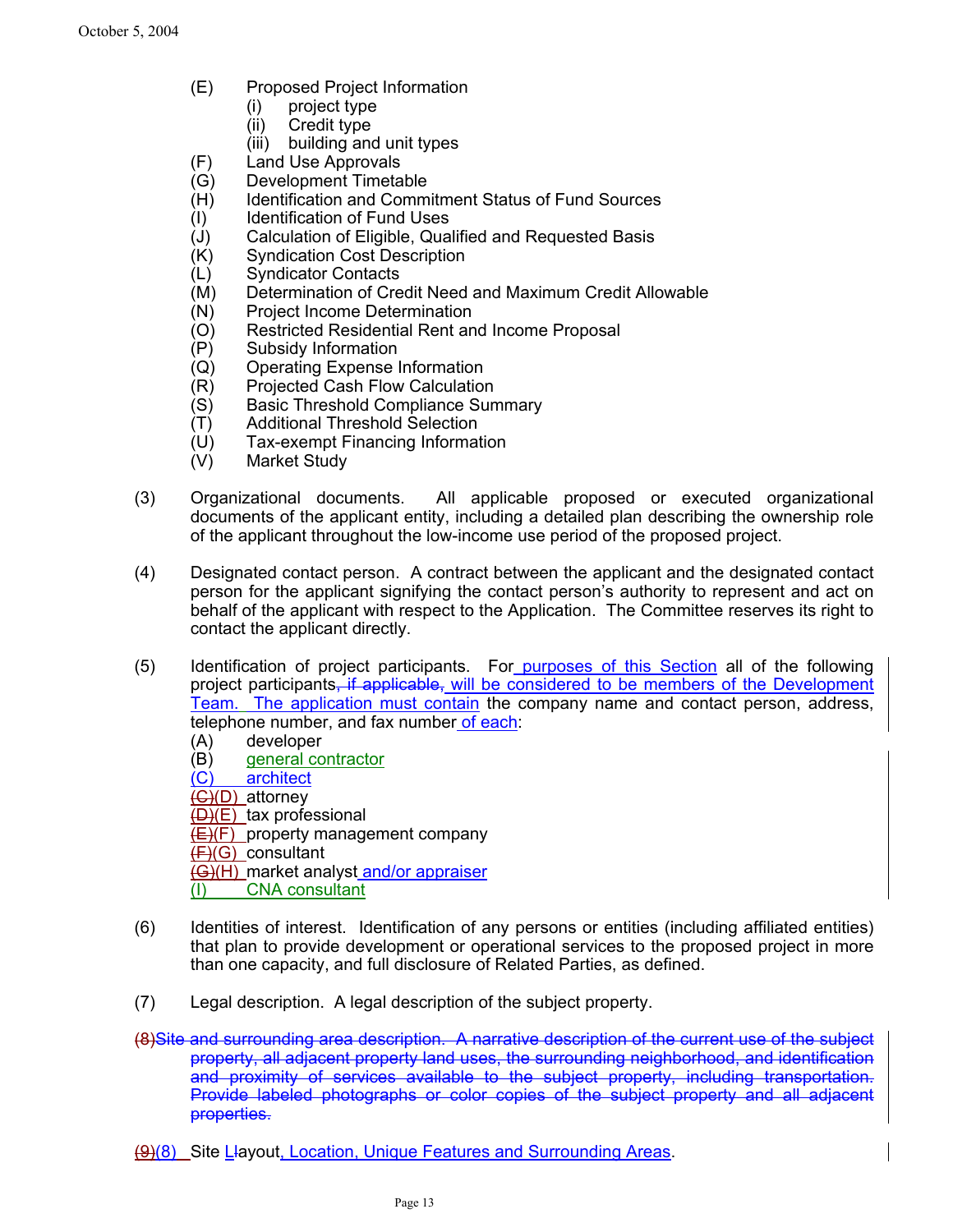- (A) A narrative description of the current use of the subject property;
- (B) A narrative description of all adjacent property land uses, the surrounding neighborhood, and identification and proximity of services, including transportation
- (C) Labeled photographs, or color copies of photographs of the subject property and all adjacent properties;
- (D) A layout of the subject property, including the location and dimensions of existing buildings, utilities, and other pertinent features.
- (E) A site or parcel map indicating the location of the subject property and showing exactly where the buildings comprising the Tax Credit Project will be situated. (If a subdivision is anticipated, the boundaries of the parcel for the proposed project must be clearly marked; and
- (F) A description of any unique features of the site, noting those that may increase project costs or require environmental mitigation.
- (9)(9) Market Studies**.** A full market study prepared within 180 days of the application deadline by an independent  $3<sup>rd</sup>$  party having no identity of interest with the development's partners, intended partners, or general contractor. The study must meet the current market study guidelines distributed by the Committee, and establish both need and demand for the proposed project. If the market study does not meet the quidelines or -support sufficient need and demand for the project, the application may be considered ineligible to receive Tax Credits. For market studies undertaken subsequent to March 31, 2004, the market study guidelines dated February 2004 shall apply.
- Site location. A site or parcel map indicating the location of the subject property and showing exactly where the building(s) comprising the tax credit development will be situated. (In the case where a lot split is anticipated, the size of the parcel to be utilized for the development and the exact location of the proposed buildings must be identified in the application.)
- (12) Unique site features. A description of unique features of the subject property, estimated to result in either increased project costs or environmental mitigation.
- $(10)$   $(13)$  Construction and design description. A detailed narrative description of the proposed project construction and design, including how the design will serve the targeted population.
- (11) (14) Architectural drawings. Preliminary drawings of the proposed project, including a site plan, building elevations, and unit floor plans (designate including square footage of each unit). The project architect must certify that the development will comply with building codes and the physical building requirements of all applicable fair housing laws. The site plan shall identify all areas or features proposed as project amenities, laundry facilities, recreation facilities and community space. Drawings shall be to a scale that clearly shows all requested information. Blueprints need not be submitted.
- (12)  $(12)$   $(15)$  Placed-in-service schedule. A schedule of the projected placed-in-service date for each building.
- $(13)$   $(16)$  Identification of local jurisdiction. The following information related to the local jurisdiction within which the proposed project is located:
	- (A) jurisdiction (e.g., City of Sacramento)
	- (B) chief executive officer and title (e.g., Susan Smith, City Manager)
	- (C) mailing address
	- (D) telephone number
	- (E) fax number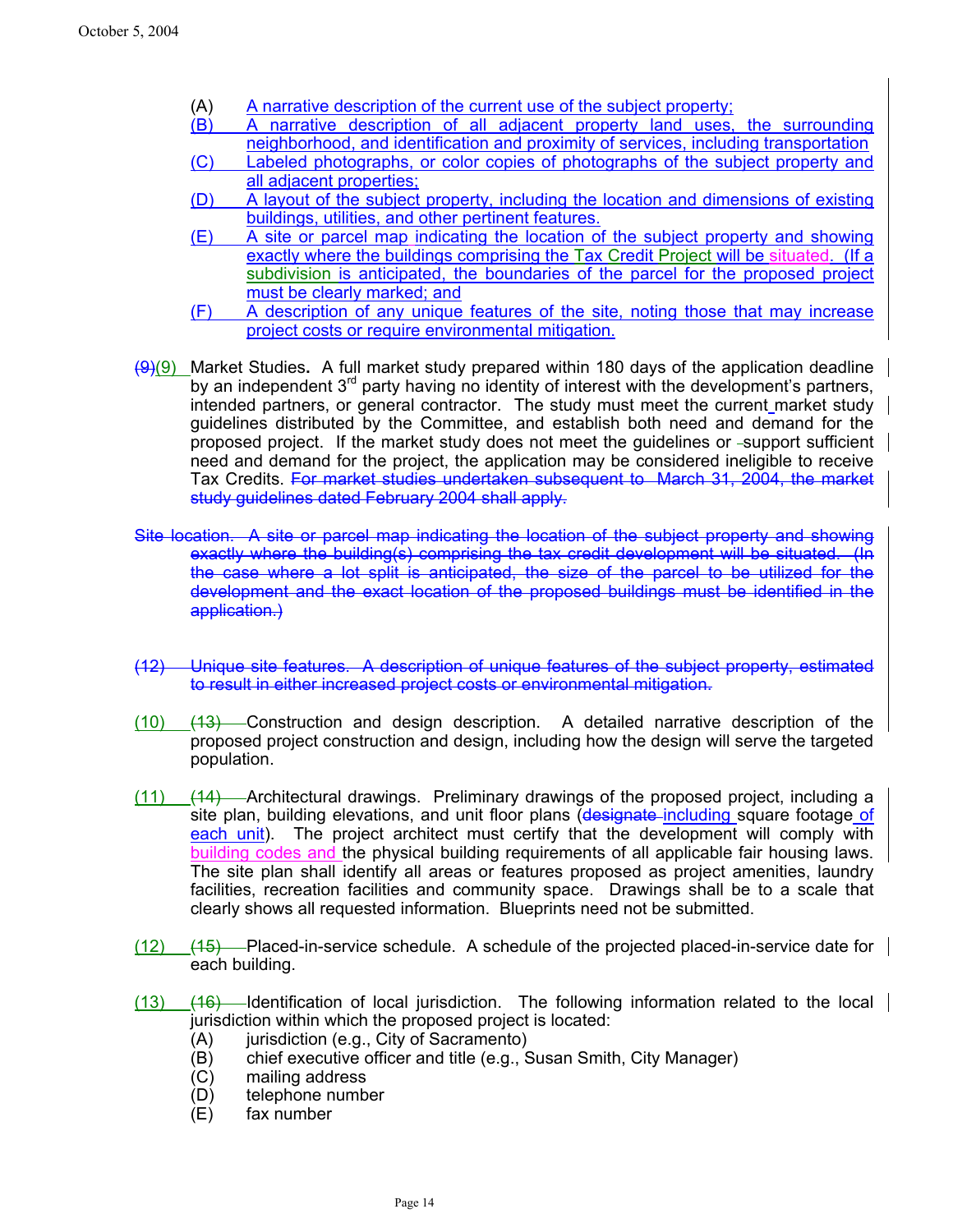- $(14)$   $(17)$  Sources and uses of funds. The sources and uses of funds description shall separately detail apportioned amounts for residential space and commercial space.
- $(15)$   $(18)$  Financing plan. A detailed description of the financing plan, and proposed sources and uses of funds, to include construction, permanent, and bridge loan sources, and other fund sources, including rent or operating subsidies and reserves. The commitment status of all fund sources shall be described, and non-traditional financing arrangements shall be explained.
- $(19)(16)$  Eligible basis certification. A certification from a certified public accountant or tax attorney that project costs included in applicant's calculation of eligible basis are allowed by IRC Section 42, as amended, and are presented in accordance with standard accounting procedures. This must be delivered on the tax professional's corporate letterhead, in the proscribed CTCAC format. If the project uses HOME Investment Partnership Program funds, then the Tax Professional must further certify that the project complies with HOME Program requirements.
- $(20)(17)$  Use of tax benefits description. If the CreditTax Credits is are not to be offered to investors, a detailed explanation of how the tax benefits will be used by the applicant.
- (21)(18) Justification of No syndication costs in basis. If including sSyndication costs cannot be included in eligible basis<sub>5</sub>, a justification from a tax attorney or tax accountant for each cost category.
- $\frac{22}{19}$  Terms of syndication agreement. Written estimate(s) from syndicator(s) on their corporate letterhead and in the proscribed CTCAC format, or financial consultant of equity dollars expected to be raised for the proposed project from based on -the amount of GreditTax Credits requested, including gross and net proceeds, pay-in schedulesSchedules, syndication costs (including syndicator consulting fees), and an estimated net tax Credit factor-price, stated in net price per dollar of tax credit, for both Federal and State Tax Credits if both are to be used or if State Tax Credits exchange points are requested.
- $(23)(20)$  Tax Credit certification. If the Tax Credits is are not to be syndicated, a letter from a certified public accountant establishing the tax Credit factor.
- $(24)(21)$  Utility allowance estimates. Current utility allowance estimates from the local housing authority, in the form of a letter from the local public housing authority, signifying verifying that the proposed project is located in their its jurisdiction and that the utility allowance schedule provided is current (ref: IRS Final Regulations T.D. 8520). The applicant must indicate which components of the utility allowance schedule apply to the project.
- $(25)(22)$  Description of subsidies. If rental assistance, interest or operating subsidies or annuities are proposed, all related contracts and agreements that secure said funds. Identify the source, annual amount, term, number of units receiving assistance, and expiration date of contracts and agreements.
- $(26)(23)$  Certification of subsidies. Certification by the The applicant must certify as to the full extent of all Federal, State, and local subsidies which apply (or for which the taxpayer expects to apply) with respect to the proposed project. (IRC Section  $42(m)(2)(C)(ii)$ ) If rental assistance, operating subsidies or annuities are proposed, all related contracts and agreements that secure such funds must be provided. The source, annual amount, term, number of units receiving assistance, and expiration date of contracts and agreements must be included.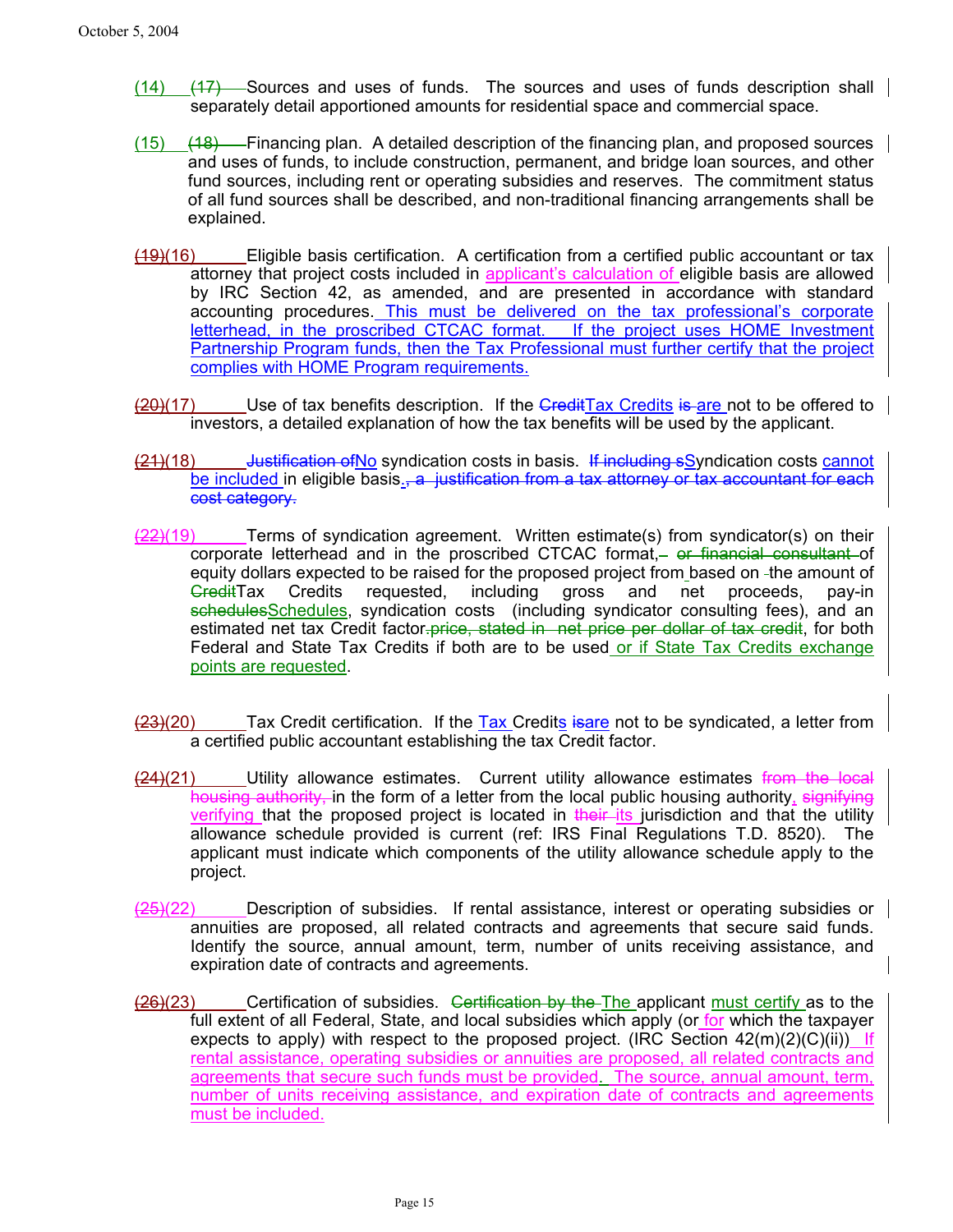- (27)(24) Cash flow projection. A 15-year projection of project cash flow. Separate cash flow projections shall be provided for residential and commercial space. If a capitalized rent reserve is proposed to meet the underwriting requirements of Section 10327, any such capitalized rent reserve must include such annual reserve paymentit must be included in its the cash flow projections. Use of a capitalized rent reserve is limited to Special Needs projects, SRO projects, projects applying under the Non-profit Homeless Assistance set-aside, HOPE VI projects, and Section 8 project based projects.
- (28)(25) Self-scoring sheet as provided in the application.
- (i) Additional Additional Subsequent application documents. In addition to all above requirements of this Section, the following documentation relevant to the proposed project is required to be submitted with applications having certain characteristics, as described below:
	- (1) Final Reservation application. Applicants proposing a final reservation application shall provide the following:
		- (A) the company name and contact person, address, telephone number, and fax number of the:
			- (i) general contractor, and
			- (ii) syndication firm or investor;
		- (B) an executed construction contract;
		- (C) recorded deeds of trust for all construction loan financing;
		- (D) a current title report (dated no later than 30 days before the application deadline or no earlier than January 1st of the year in which the building must be placed-inservice as provided in section 10328(c), whichever applies);
		- (E) binding commitments for permanent financing;
		- (F) binding commitments for any other financing required to complete project construction;
		- (G) a construction lender trade payment breakdown of approved construction costs; and,
		- (H) an executed partnership agreement, or if not yet executed, a commitment letter between the applicant and investor verifying the expected equity raise, pay-in schedule and costs of syndication;
		- (I) building permits;
		- (J) completed Final Reservation Status Report Form provided by the Committee;
		- (K) a detailed explanation of any changes from the initial application; and
		- an updated development timetable as of Final Reservation filing date.

The Executive Director may waive any of the above submission requirements if not applicable to the proposed project.

- (2) Placed-in-service application. Upon completion of construction of the proposed project, the applicant shall submit documentation including an executed regulatory agreement provided by CTCAC and a compliance monitoring fee required by Section 10335. CTCAC shall determine if all conditions of the reservation have been met. Changes to the approved application, particularly changes to the financing plan and costs, must be explained by the applicant in detail. If all conditions have been met, tax forms will be issued, reflecting an amount of Tax Credits not to exceed the maximum amount permitted by these regulations. The following must be submitted: Applicants proposing a placed-inservice application shall provide, in addition to the aforementioned submission requirements of a Final Reservation Application:
	- (A) certificates of occupancy for each building in the project (or a certificate of completion for rehabilitation projects). If acquisition  $\overline{Gredit\, Tax}$  Credits is are requested, evidence of the placed-in-service date for acquisition purposes, and evidence that all rehabilitation is completed;
	- (B) a third party an audited certification, on a Committee-provided form, of actual total project costs incurred**;**prepared by a Certified Public Accountant under generally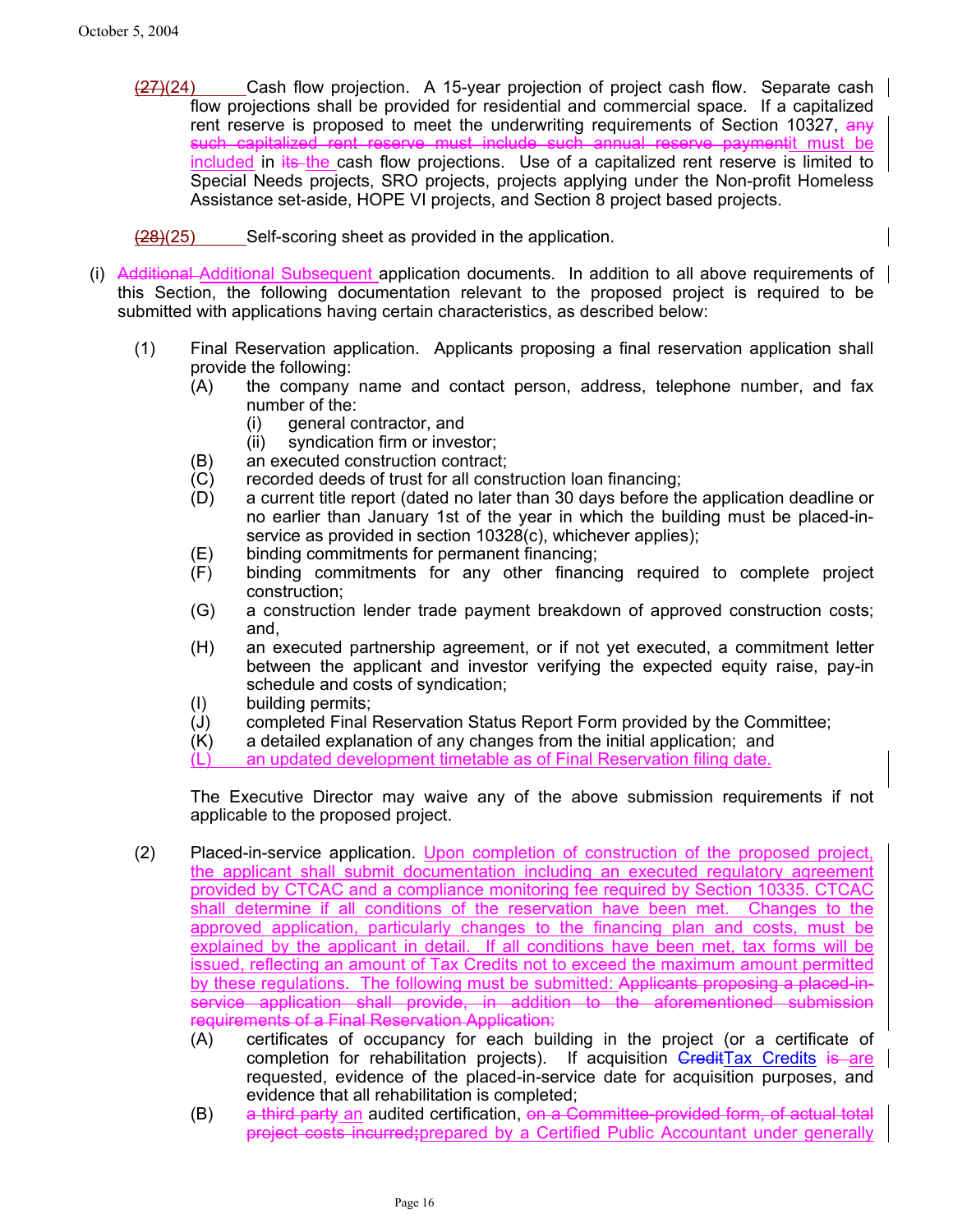accepted auditing standards, with all disclosures and notes. This certification shall:

- (1) reflect all costs, expenditures and funds used for the project, as identified by the certified public accountant, up to the funding of the permanent loan; and
- (2) include a CTCAC provided Sources and Uses form reflecting actual total costs incurred up to the funding of the permanent loan.
- (C) detailed breakdown of incurred costs and an itemized breakdown of placed-inservice dates, shown separately for each building, on a Committee-provided form. If the placed-in service date(s) denoted are different from the date(s) on the certificate(s) of occupancy, a detailed explanation is required;
- (D) photographs of the completed building(s);
- (E) a request for issuance of IRS Form(s) 8609 and/or FTB Form(s) 3521A;
- (F) a certification from the syndicator of equity raised and syndication costs in a Committee-provided format;
- (G) a project ownership profile on a Committee-provided form;
- (H) a detailed description of the services currently provided to tenants including copies of contracts for such services. If services are not available at the time of submission, a description of the proposed services and a timetable for the provision of those services must be provided;
- $(H)(I)$  a copy of any cost certification submitted to, required by and/or and approved by RHS or **any** other lender;
- $(H)(J)$  a list of all amenities provided at the project site, and color photographs of the amenities. If the list differs from that submitted at application, an explanation must be provided;
- $\bigoplus$  (K) a description of any charges that may be paid by tenants in addition to rent, with an explanation of how such charges affect eligible basis;
- $(K)(L)$  If applicable, a certification from a tax professional stating the percentage of aggregate basis (including land) financed by tax exempt bonds for projects that received creditTax Credits under the provisions of Section 10326 of these regulations;
- $\leftarrow$ )(M) a certification from the owner that all of the minimum construction standards of Sections 10325(f)(7) and 10326(g)(6) have either been met or waived pursuant to these regulations;
- (M)(N) if seeking a reduction in the operating expenses used in the Committee's final underwriting pursuant to Section  $10327(q)(1)$  of these regulations, the final operating expenses used by the lender and equity investor;
- $(M)(O)$  a certification from the project architect that the physical buildings are in compliance with all **building codes and applicable fair housing laws**; and
- (O)(P) a certification from the project architect that the sustainable building methods of section 10325 (c) (8) have been incorporated into the project, if applicable;
- (P) a certification from the project architect that the project is eligible for the adjusted eligible basis pursuant to section 10327(c)(5), if applicable.

The Executive Director may waive any of the above submission requirements if not applicable to the proposed project.

- (3) Acquisition GreditTax Credits application. Applicants requesting acquisition GreditTax Credits shall provide:
	- (A) a chain of title report;
	- (B) a tax professional's opinion stating that the acquisition meets the requirements of IRC Section 42(d)(2)(B)(ii) as to the 10-year placed-in-service rule; and,
	- $(B)(C)$  if a waiver of the 10-year ownership rule is necessary, a letter from the appropriate Federal official that states that the proposed project qualifies for a waiver under IRC Section 42(d)(6).
- (4) Rehabilitation application. Applicants proposing rehabilitation of an existing structure shall provide: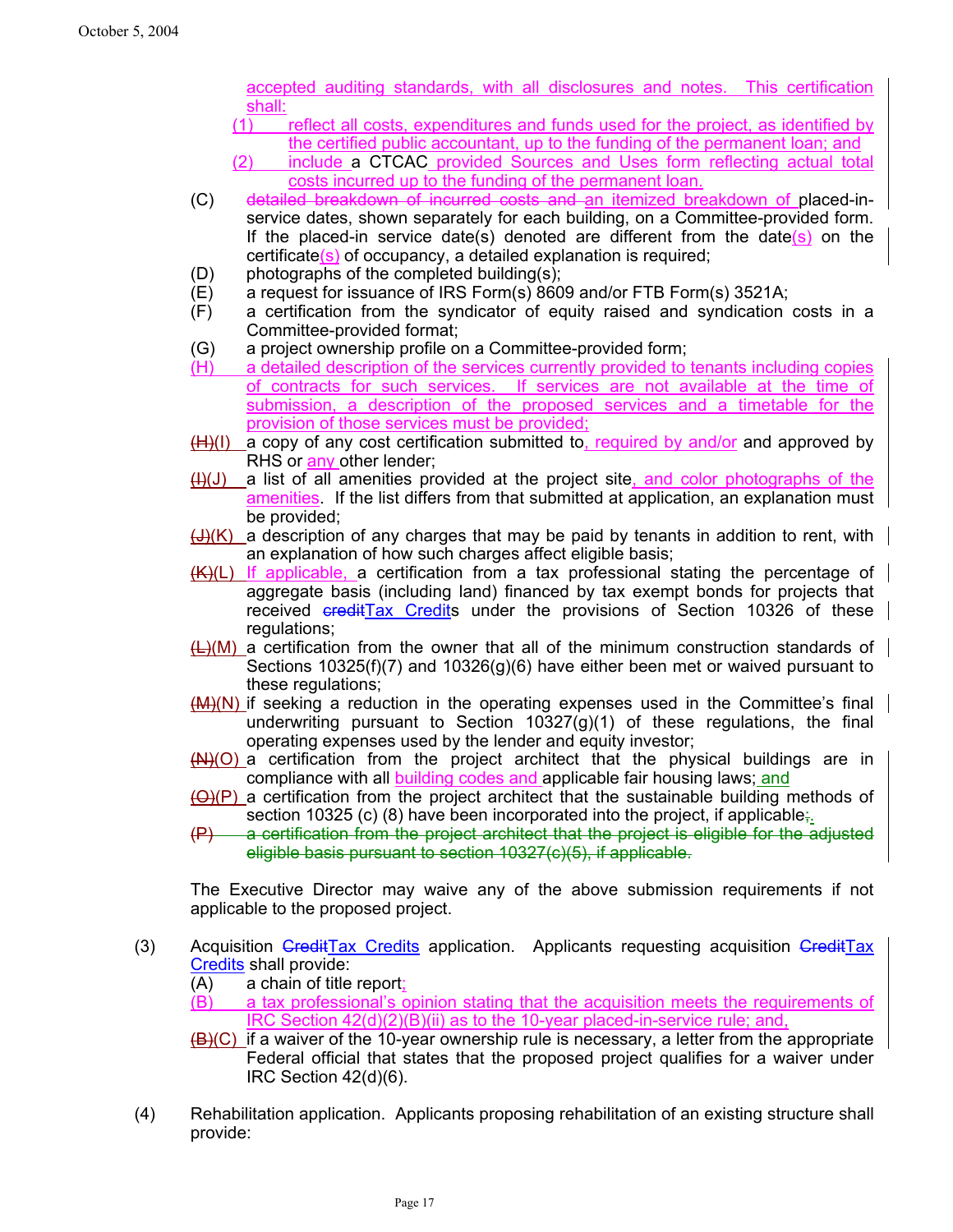- (A) an "as-is" appraisal prepared within 120 days before or after the execution of a purchase contract or the transfer of ownership for the property by all the parties by a California certified appraiser having no identity of interest with the development's partner(s) or intended partner or general contractor, acceptable to the Committee, and that includes, at a minimum, the following:
	- (i) the highest and best use value of the proposed project as residential rental property;
	- (ii) the Sales Comparison Approach, and Income Approach valuation methodologies except in the case of an adaptive reuse or conversion, where the Cost Approach valuation methodology shall be used;
	- (iii) the appraiser's reconciled value except in the case of an adaptive reuse or conversion as mentioned in (ii) above;
	- (iv) a value for the land value of the subject property "as if vacant"; and,
	- (v) an on site inspection; and
	- (vi) Apurchase contract verifying the sales price of the subject property.

The "as if vacant" land value and the existing improvement value established at application, as well as the eligible basis amount derived from those values will be used during all subsequent reviews including the placed in service review, for the purpose of determining the final award of Tax Credits..

- (C)(B) A capital Capital needs Needs aAssessment ("CNA") performed within 180 days prior to the application filing deadline of the funding round by the project contractor, engineer, or architect, or, if there is an identity of interest between the general partner and the contractor, engineer, or architect, by an independent 3rd party with no identity of interest with the general partner or intended partner, that details the condition and remaining useful life of the building's major structural components, all necessary work to be undertaken, and its the associated costs, as well as the nature of the work, distinguishing between immediate and long term repairs. The Capital Needs Assessment will also include a 15-year reserve study, indicating anticipated dates and costs of future replacements of all major building components that are not being replaced immediately, and the levels of reserves contributions needed to fund those replacements.and the condition and remaining useful life of the building's major structural components. The CNA must be prepared by a qualified independent 3rd party who has no identity of interest with any of the members of the Development Team. If a waiver of any requirement of the minimum construction standards delineated in section 10325(f)(7) and section 10326(g)(6) is requested, the assessment must show, to the satisfaction of the Executive Director, that meeting the requirement is unnecessary—and financially burdensome, and that the money to be spent in rehabilitating other project features will result in a better end  $prejectionduct$ . Subsections (A) and (C) above shall not apply if the project previously received an allocation of credit Tax Credits and these requirements were met in the original application.
- (5) Acquisition of Occupied Housing application. Applicants proposing acquisition of occupied rental residential housing shall provide income, rent and family size information for the current tenant population.
- (6) Tenant relocation plan. Applicants proposing rehabilitation of occupied housing shall provide an explanation of the relocation requirements, a detailed relocation plan including a budget with an identified funding source, and, where applicable, evidence that the relocation plan is consistent with the Uniform Relocation Act and has been submitted to the appropriate local agency.
- (7) Owner-occupied Housing application. Applicants proposing owner-occupied housing projects of four units or less, involving acquisition or rehabilitation, shall provide evidence from an appropriate official substantiating that the building is part of a development plan of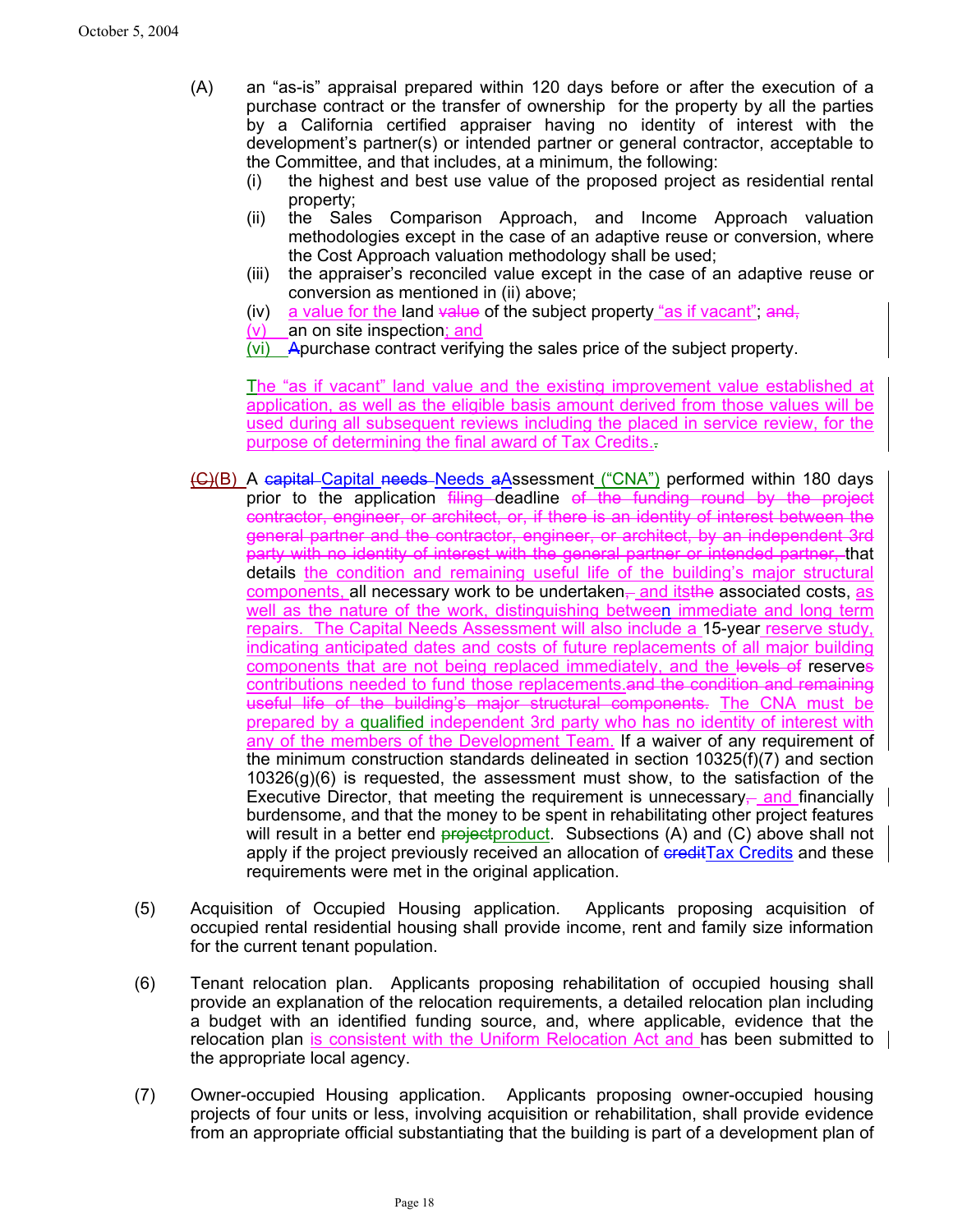action sponsored by a State or local government or a qualified nonprofit organization (IRC Section 42(i)(3)(E)).

- (8) Nonprofit set-aside application. Applicants requesting  $G$ redit $T$ ax Credits from the Nonprofit set-aside, as defined by IRC Section 42(h)(5), shall provide the following documentation with respect to each developer and general partner of the proposed owner:
	- $(A)$  IRS documentation of designation as a 501(c)(3) or 501(c)(4) corporation;
	- (B) proof of designation as a nonprofit corporation under Heath and Safety Code Section 50091;
	- (C) proof that one of the exempt purposes of the corporation is to provide low-income housing;
	- (D) a detailed description of the nonprofit participation in the development and ongoing operations of the proposed project, as well as annual certifications verifying continued involvement;
	- (E) a third party legal opinion verifying that the nonprofit organization is not affiliated with, or controlled by, or party to interlocking directorates with or a Related Party of a for-profit organization, and the basis for said determination; and,
	- (F) a third party legal opinion statingcertifying that the applicant is eligible for the Nonprofit set-aside pursuant to IRC Section 42(h)(5).
- (9) Rural set-aside application. Applicants requesting Gredit Tax Credits from the Rural setaside, as defined by H & S Code Section 50199.21, shall provide verification that the proposed project is located in an eligible rural area. (Evidence that project is located in an area eligible for financing from RHS shall be a letter from RHS.)
- (10) RHS Section 514, 515 or 538 program applications. Rural housing applicants requesting CreditTax Credits from amounts made available for projects financed by the RHS Section 514, 515 or 538 program shall submit evidence from RHS that such funding has been requested, obligated or committed as defined by RHS.
- (11) HOME funds match. Applicants requesting  $s$ State GreditTax Credits to match HOME funds shall provide a letter from the local jurisdiction stating why matching funds are not being provided.
- (i) Re-application. Re-applications Proposals submitted under Section 10326 of these regulations  $\frac{1}{w}$ no longerdo not be required new applications for changes in costs on Tax Credits unless there have been substantial changes to the project. Committee staff will adjust the Credit amount for projects requesting creditTax Credits under Section 10326 only at the one time, when the placed-in-service package is received and reviewed by Committee staff unless the Executive Director deems it necessary to have the Committee take formal action because there have due to been substantial changes or because there has been an extraordinary increase in eredit Tax Credits requested. "Substantial changes" for this purpose will mean any change in unit mix, number of buildings or building layout, or development cost increases greater than 15% or the original costs. An "extraordinary increase in Tax Credits will be an increase greater than 15% of the original allocation amount. Reapplications at placed-in-service that are requesting additional ereditTax Credits will be required to submit a fee equal to one percent (1%) of the first year's credit amount. For all other projects, except in unusual, extreme cases such as fire, or act of God, where a waiver of this subsection is permitted by the Executive Director, a re-application for a development that has already received a tax credit reservation or allocation shall be evaluated as an entirely new application, and shall be required to return its previously reserved or allocated creditTax Credits prior to or simultaneously with its new application. All re-applications shall be subject to negative points under Section 10325(c)(3) if applicable (for example, a project that does not meet the original placed-in-service deadline would receive negative points hereunder). Re-applications shall be subject to the regulations in effect at the time the re-application is submitted. For projects submitted under Section 10326 of these regulations that are requesting additional credit Tax Credits, the basis limits to be used in the final underwriting shall be those in effect during the year the development is placed-in-service.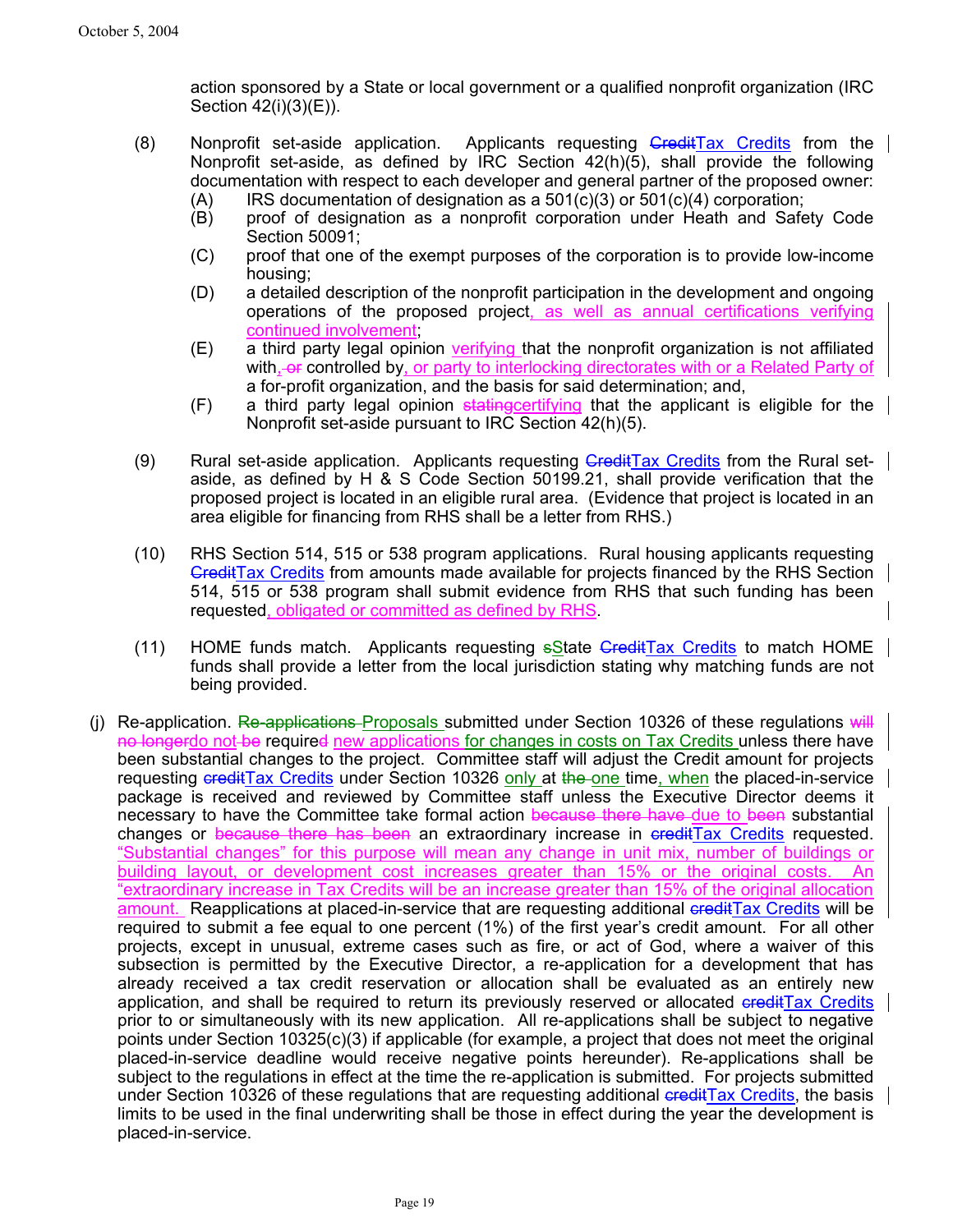Authority: Section 50199.17, Health & Safety Code. Reference: Sections 12206, 17058, and 23610.5, Revenue & Taxation Code; Sections 50199.4- 50199.22, Health & Safety Code

Section 10325. Application Selection Criteria - Credit Ceiling Applications

(a) General. All applications not requesting federal GreditTax Credits under the requirements of IRC Section 42(h)(4) and Section 10326 of these Regulations for buildings financed by taxexempt bonds shall compete for reservations of Credit cellingCeiling amounts during designated reservation cycles. Further, no project that has a pending application for a private activity bond allocation or that has previously received a private activity bond allocation will be eligible to compete under the  $eC$ redit ceilingCeiling competition for federal creditTax Credits unless it receives a waiver from the Executive Director.

(b) Authority. Selection criteria shall include those required by IRC Section 42(m), H & S Code Section 50199.14, and R & T Code Sections 12206, 17058 and 23610.5.

(c) Credit ceilingCeiling application competitions. Applications received in a reservation cycle, and competing for federal Federal and/or sState GreditTax Credits, shall be scored and ranked according to the below-described criteria, except as modified by Section 10317(g) of these regulations. The Committee shall reserve the right to determine, on a case by case basis, under the unique circumstances of each funding round, and in consideration of the relative scores and ranking of the proposed projects, that a project's score is too low to warrant a reservation of creditTax Credits. Further, in the event that the next ranking project to which credit may be reserved pursuant to these regulations has scored substantially lower than the highest scoring unfunded project in the same category, the Committee may either borrow from the subsequent year's state and/or federal credit as necessary to fund the highest scoring project or may move to the next category without making further allocations. All point selection categories shall be met in the application submission through a presentation of conclusive, documented evidence to the Executive Director's satisfaction. Point scores shall be determined solely on the application as submitted, with no ability on the applicant's part to provide additional information. Further, points will be based solely on the current year's scoring criteria and submissions, without respect to any prior year's score for the same projects.

# **SCORING**

- (1) Leveraging
	- (A) Cost efficiency. A project application for a new construction or an At-Risk development, or a substantial rehabilitation development where the hard costs of rehabilitation are at least \$40,000 per unit, whose total eligible basis is below the maximum permitted threshold basis limits, including after permitted adjustments, shall receive 1 point for each percent by which its eligible basis is below the maximum permitted adjusted threshold basis limit.
	- (B) Credit reduction. A project that reduces the amount of  $\frac{1}{\sqrt{1-\frac{1}{n}}}$  Credits it is requesting shall receive 1 point for each percent that its qualified basis is reduced. In order to receive points in this category, committed funds must be part of the permanent sources for the development - and remain in place for at least ten years.
	- (C) Public funds. Projects that utilizeFor purposes of scoring, "public funds", includinge federal, state, or local government funds, including the outstanding principal balances of prior direct debt or subsidized debt that has been or will be assumed in the course of an acquisition/rehabilitation transaction, er-funds from a local community foundation or other charity, funds already awarded under the aAffordable hHousing pProgram of the Federal Home Loan Bank (AHP)**,** waivers resulting in quantifiable cost savings that are not required by federal or state law, or the value of land donated or leased by a public entity or donated as part of an inclusionary housing ordinance which has been in effect for at least one year prior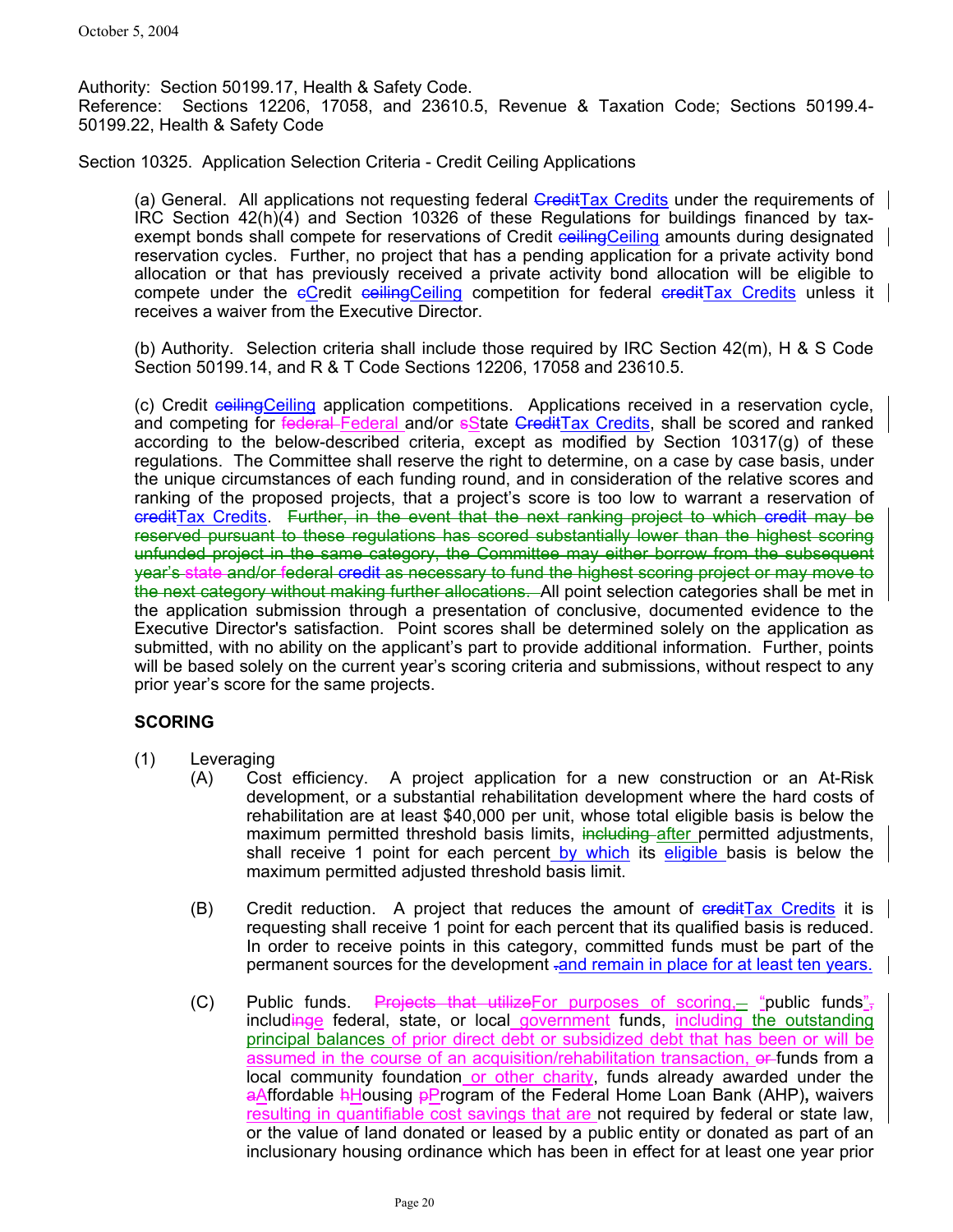to the application deadline. Land and building values must be when supported by an independent, third party appraisal consistent with the guidelines in Section  $10322<sub>1</sub>$  All such public fund commitments shall receive 1 point for each 1 percent of the total development cost funded. including the value of any donations or fee waivers. To receive points under this subsection for loans made under this subsection, loans must be "soft" loans having below market interest rates, terms in excess of 15 years, interest accruals, or residual receipts payments only and/or other preferred termsloans for at least the first fifteen years of their terms. Points for donated or leased land shall be calculated based on the lesser of the purchase price or appraised value, except that points for land owned by the public entity for more than three years prior to the application filing deadline shall be calculated based on its appraised value. Further, for points to be awarded under this subsection, there shall be conclusive evidence presented that  $\frac{1}{2}$  the public funds have been firmly committed to the proposed project and require no further approvals, are available, and that there has been no consideration, other than the proposed housing, given by anyone connected to the project, for the funds or the donated or leased land. Similarly, prior public funds must be recommitted through approval of the loan assumption or other required procedure by the agency initially approving the subsidy.

A maximum of 20 points shall be available in combining the cost efficiency, credit reduction, and public funds categories. However, in order to score the full 20 points, at least 2 points must be achieved by each applicant in the credit reduction category.

- (2) General Partner/Management Company Characteristics. No one general partner, party having any fiduciary responsibilities, or related parties will be awarded more than 15% of the combined federalFederal and state State Credit ceilingCeiling, calculated as of February first during any calendar year unless imposing this requirement would result in non-allocation of **CreditTax Credits**.
	- (A) General partner experience. To receive points under this subsection for projects in existence for over 3 years, the applicant must submit a certification from a certified public accountant that the projects for which it is requesting points have maintained a positive operating cash flow, from typical residential income alone (e.g. rents, rental subsidies, late fees, forfeited deposits, etc.) for the year in which each development's last financial statement has been prepared (which must be effective no more than one year prior to the application deadline) and have funded reserves in accordance with the partnership agreement and any applicable loan documents. This certification must list the specific projects for which the points are being requested. The certification of the certified public accountant may be in the form of an agreed upon procedure report that includes funded reserves as of the report date, which shall be dated within 60 days of the application deadline. Where there is more than 1 general partner, experience points may not be aggregrated; rather, points will be awarded based on the highest points for which 1 general partner is eligible.

|     | 1-2 projects in service under 3 years        | 1 point/over 3 years    | 2 points |
|-----|----------------------------------------------|-------------------------|----------|
|     | 3-6 projects in service under 3 years        | 3 points/over 3 years   | 4 points |
|     | 7 or more projects in service under 3 years  | 5 points/over 3 years   | 6 points |
| (B) | Management Company experience                |                         |          |
|     | 2-5 projects in service under 3 years        | 5 point/over 3 years    | 1 point  |
|     | 6-10 projects in service under 3 years       | 1.5 points/over 3 years | 2 points |
|     | 11 or more projects in service under 3 years | 2.5 points/over 3 years | 3 points |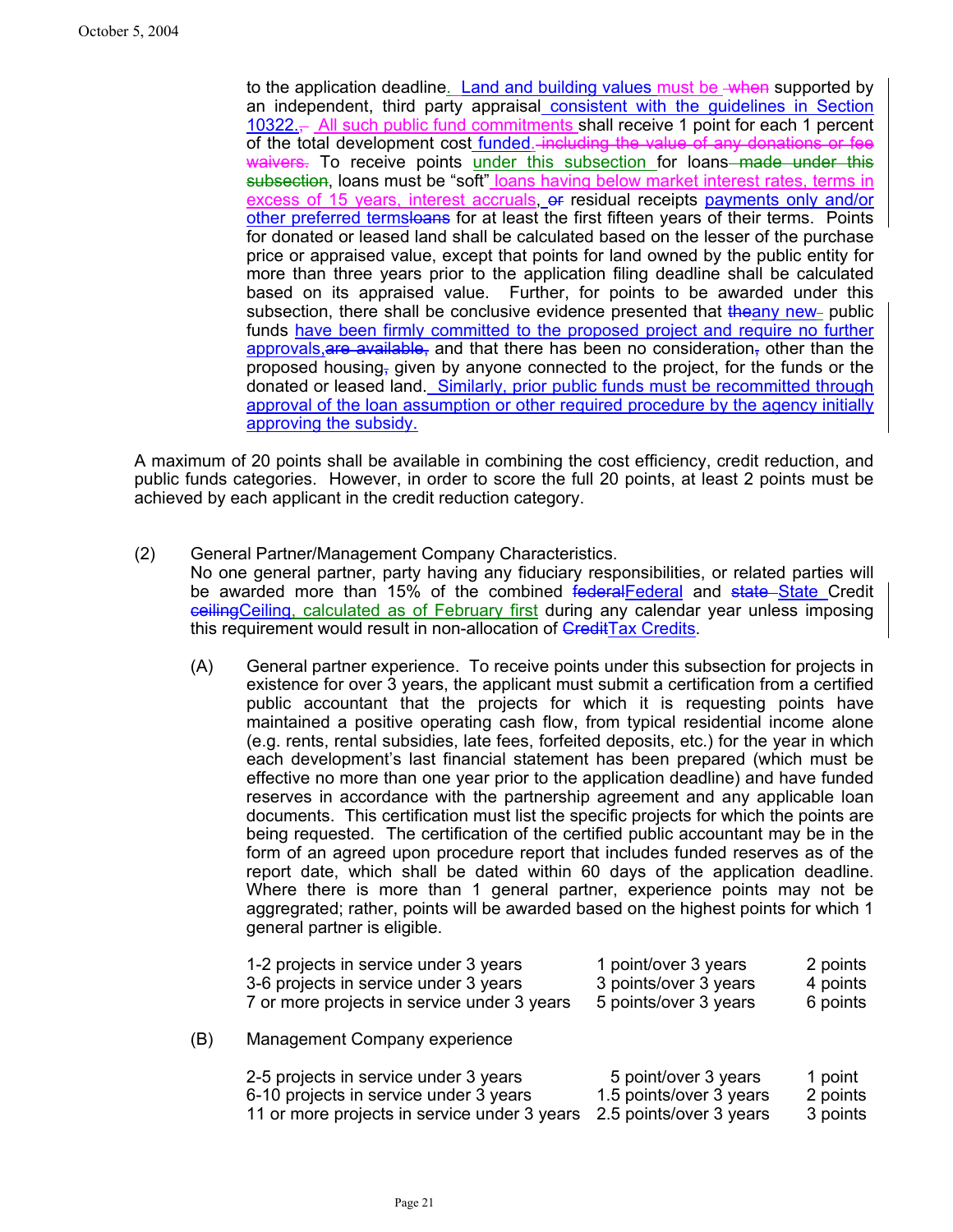Points in subsections (A) and (B) above will be awarded in the highest applicable category and are not cumulative. In order to be eligible for maximum points in either subsection (A) or (B) above, a completed previous participation form for the general partner and for the management agent, respectively– must be present-provided in the application. For points to be awarded in subsection (B), an enforceable management agreement executed by both parties for the subject application must be submitted at the time of application. "Projects" as used in subsections (A) and (B) means multifamily rental affordable developments of over 10 units that are subject to a recorded regulatory agreement, or, in the case of housing on tribal lands, where federal HUD funds have been utilized in affordable rental developments. General Partner and Management Company experience points may be given based on the experience of the principals involved, or on the experience of municipalities or other nonprofit entities that have experience but have formed single-asset entities for each project in which they have participated, notwithstanding that the entity itself would not otherwise be eligible for such points. Alternatively, a management company that provides evidence that the agent to be assigned to the project (either on-site or with management responsibilities for the site) has been certified prior to the application deadline pursuant to a housing tax credit certification examination of a nationally recognized housing tax credit compliance entity on a list maintained by the Committee, may receive 2 points. These points may substitute for other management company experience but will not be awarded in addition to such points.

- (3) Negative points. Negative points, up to a total of 10 for each project and/or each violation, may be given at the Executive Director's discretion for general partners, co-developers, management agents, consultants, guarantors, or any member or agent of the development team for items including, but not limited to:
	- (A) failure to utilize committed public subsidies identified in an application, unless it can be demonstrated to the satisfaction of the Executive Director that the circumstances were entirely outside of the applicant's control;
	- (B) failure to utilize Tax Credits within program time guidelines, including failure to meet the 150 day readiness requirements, unless it can be demonstrated to the satisfaction of the Executive Director that the circumstances were entirely outside of the applicant's control;
	- (C) for projects receiving an allocation of Tax Credits after 1998, failure to request Forms 8609 within 1 year from the date the last building in the project is placed-inservice;
	- (D) removal or withdrawal under threat of removal as general partner from a housing tax credit partnership;
	- (E) failure to provide physical amenities or services or any other item for which points were obtained (unless funding for a specific services program promised is no longer available);
	- (F) material misrepresentation of any fact or requirement in an application;
	- (G) failure to correct serious noncompliance after notice and cure period within an existing housing tax credit project in California;
	- (H) repeated failure to submit required compliance documentation for a housing Tax Credit project located anywhere;
	- (I) material misrepresentation of any fact or requirement in an application;
	- (J) failure of a building to continuously meet the terms, conditions, and requirements the building received at its certification as being suitable for occupancy in compliance with state or local law, unless it is demonstrated to the satisfaction of the Executive Director that the circumstances were entirely outside the control of the owner;
	- $(K)$  except for tax-exempt bond projects, failure to submit a copy of the owner's completed 8609 showing the first year filing;
	- (L) failure to properly notify CTCAC and obtain approval of general or limited partner changes; or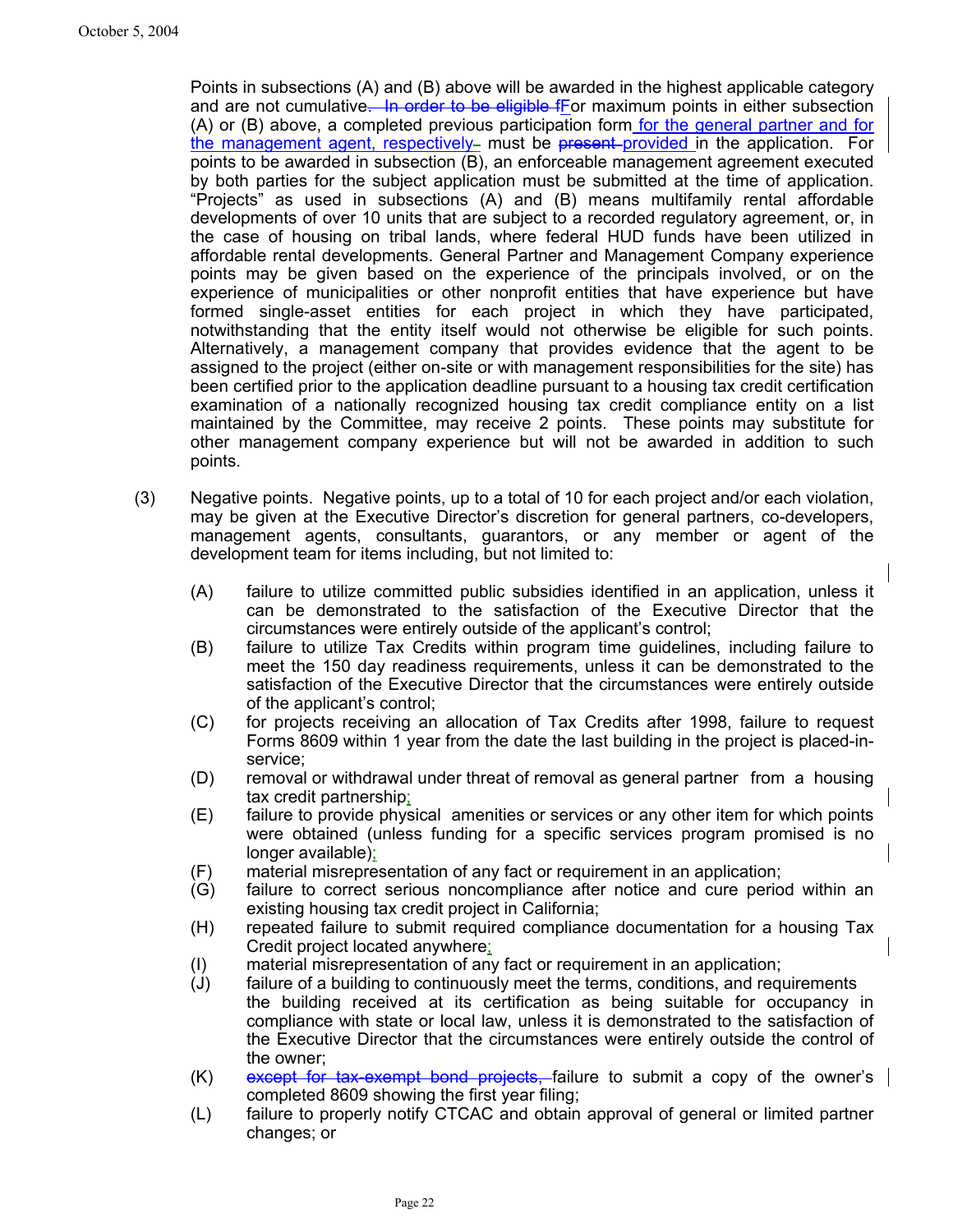(M) certification of site amenities, distances or service amenities that were, in CTCAC's sole discretion, inaccurate or misleading;.

Negative points given to general partners, co-developers, management agents, consultants, or any other member or agent of the development team may remain in effect for up to 2 calendar years, but in no event shall be in effect for less than one funding round. Additionally, any violation as described above may result in the Executive Director finding the offending party or parties ineligible to participate in the competitive program for a period of up to two calendar years*.* Such a finding Negative points assigned by the Executive Director may be appealed to the Committee under appeal procedures enumerated in Section 10330.

(4) Housing Needs. (Points will be awarded only in 1 category listed below) The category selected hereunder shall also be the project category for purposes of the tie-breaker described in subsection 10325(c)(12) below.

| <b>Large Family Projects</b>   | 10 points |
|--------------------------------|-----------|
| Single Room Occupancy projects | 10 points |
| <b>Special Needs Projects</b>  | 10 points |
| <b>Seniors Projects</b>        | 10 points |
| <b>At-Risk Projects</b>        | 10 points |

 $(5)$  Amenities beyond those required as additional thresholds Maximum  $45-20$  points

 $(A)$  Site Amenities: Site amenities must be appropriate to the tenant population to be served. To receive points the amenity must be in place at the time of application, except under the Balanced Communities Subsection, where the funds for the amenity must be committed and the amenity is planned and will be complete when the project is placed in service. Distances must be measured using a standardized radius from the development site determined by the Committee from the development site but must not include physical barriers. No more than 45-20 points will be awarded in this category. Applicants must certify to the accuracy of their submissions and will be subject to negative points in the round in which an application is considered, as well as subsequent rounds, if the information submitted is found to be inaccurate. For each amenity, color photographs, a contact person and a contact telephone must be included in the application. The Committee may employ third parties to verify distances or may have staff verify them. Only one point award will be available in each of the subcategories (1-711) listed below. Amenities may include:

# 1. Transit Amenities

The project isbeing part of a transit-oriented development strategy where there is a transit station, rail station, commuter rail station, or bus station, or bus stop within 1/4 mile from the project site with service at least every 30 minutes during the hours of 7-9 a.m. and 4-6 p.m., and the project's density will exceed 25 units per acre 7 points

where tThe project site is within  $1/4$  mile of a transit station, rail station, commuter rail station or bus station, or bus stop with service at least every 30 minutes during the hours of 7-9 a.m. and 4-6 p.m. 6 points

where the The project site is within 1/3 mile of a bus stop with service at least every 30 minutes during the hours of 7-9 a.m. and 4-6 p.m. 5 points

The site is located within 500 feet of a regular bus stop, or rapid transit system stop. (For rural set-aside projects, full points may be awarded where van or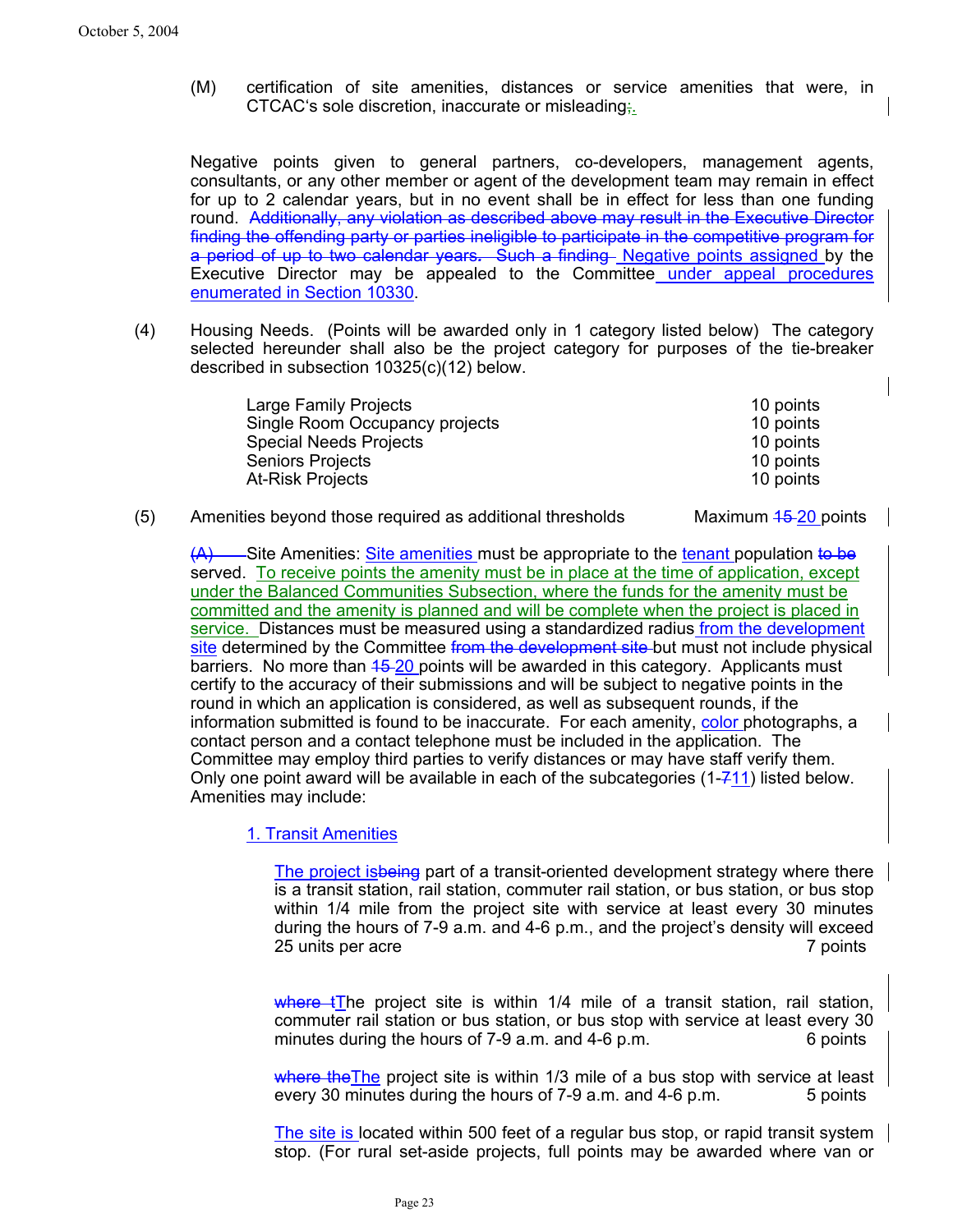dial-a-ride service is provided to tenants, if costs of obtaining and maintaining the van and its service are included in the budget and the operating schedule is either on demand by tenants or a regular schedule is provided) 4 points

being The site is located within 1,500 feet of a regular bus stop or rapid transit system stop 3 points 3 points and 3 points and 3 points are  $\sim$  3 points 3 points and 3 points are  $\sim$  3 points and 3 points are  $\sim$  3 points and 3 points are  $\sim$  3 points and 3 points are  $\sim$  3 points and 3 points ar

Multiple bus lines may not be aggregated for the above points.

2. the The site is within  $1/4$  mile of a public park  $(1/2)$  mile for Rural set-aside projects) (not including school grounds unless there is a bona fide, formal joint use agreement between the jurisdiction responsible for the parks/recreational facilities and the school district providing availability to the general public of the school grounds and/or facilities) or a community center accessible to the general public and  $\overline{3}$  points 3 points

or within 1/2 mile (1 mile for Rural set-aside projects) 2 points

 $3.$  the The site is within 1/4 mile of a public library (1/2 mile for Rural set-aside projects) 3 points

or within 1/2 mile (1 mile for Rural set-aside projects) 2 points

4. the The site is within 1/4 mile of a full scale grocery store/supermarket where staples, fresh meat, and fresh produce are sold (1/2 mile for Rural set-aside projects or projects located in inner cities) 4 points

or within 1/2 mile (1 mile for Rural set-aside projects or projects located in inner cities) 3 points

the or site is within 1/4 mile of a convenience market where staples are sold 2 points

5. for For a Large Family development, the site is within 1/4 mile of a public elementary, middle, or high school that children living in the development may attend (1/2 mile for Rural set-aside projects) 3 points

or within 1/2 mile (1 mile for Rural set-aside projects) 2 points

6. **for For a Senior Development**, the site is within 1/4 mile of a daily operated senior center or a facility offering daily services specifically designed for seniors (not on the development site) (1/2 mile for Rural set-aside projects) 3 points

or within 1/2 mile ( 1 mile for Rural set-aside projects) 2 points

7. for For a Special Needs or SRO development, the site is located within 1/2 mile of a facility that operates to serve the population living in the development 3 points

or within 1 mile 2 points and 2 points of the 2 points of the 2 points of the 2 points of the 2 points of the 2 points of the 2 points of the 2 points of the 2 points of the 2 points of the 2 points of the 2 points of the

8. the The site is within 1/2 mile (for Rural set-aside projects, 1 mile) of a medical clinic, or hospital (not merely a private doctor's office) 3 points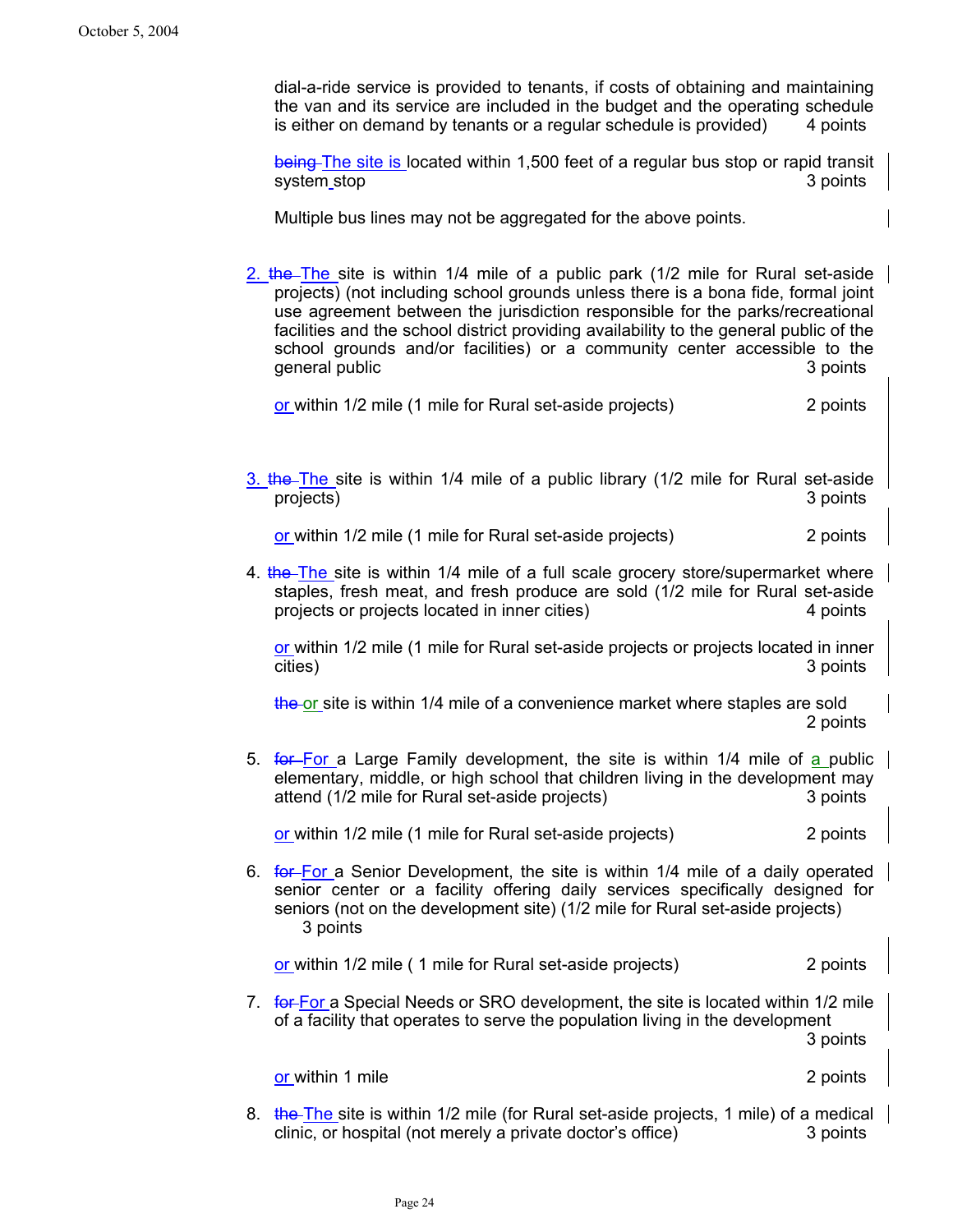the site is within 1 mile (for Rural set-aside projects1.5 miles) of a medical clinic or hospital 2 points

9.  $\overline{\text{t}}$  The site is within 1/4 mile of a pharmacy (for Rural projects, 1/2 mile).

2 points

| or within 1/2 mile (1 mile for Rural projects)                | 1 point |
|---------------------------------------------------------------|---------|
| 10. The site is within $\frac{1}{4}$ mile of a police station | 1 point |
| 11. The site is within $\frac{1}{4}$ mile of a fire station   | 1 point |

To receive points in this category, the amenity must be already existing, except in the case of a project receiving points under the Balanced Communities subsection, where the funds for the amenity are committed, and the amenity is planned, or, in the case of a bus stop, where it is shown that the bus provider and municipality have agreed on and approved the site for the stop and it will be in existence no later than 2 years after the development is placed-in-service. A scaled for distance map showing the location of the project and the site amenities must be provided in the application.

(B) Service Amenities: Amenities must be appropriate to the tenant population to be served and committed for a minimum of 10 years. Physical space for such amenities must be available when the development is placed-in-service, and the amenities must be available within 6 months of the project's placed-in-service date. To receive points in this category, programs must be of a regular, ongoing nature and provided to tenants free of charge, except for day care services. Services must be provided on-site except that projects applying as Small Developments, or other projects may use off-site services within 1/2 mile of the development provided that they have a written agreement with the service provider enabling the development's tenants to use the services free of charge (except for day care and any charges required by law) and that demonstrate that provision of on-site services would be duplicative. Referral services will not be eligible for points. Contracts with service providers, service provider experience, evidence that physical space will be provided, and a budget reflecting how the services will be paid for must be included in the application. Having a bona fide service coordinator (not the on-site manager, for example) may count for 5 points in this category, provided that the experience of the coordinator, the duties of the coordinator, and a budget to pay for the coordinator are included in the application. No more than 10 points will be awarded in this category. Amenities may include, but are not limited to:

> 1. High speed internet service provided in each unit (as stated above, free of charge to the tenants) and the set of the set of the set of the set of the set of the set of the set of the set of the set of the set of the set of the set of the set of the set of the set of the set of the set of the set

2**.** After school programs of an ongoing nature for school age children

5 points

3. Educational classes (such as ESL, computer training, etc.) but which are not the same as in 2 above. The same as in 2 above.

4**.** Licensed child care providing 20 hours or more per week (Monday through Friday) to residents of the development 5 points 5 points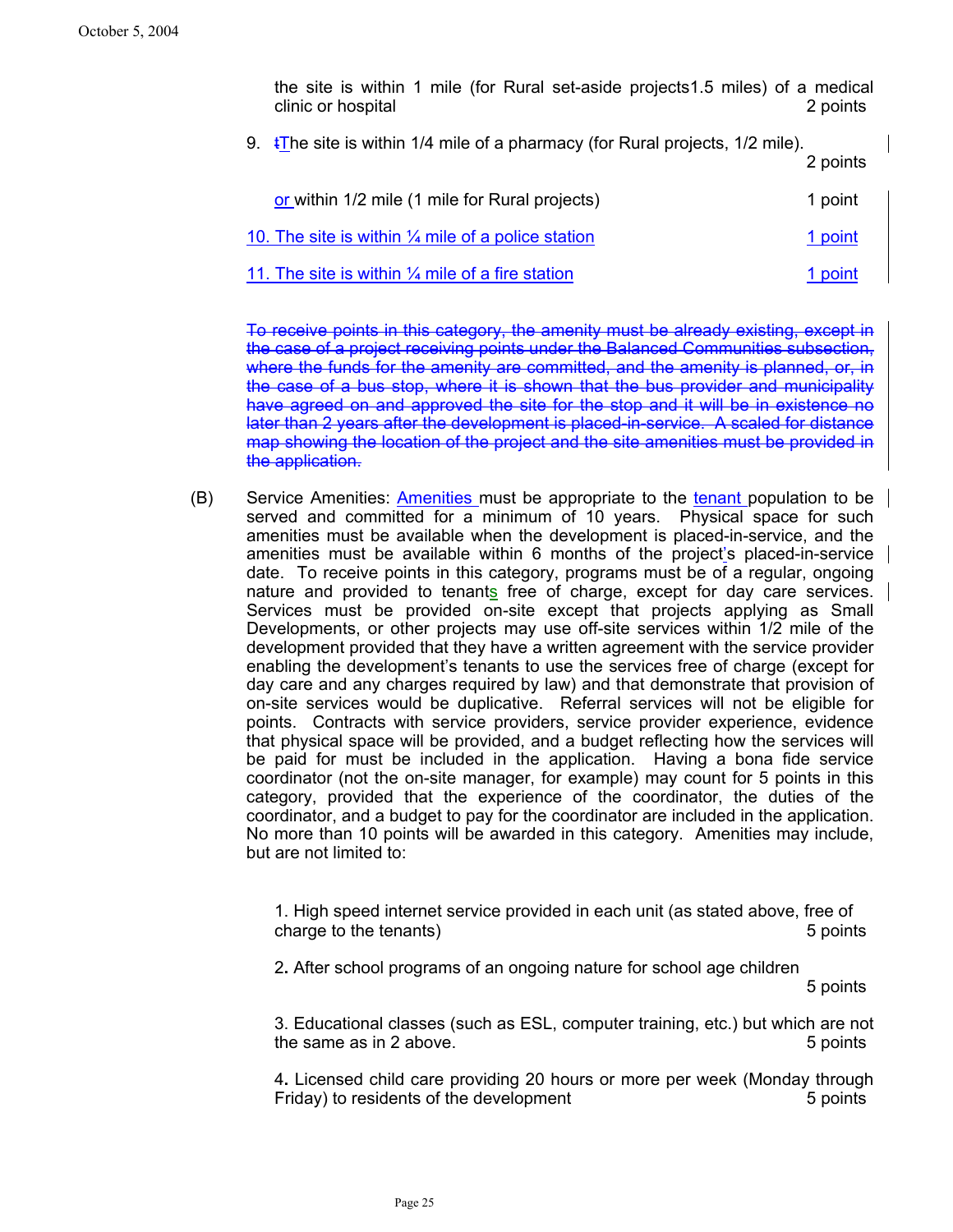5. Contracts for services, such as assistance with activities of daily living, or provision of senior counseling services, where a contract is in place at the time of application (only for SRO and Special Needs Projects) 5 points

(6) Neighborhood Revitalization. These points will not be available to projects applying under the Rural set-aside.

A development must be located in a Neighborhood Revitalization area, as defined in Section 10302(x) of these regulations where demonstrable evidence, satisfactory to the Executive Director, is submitted showing that a neighborhood revitalization plan has been adopted and specific efforts towards achieving the plan's goals have occurred. Plans should be specific to the neighborhood, and efforts undertaken may include, but are not limited to, existing partnership coalitions with public entities, private sector enterprises, and/or nonprofit community organizations; financing commitments for work to be done in the neighborhood; and/or commencement of a specific neighborhood project. Each application for neighborhood revitalization points must include a drawn-to-scale and scaled for distance map identifying the project and neighborhood revitalization efforts already undertaken as well as those planned. Applications that have received HOPE awards from the U.S. Department of Housing and Urban Development, are located in federally designated Renewal Communities, Empowerment Zones, or Enterprise Communities, or are planned base re-use projects, or are for projects located on tribal lands, will automatically be granted the full maximum points in this category without meeting any other conditions for Neighborhood Revitalization points. Base re-use, as used in this subsection, refers to projects that are located on a military base. Generally, such projects will involve, at least in part, the rehabilitation of already existing buildings on such a base. A project requesting neighborhood revitalization points will not be eligible to receive points in the balanced communities section below.

Points for neighborhood revitalization will be awarded as follows, to a maximum of

9 points:

Location in a locally designated revitalization area as evidenced by submission of a plan adopted by the jurisdiction, including evidence that the plan for neighborhood revitalization is still in effect. The plan should include findings of need or identification of problems requiring revitalization efforts. 2 points

for 3rd party letters from governmental entities or non-profit organizations**,** documenting and substantiating funds committed or expended within the past five years in the neighborhood, as they specifically relate to the revitalization of the neighborhood where the project will be located. Up to 2 points

A narrative explaining precisely the nature and extent of the neighborhood's revitalization efforts, how the applicant's project will fit into that framework, and how the proposed project is critical to the neighborhood's revitalization. 2 points

A letter from an official in the jurisdiction that delineates the various neighborhood revitalization efforts in the immediate vicinity of the proposed development, both already undertaken and planned, and the funds that have been committed and expended for projects within that immediate neighborhood. The up to 3 points up to 3 points

(7) Balanced communities. These points will not be available to projects applying under the Rural set-aside.

To the extent that if a development does not request neighborhood revitalization points, if the local government is providing funds equal to at least 5% of total project costs for the project, and if it meets the other requirements of this subsection, itthe applicant may request points for balanced communities. to the extent that the local government is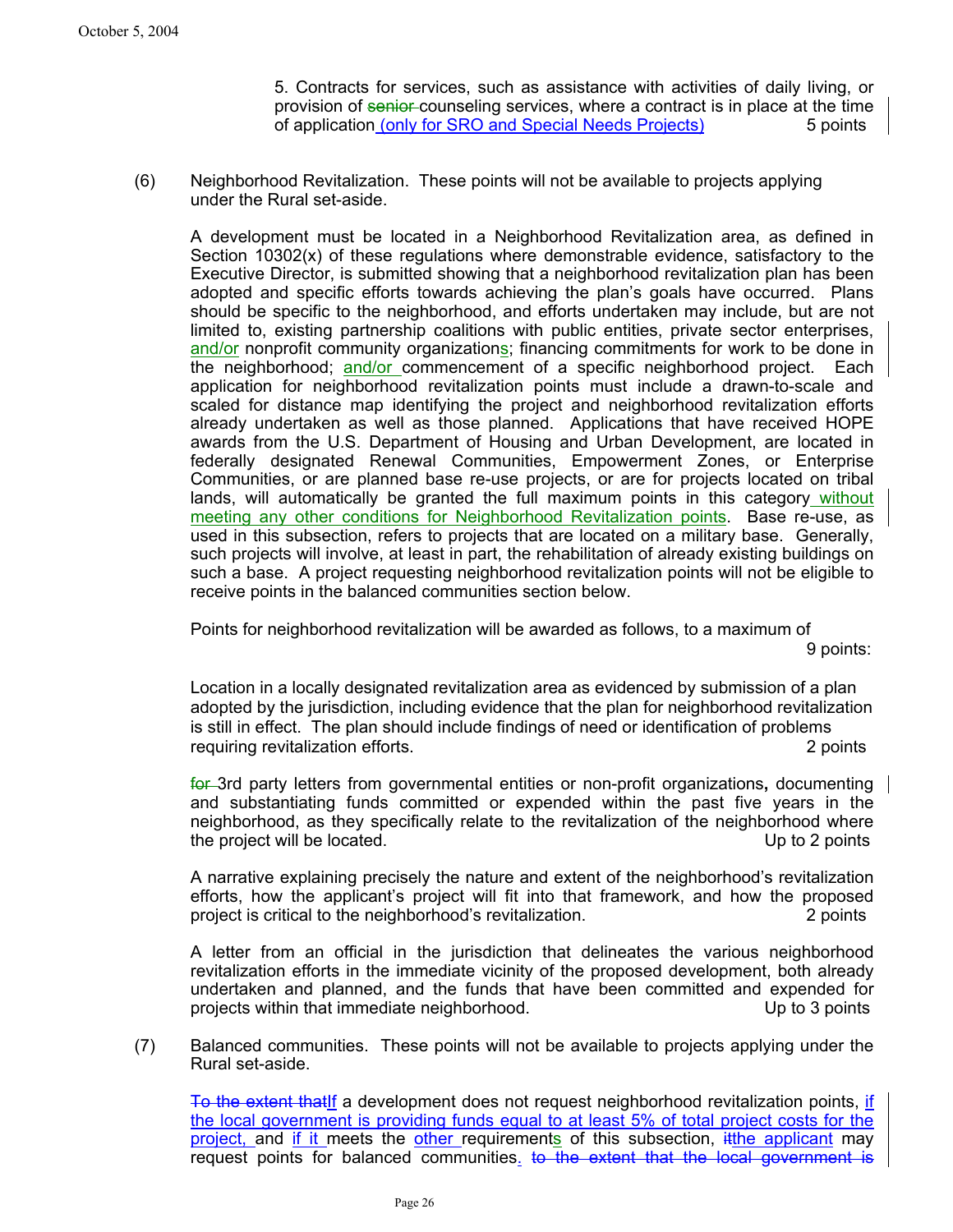providing funds equal to at least 5% of total project costs for the project. Points will be awarded, to a maximum of 9, as follows:

Submission of evidence from the local government that it has formally adopted initiatives to encourage the creation of affordable rental housing in new growth and/or high income areas and that the project is consistent with those locally adopted initiatives. Such initiatives may include inclusionary zoning ordinances $\frac{1}{2}$  and fair share requirements, as examples, but must include more than adoption of a housing element. 3 points

Evidence that the project will actually be built adjacent to housing owned and occupied by upper income families, to be shown by either the specific plan demonstrating the proximity of land uses and comparable sales data within 1/2 mile radius demonstrating that average sales prices are above 100% of area sales prices, or census data demonstrating that the average income of that census tract is at or above 100% of area median.  $\bigcup_{p \to \infty}$ points

The project will reserve at least 10% of its units for tenants with incomes not exceeding 30% of area median income. 2 points

The project will reserve at least 20% of its units for tenants with incomes not exceeding 30% of area median income. 3 points

The project will reserve at least 30% of its units for tenants with incomes not exceeding 30% of area median **4** points

(8) Sustainable building methods. Maximum 8  $-12$ points

 $(A)$  A project application that utilizes materials that will increase energy efficiency by at least 15% above the Title 24 energy standards, or a rehabilitation project that will increase its existing energy efficiency by at least 25% will receive 5 points.  $\Box$  5 points.  $\Box$ 

A certification at project completion that this standard has been met or exceeded shall be required of the project's architect or mechanical engineer. Projects receiving points under this category that fail to meet the requirement will be subject to negative points under Section 10325(c)(3)(C) above.

(B) Projects that incorporate items from the following list may receive an additional 1 point for each, to a maximum of  $3-5$  points:

Use of energy efficient appliances with the energy star rating (or equivalent) for all appliances, including refrigerators, dishwashers, washers and dryers (whether in units or in community laundry facilities), and for all heating and cooling systems, including furnaces, and air conditioners that will be used in the development;

Use of natural gas for space heating;

Use of fluorescent light fixtures for at least 75% of light fixtures or comparable energy lighting for the project's total lighting (including community rooms and any common space) throughout the compliance period;

Use of either of the following water conserving technologies: a) flow restrictors on kitchen (2 gallons per minute) and bathroom faucets (1.5 gallons per minute) or b) dual flush toilets;

Use of formaldehyde free or fully sealed particleboard or fiberboard for all cabinets, countertops and shelving;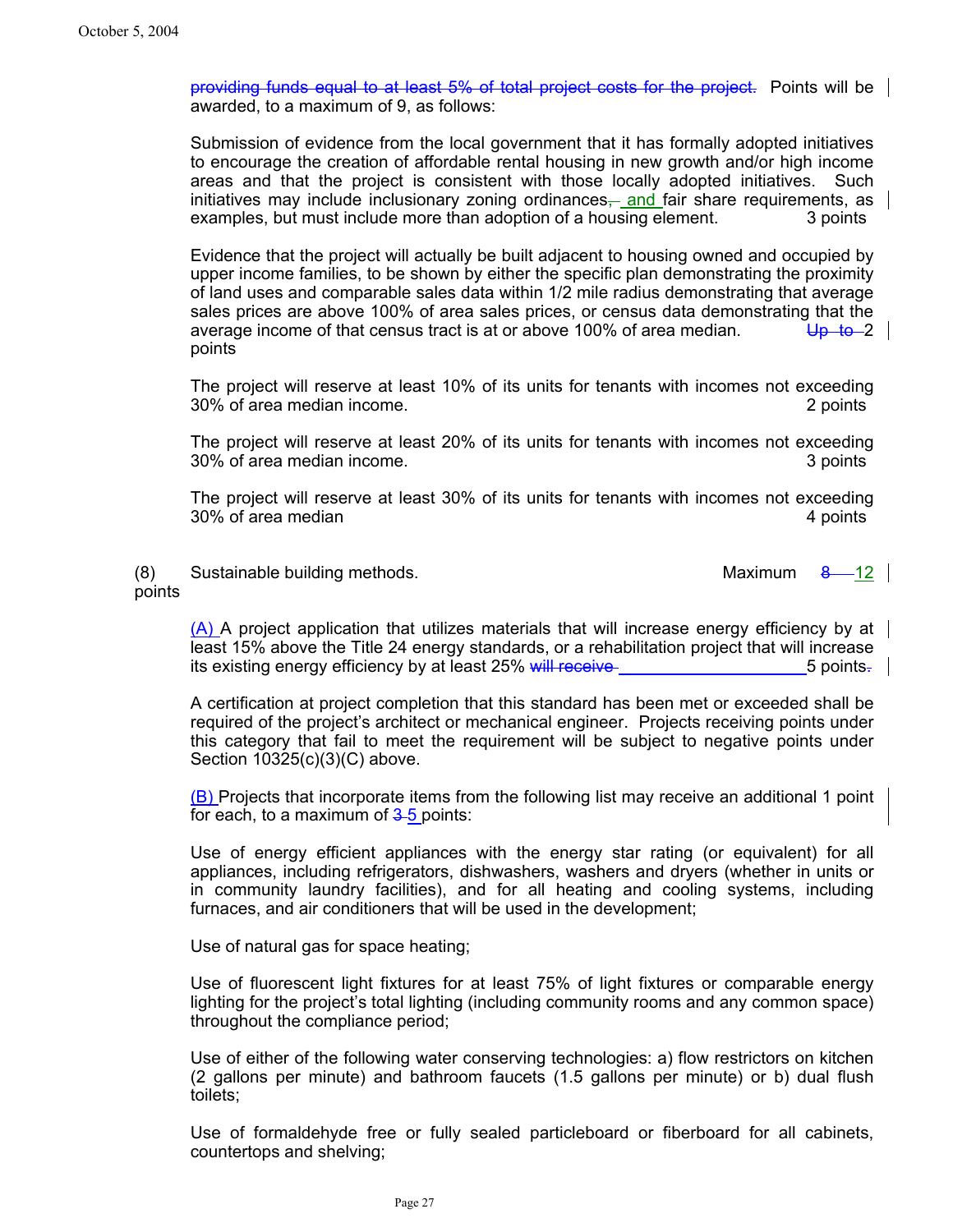Use of either-a) or b) as follows: a) no VOC interior paint, low-VOC carpeting and pad and low-VOC adhesives (less than 25 grams per liter), or b) humidistat fans in all bathrooms; or

Use of hard wired smoke detection systems with back up emergency generation.

To receive these points, the applicant and the project architect must certify, in the application, which of the items will be included in the project's design and specifications, and further must certify at the project's placed-in-service date that the items have been included.

(C) Net Zero Solar Pilot Program 2 Points

Under this initiative five projects will receive 2 points each if selected to participate in the Net Zero Solar Pilot Project, the purpose of which is to serve as a demonstration program to further the application of photovoltaic solar energy to affordable rental housing. To compete, applicants must:

1) certify to a goal of net zero energy consumption;

- 2) obtain the maximum score for the project category, including a score of ten points for sustainable building methods;
- 3) include and clearly identify all necessary solar equipment and installation costs in the project budget;
- 4) submit a third party engineer's certification as to total equipment cost, total anticipated energy costs without the use of solar energy, total cost savings anticipated as a result of solar energy use, and percentage cost savings over the 10 year period starting when the project is placed in service; and
- 5) agree to participate in ongoing energy use monitoring for five years.

Projects will be rank ordered and selected on the basis of their percentage energy savings. No more than one project will be selected from a given Geographic Region. In addition each project will receive a basis boost in the amount of the total solar equipment cost, but this boost will not be included in determining tie breaker performance.

(9) Lowest Income in accordance with the table below Maximum 52 points

(a) The "Percent of Area- Median Income" category may be used only once. For instance, 50% of Income Targeted Units to Total Tax Credit Units at 50% of Area Median Income cannot be used twice for 100% at 50% and receive 50 points, nor can 50% of Income Targeted Units to Total Tax Credit Units at 50% of Area Median Income for 25 points and 40% of Income Targeted Units to Total Units at 50% of Area Median Income be used for an additional 20 points. However, the "Percent of Income Targeted Units" may be used multiple times. For example, 50% of Targeted Units at 50% of Area Median Income for 25 points may be combined with another 50% of Targeted Units at 45% of Area Median Income to achieve the maximum points. All projects must score at least 45 points in this category to be eligible for 9% tax credit Tax Credits.

Only projects competing in the Rural set aside may use the 55% of Area median income column

|                               |    | <b>Percent of Area Median Income</b> |      |      |      |      |      |        |
|-------------------------------|----|--------------------------------------|------|------|------|------|------|--------|
|                               |    | 55                                   | 50   | 45   | 40   | 35   | 30   |        |
|                               | 50 | 22.5                                 | 25   | 27.5 | 30   | 32.5 | 35   | points |
|                               | 45 | 20                                   | 22.5 | 25   | 27.5 | 30   | 32.5 | points |
|                               | 40 | 17.5                                 | 20   | 22.5 | 25   | 27.5 | 30   | points |
| Percent of                    | 35 | 15                                   | 17.5 | 20   | 22.5 | 25   | 27.5 | points |
| <b>Income</b>                 | 30 | 12.5                                 | 15   | 17.5 | 20   | 22.5 | 25   | points |
| <b>Targeted</b>               | 25 | 10                                   | 12.5 | 15   | 17.5 | 20   | 22.5 | points |
| <b>Units To</b>               | 20 | 7.5                                  | 10   | 12.5 | 15   | 17.5 | 20   | points |
| <b>Total Tax Credit Units</b> | 15 | 5                                    | 7.5  | 10   | 12.5 | 15   | 17.5 | points |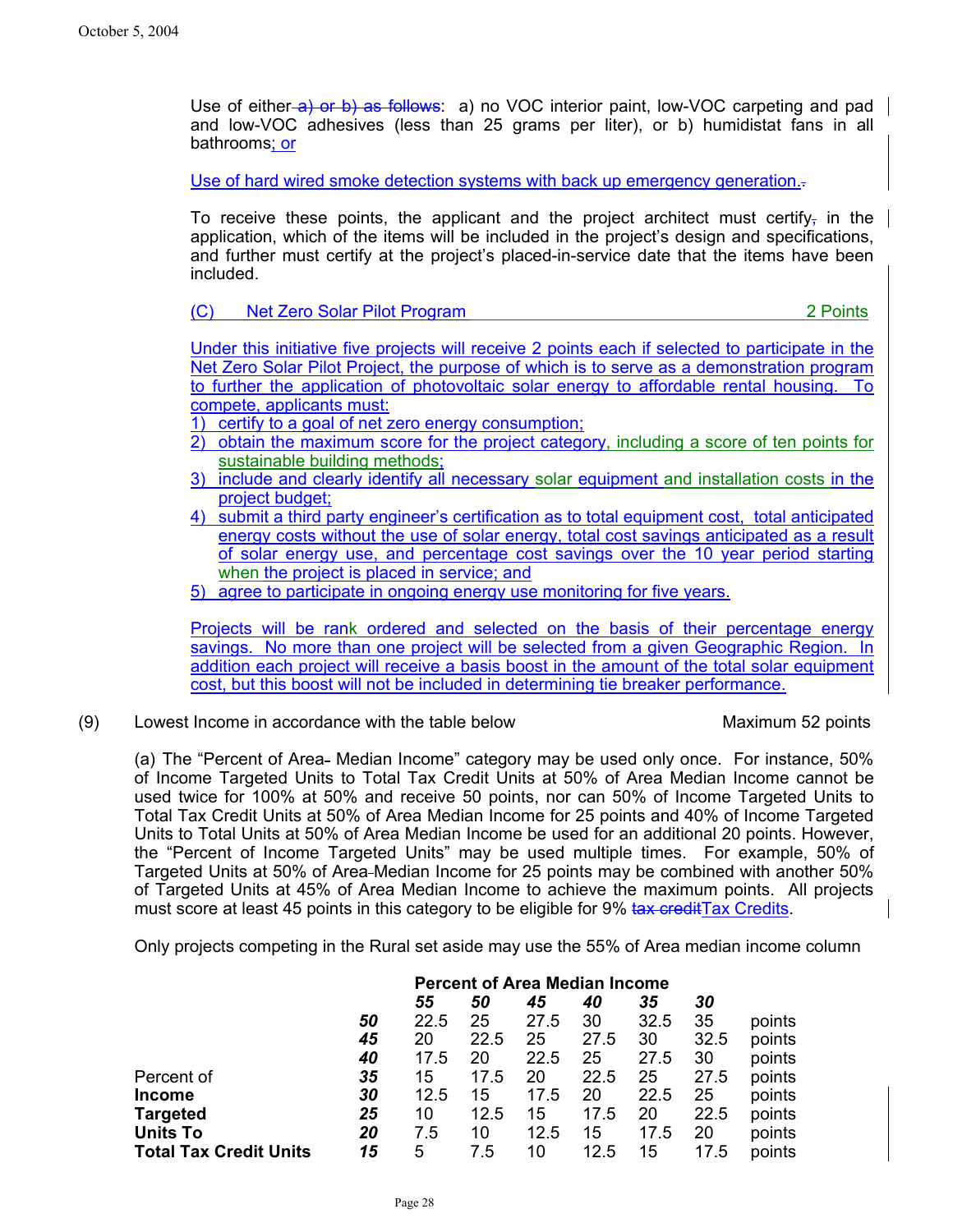|  | (exclusive of mgr.'s unit) <b>10</b> 2.5 5 7.5 10 12.5 15 points |  |  |  |  |  |  |  |  |
|--|------------------------------------------------------------------|--|--|--|--|--|--|--|--|
|--|------------------------------------------------------------------|--|--|--|--|--|--|--|--|

(b) A project that agrees to have at least ten percent (10%) of its units available for tenants with incomes no greater than thirty percent (30%) of area median, and to restrict the rents on those units accordingly, will receive two points in addition to other points received under this subsection. The 30% units must be spread across bedroom size, and measurement will begin using 10% of the largest bedroom size; however, the requirement will not exceed a minimum of 10% of the total number of units in the development. (These points may be obtained by using the 30% section of the matrix.)

All projects, except those applying under section 10326 of these regulations, will be subject to the minimum low income percentages chosen for a period of 55 years, unless they receive federal housing tax creditTax Credits only and are intended for eventual tenant homeownership, in which case they must submit, at application, evidence of a financially feasible program, incorporating, among other items, an exit strategy, home ownership counseling, funds to be set aside to assist tenants in the purchase of units, and a plan for conversion of the facility to home ownership at the end of the initial 15 year compliance period. In such a case, the regulatory agreement will contain provisions for the enforcement of such covenants.

- (10) Readiness to Proceed.  $20-25$  points will be available to projects that meet ALL of the following, and are able to begin construction within 150 days of the Credit Reservation, as evidenced by submission, within that time, of recorded deeds of trust for all construction financing, except for AHP and MHP funds, payment of all construction lender fees, issuance of building permits (a grading permit does not suffice to meet this requirement) and notice to proceed delivered to the contractor. If no construction lender is involved, evidence must be submitted within 150 days after the Reservation is made that the equity partner has been admitted to the ownership entity, and that an initial disbursement of funds has occurred. Failure to meet this timeline will result in rescission of the CreditTax Credit Reservation. The following must be delivered:
	- (A) enforceable commitment for all construction financing, as evidenced by executed commitment( $s$ ) and payment of commitment fee $(s)$ ;
	- (B) evidence, as verified by the appropriate officials, of site plan approval and that all local land use environmental review clearances (CEQA and NEPA) necessary to begin construction are either finally approved or unnecessary;
	- (C) evidence of all necessary public approvals except building permits;
	- (D) evidence of design review approval; and
	- (E) final legal description of project site (after subdivision, if necessary).

In the event that less than allone or more of the above criteria have not been met, 5 points may be awarded for each of the aboveone that has been met, up, to a maximum of  $4520$  points. In such cases, tThe 150-day requirements shall not apply for any items for which points are not awarded.-

- (11) State credit substitution. For applicants that agree that the Committee may exchange fFederal ereditTax Credits for sState creditTax Credits in an amount that will yield an equivalent ofequal equity as if only *f*Federal creditTax Credits were awarded. 2 points 2 points
- (12) Tie Breakers

Should If multiple applications receive the same score, the following tie breakers shall be employed: first, to the extent that if the housing type goals have not been met in any funding round, to meet those housing type goals in the order in which they are listed in section 10315 (g); second, an application for a project located in a qualified census tract or a federally designated Renewal Community, Empowerment Zone, Enterprise Community that has demonstrated that it will contribute to a concerted neighborhood revitalization plan, as evidenced by a score of at least eight (8) points, or a project not located in such an area that has received nine (9) points under section 10325(c)(6) or (7) of these regulations, or, in the case of a project in the Rural set-aside,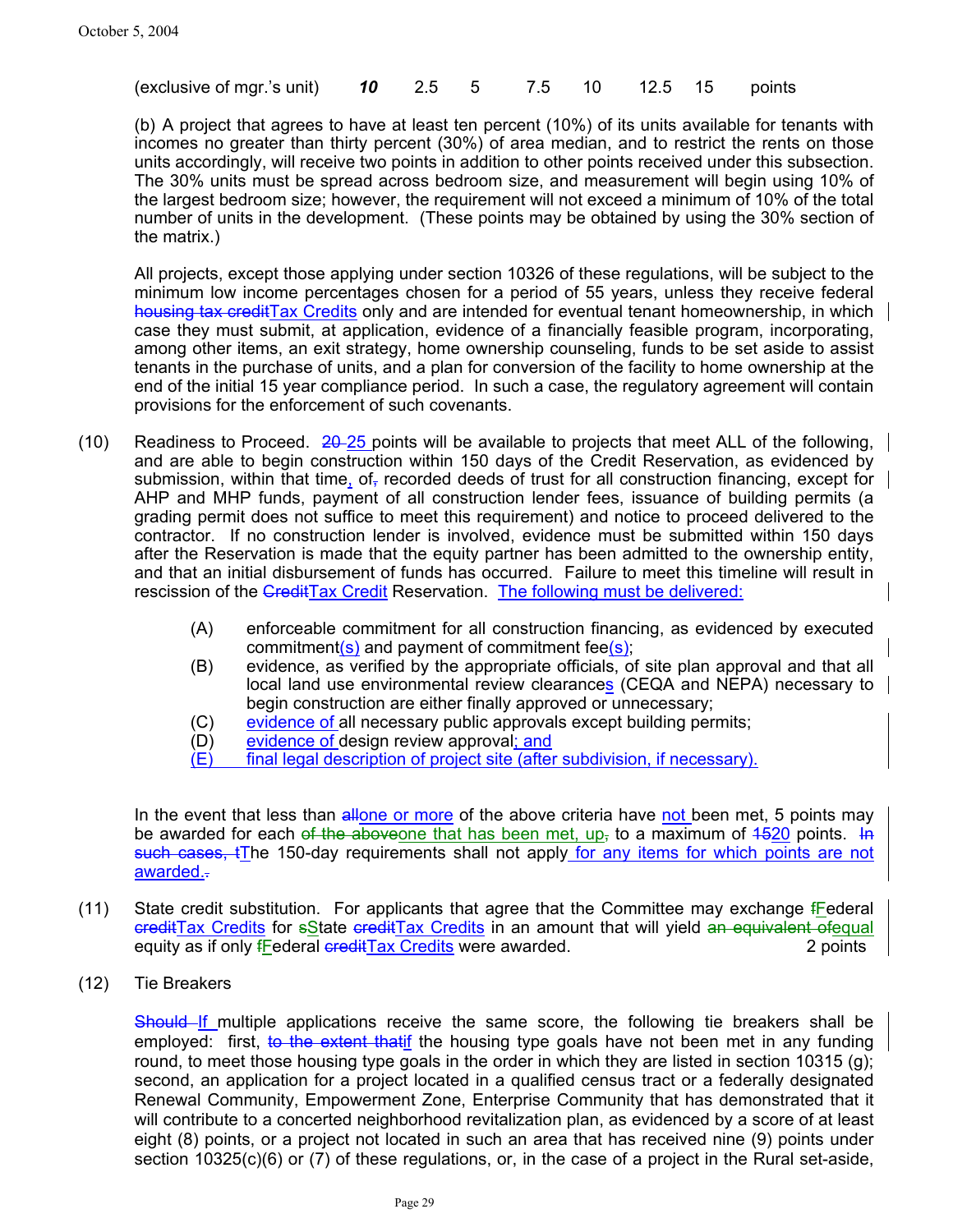one which is located in a qualified census tract, federally designated Renewal Community, Empowerment Zone, Enterprise Community, or Champion Community shall be selected over an application not meeting this criterion; third, the application with the lowest ratio of requested unadjusted eligible basis to total residential project costs, excluding developer fee, total land cost including off-sites, accrued interest, and general partner/sponsor equity/loans or and/or loans from the general partner or equity provider. unless the loan is the permanent loan for the development. This ratio must not have increased when the project is placed-in-service or negative points will be awarded, and the  $\overline{T}$  ax eredit award may be reduced.

- (d) Application selection for evaluation. Following the scoring and ranking of project applications in accordance with the above criteria, subject to conditions described in these regulations, reservations of GreditTax Credits shall be made for those applications of highest rank in the following manner.
	- (1) Set-aside application selection. Beginning with the top-ranked application from the Nonprofit set-aside (including the homeless assistance apportionment), followed by the Rural set-aside (including the RHS program apportionment), the Small Development setaside, the At Risk set-aside, and the Special Needs/SRO set-aside, the highest scoring applications will have CreditTax Credits reserved. No more than one project in a market area as determined by the Committee will be funded in the Rural set-aside during any funding roundcalendar year. Credit amounts to be reserved in the set-asides will be established at the exact percentages set forth in section 10315. To the extent that there is more credit reserved tolf the last project funded in a set-aside than has been established forrequires more than the credits remaining in that set-aside, such overages in the first funding round will be subtracted from that set-aside in determining the amount available in the set-aside for the second funding round. If credits are left over they will be added to second round amounts. To the extent that if more credit Tax Credits is are reserved to the last project in a set-aside than is are available in that set-aside during the second funding round, the overage will be taken from the one and one-half percent (1.5%) holdback Supplemental Set-Aside to the extentif there are sufficient funds. In the holdback, or, to the extent there are no such funds remaining, If not, the award will be counted against the amounts available from the geographic area in which the project is located.  $G_{\text{redit}}$ Tax Credits reserved in the general non-profit set-aside (but not in the non-profit homeless assistance portion of that set-aside), in the small development set-aside, and in the at-risk set-aside shall count within the geographic areas in which the projects funded therein are located. GreditAny unused credits from any Set-Asides will be transferred to the Supplemental Set-Aside and used for Waiting List projects after the second round. Tax Credits reserved in all set-asides shall be counted within the housing type goals.
		- (A) For an application to receive a reservation within a statutory set-aside, there shall be at least one dollar of Credit not yet reserved in the set-aside.
		- $(B)$  If there is a zero or negative amount of  $G$ redit $Tax$  Credits in either the federal Federal or state State Tax credit Credit categories requested by the applicant, the application shall be by-passed in favor of the next highest-ranking application.
		- (C) Except for projects competing in the rural set-aside, which shall not be eligible to compete in geographic areas, unless no other projects have been funded within the Project's region, after a set-aside is  $f_{\text{tully-reserved}$ , all remaining applications competing within the set-aside shall compete in the geographic areas.
	- (2) Geographic Areas selection. Gredit Tax Credits remaining following reservations to all setasides shall be reserved to projects within the geographic areas, beginning with the geographic area having the smallest apportionment, and proceeding upward according to size in the first funding round and in reverse order in the second funding round, filling each geographic area's apportionment and assuring that each geographic area receives funding for at least one project in each funding round to the extent that by funding a project in a geographic area, that area will not have exceeded 125% of the amount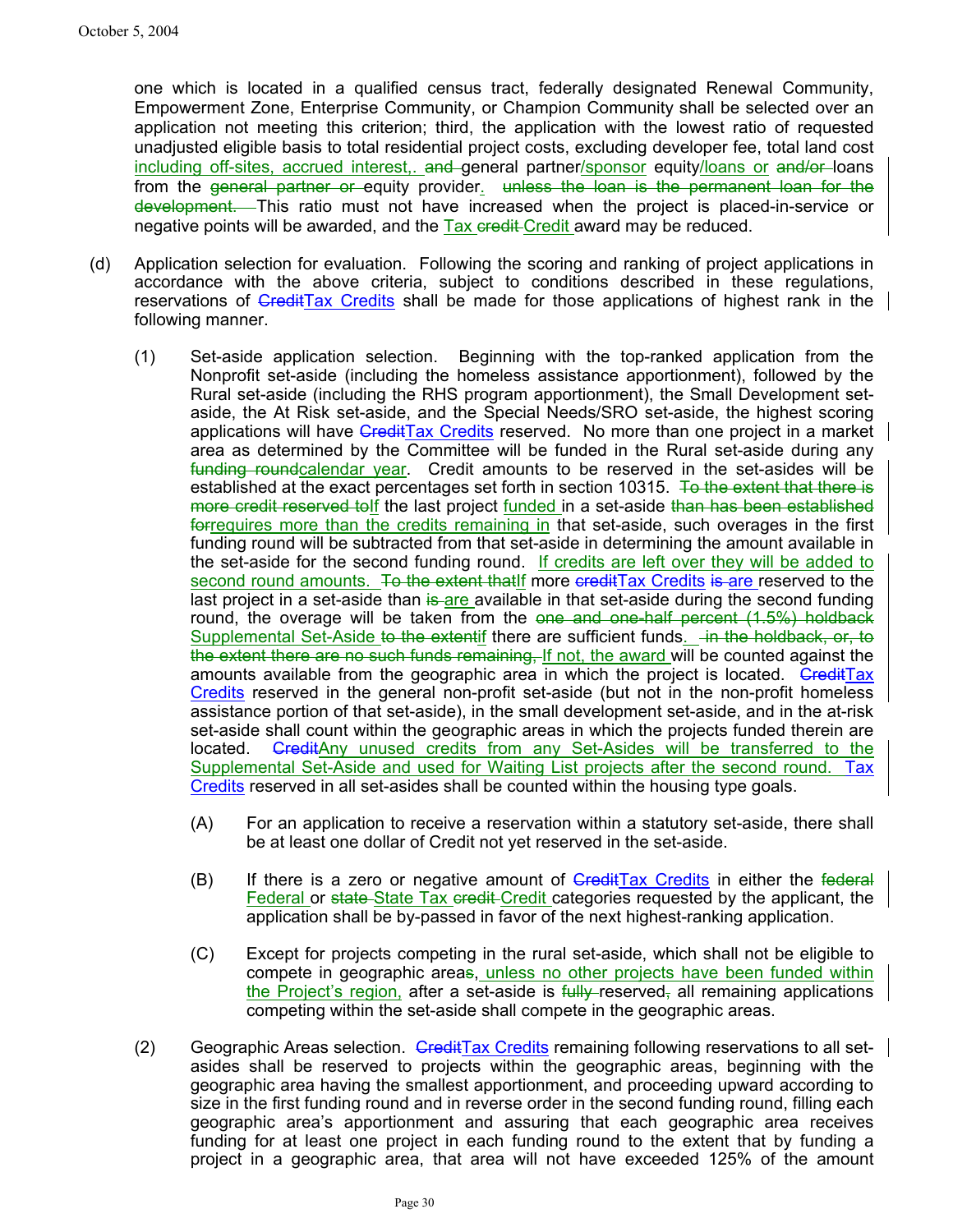available in that funding round for the geographic area. Subsequent projects will be funded in order of their rank so long as at least 50% of the creditTax Credits requested isto be awarded are available in the geographic area in the first funding round, and 75% of the creditTax Credits requested is available in the second funding round (or, to the extent there is only one funding round in a year, in the only funding round)-under the remaining Geographical Apportionment.

If the next highest ranking project does not meet this 50% rule then funding of the Geographic Region's projects will stop. The Committee will not skip over the next highestranking project to fund a project that does meet this 50% requirement. If more Tax Credits are reserved to the last project in a geographic area than is available in that setaside during the second funding round, the overage meeting the 50% test will be taken from the Supplemental Set-Aside. Any unused credit from the geographic areas in the second funding round will be added back into the Supplemental Set-Aside. Tax Credits reserved in all geographic areas shall be counted within the housing type goals.

The Committee may determine that, under the unique circumstances of the funding round and in consideration of the relative scores and ranking of the proposed projects, all applicants' scores are too low to warrant a reservation of creditTax Credits pursuant to section 10325(c) of these regulations.

- (A) To the extent that there is a positive balance remaining in a geographic area after a funding round, such amount will be added to the amount available in that geographic area in the subsequent funding round. Similarly, to the extent that there is a deficit in a geographic area after a funding round, such amount will be subtracted from the funds available for reservation in the next funding round.
- (e) Application evaluation. To receive a reservation of GreditTax Credits, applications selected pursuant to subsection (d) of this Section, shall be evaluated, pursuant to IRC Section 42, H & S Code Sections 50199.4 through 50199.22, R & T Code Sections 12206, 17058, and 23610.5, and these regulations to determine if; eligible, by meeting all program eligibility requirements; complete, which includes meeting all basic threshold and additional threshold requirements; and financially feasible. In scoring and evaluating project applications, the Executive Director shall have the discretion to interpret the intent of these regulations and to score and evaluate applications accordingly. Applicants understand that there is no "right" to receive creditTax Credits under these regulations. The Committee shall make available to the general public a written explanation for any allocation of credit Tax Credits that is not made in accordance with the established priorities and selection criteria of these Regulations.
- (f) Basic thresholdsThresholds. An application shall be determined to be complete by demonstration of meeting the following basic threshold requirements, among other tests. All basic thresholds shall be met at the time the application is filed through a presentation of conclusive, documented evidence to the Executive Director's satisfaction.
	- (1) Housing need and demand. Applicants shall provide evidence that the type of housing proposed, including proposed rent levels, is needed and affordable to the targeted population within the community in which it is located. Evidence shall be conclusive, and include the most recent documentation available (prepared within 1 year and updated, if necessary). Evidence of housing need and demand shall include:
		- (A) evidence of public housing waiting lists, by bedroom size and tenant type, if available, from the local housing authority; and
		- (B) a market study as described in Section 10322(h)(10) of these regulations, which provides evidence that:
			- (i) The proposed tenant paid rents for each affordable unit type in the proposed development will be at least ten percent (10%) below rents for the same unit types in comparable market rate rental properties;
			- (ii) The proposed unit value ratio stated as dollars per square foot (\$/s.f.) will be 10% less than the value ratios for comparable market rate units;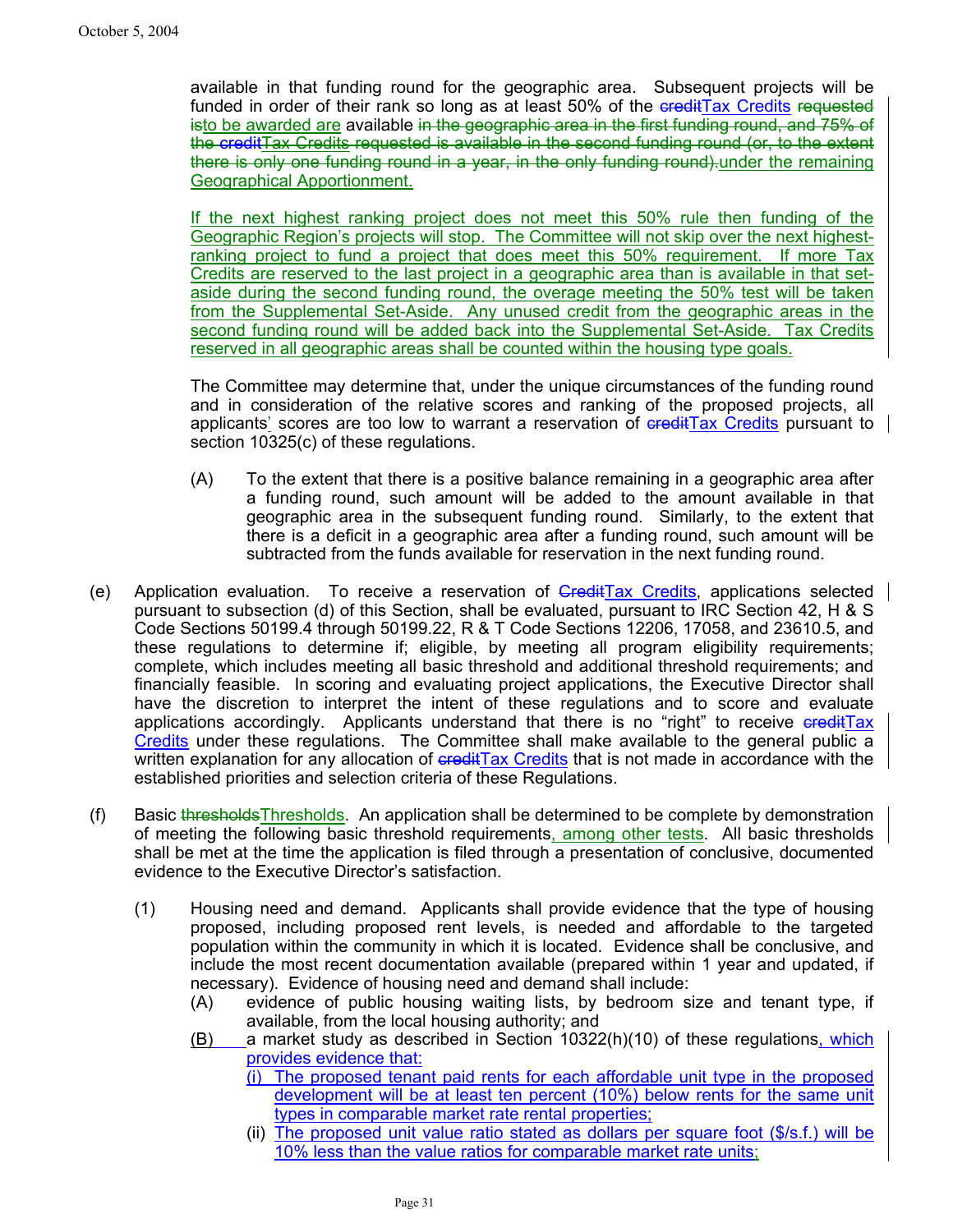- (iii) In rural areas without sufficient three- and four- bedroom market rate rental comparables, the market study must show that in comparison to three- and four-bedroom market rate single family homes, the affordable rents will be at least 20% below the rents for single family homes and the \$/s.f. ratio will not exceed that of the single family homes; and
- (iv) The demand for the proposed project's units must appear strong enough to reach stabilized occupancy – 90% occupancy for SRO and Special Needs projects and 95% for all other projects – within six months of being placed in service.

Market studies will be assessed thoroughly, and meeting the requirements of (B) above will not in itself show adequate need and demand for a proposed project.

- (2) Demonstrated site control. Applicants shall provide evidence that the subject property is within the control of the applicant.
	- (A) Site control may be evidenced by:
		- (i) a current title report (within 90 days of application) showing the applicant holds fee title;
		- (ii) an executed lease agreement or lease option for the length of time the project will be regulated under this program between the applicant and the owner of the subject property;
		- (iii) an executed disposition and development agreement between the applicant and a public agency; or,
		- (iv) a valid, current, enforceable contingent purchase and sale agreement or option agreement between the applicant and the owner of the subject property—, with an expiration date no earlier than October  $31<sup>st</sup>$  of the current year. Evidence must be provided at the time of the application that all extensions and other conditions necessary to keep the agreement current through the application filing deadlineOctober 31<sup>st</sup> have been executed. and must be included in the application. No assignments of a purchase interest will be accepted.
	- (B) A current title report (within 90 days of application) shall be submitted with all applications for purposes of this threshold requirement.
	- (C) The Executive Director may determine, in her/his sole discretion, that site control has been demonstrated where a local agency has demonstrated its intention to acquire the site, or portion of the site, through eminent domain proceedings.

(3) Enforceable financing commitment. Applicants shall provide evidence of enforceable financing commitments for at least fifty percent (50%) of the acquisition and construction financing, or at least fifty percent (50%) of the permanent financing, of the proposed project's estimated total acquisition and construction or total permanent financing requirements. An "enforceable financing commitment" will be: shall meet the following conditions

be in writing, state the rate and terms, and may be in the form of a loan or grant;

(B)(A) in writing, states rate and terms, and is in the form of a loan, grant or an approval of the assignment/assumption of existing debt by the mortgagee;

- (B) subject only to conditions within the control of the applicant, but for obtaining other financing sources including an award of CreditTax Credits;
- (C) if it is permanent financing, it shall have a term of at least fifteen (15) years;
- (D) if it is a variable or adjustable interest rate permanent loan is proposed, it shall demonstrate feasibility for fifteen (15) years at the example underwriting interest rate; and,
- $(E)$  it shall be fromis executed by a lender other than a mortgage broker, the applicant, or an entity with an identity of interest of with the applicant, unless the applicant is a lending institution actively and regularly engaged in residential lending-; and
- (F)Substitution of such funds may be permitted only when the source of funding is similar to the original funding, for example, bank loan to substitute for bank loan, public funds for public funds.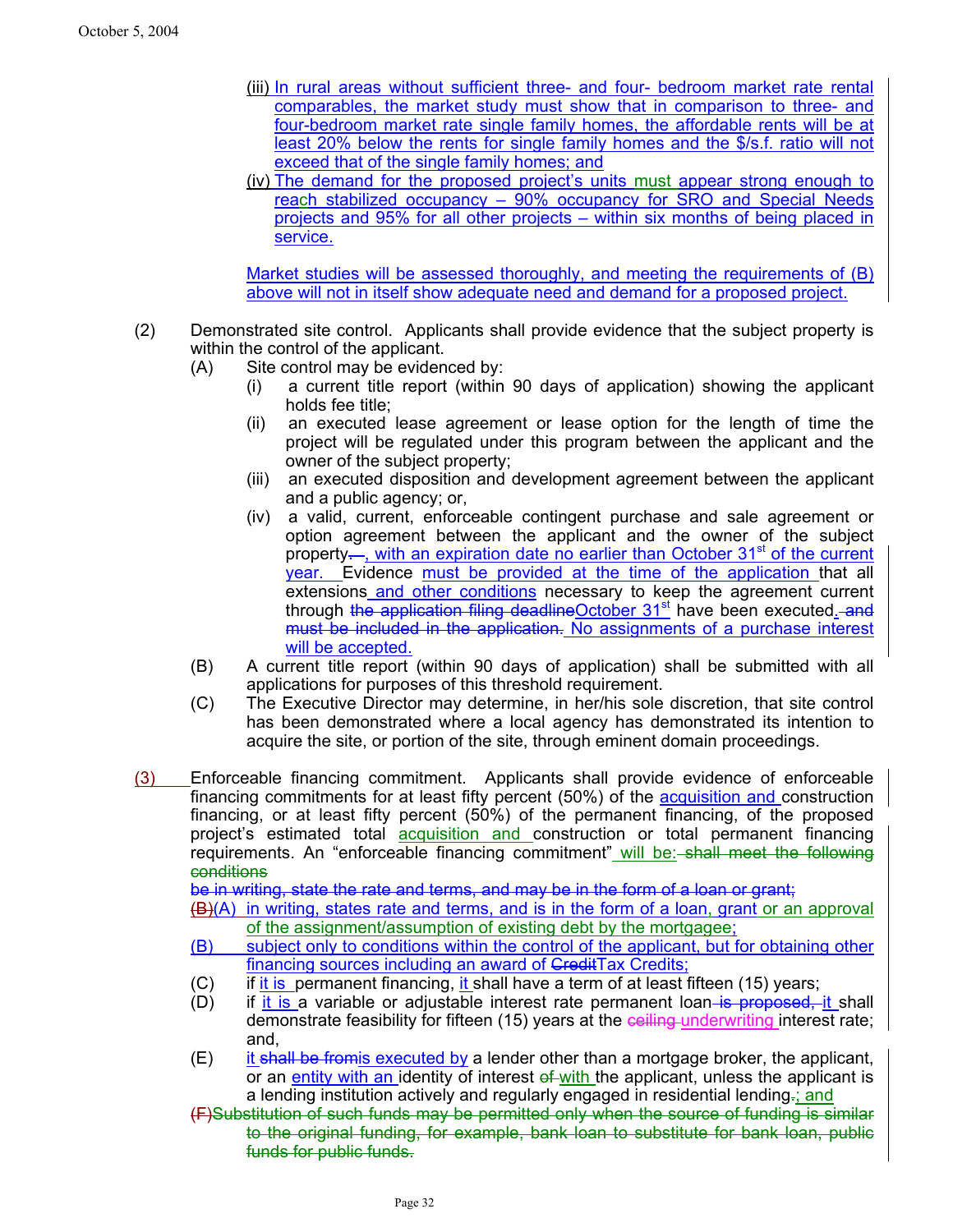$\left\{ \Theta \right\}$ (F) be it will have been accepted in writing by the proposed mortgagor or grantee, if  $\left| \right|$ private financing.

Substitution of such funds may be permitted only when the source of funding is similar to that of the original funding, for example, use of a bank loan to substitute for another bank loan, or public funds for other public funds., except that tFor projects using FHA-insured debt, the submission of a multifamily accelerated processing invitation letter from the U.S. Department of Housing and Urban Development, together with the submission of a multifamily accelerated processing firm commitment application will suffice to satisfy the requirements of this enforceable financing commitment requirement:

- (4) Local approvals and Zoning. Applicants shall provide evidence, at the time the application is filed, that the project, as proposed is zoned for the intended use, and has obtained all applicable local land use approvals which allow the discretion of local elected officials to be applied. Examples of such approvals include, but are not limited to, general plan amendments, rezonings, conditional use permits. Notwithstanding the first sentence of this subsection, local land use approvals not required to be obtained at the time of application include, design review, initial environmental study assessments, variances, and development agreements. The Committee may require, as evidence to meet this requirement, submission of a Committee-provided form letter to be signed by an appropriate local government planning official of the applicable local jurisdiction.
- (5) Financial feasibility. Applicants shall provide the financing plan for the proposed project, and shall demonstrate the proposed project is financially feasible and viable as a qualified low income housing project throughout the extended use period. A fifteen-year pro forma of all revenue and expense projections, starting as of the planned placed in service date, is required. The financial feasibility analysis shall use all underwriting criteria specified in Section 10327 of these regulations.
- (6) Sponsor characteristics. Applicants shall provide evidence that as a team, proposed project participants possess the knowledge, skills, experience and financial capacity to successfully develop, own and operate the proposed project. The Committee may conduct an investigation into an applicant's background that it deems necessary, in its sole discretion, and may determine if any of the evidence provided shall disqualify the applicant from participating in the Credit programs, or if additional team members need be added to appropriately perform all program requirements. The following documentation is required to be submitted at the time of application:
	- (A) current financial statement(s) for the general partner(s), principal owner(s), and developer(s);
	- (B) for all participants, a description of other Credit and all other affordable, multifamily rental project involvement in California or other states, on forms provided by the Committee together with a release form permitting inquiry into the status of such developments;
	- (C) for each of the following participants, a copy of a contract to provide services related to the proposed project:
		- (i) Attorney(s) and or Tax Professional(s)
		- (ii) Architect
		- (iii) Property Management Agent
		- (iv) Consultant
		- (v) Market Analyst
	- (D) for the applicant and all general partners of the project, a description of any circumstances that would require negative points to be assessed by the Committee and any defaults or foreclosures on residential rental properties, or a signed statement affirming that no such defaults or foreclosures occurred.
- (7) Minimum construction standards. Applicants shall provide a statement of their intent to utilize landscaping and construction materials which are compatible with the neighborhood in which the proposed project is to be located, and that the architectural design and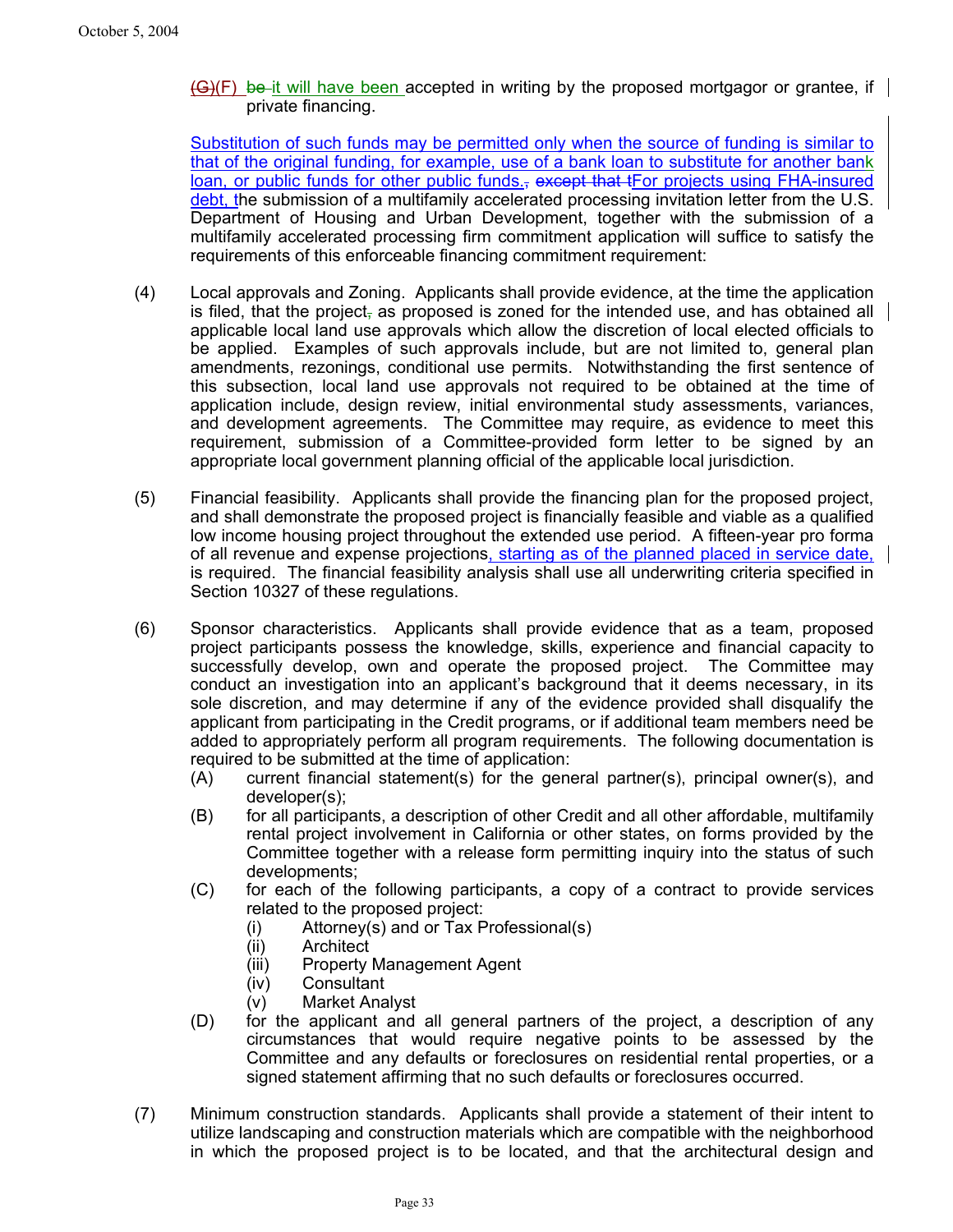construction materials will provide for low maintenance and durability, as well as be suited to the environmental conditions to which the project will be subjected. Additionally, the statement of intent shall note that the following minimum specifications will be incorporated into the project design for all new construction projects:

- (A) Landscaping. A variety of plant and tree species that require low water use shall be provided in sufficient quantities based on landscaping practices in the general market area and low maintenance needs.
- (B) Roofs. Shingle roofing shall carry a three-year subcontractor guarantee and a 20 year manufacturer's warranty.
- (C) Exterior doors. Solid core, flush, paint or stain grade exterior doors shall be made of metal clad or hardwood faces, with a standard one-year guarantee and all six sides factory primed.
- (D) Appliances. Energy efficient appliances, including frost-free refrigerators shall be provided unless waived by the Executive Director.
- (E) Window coverings. Window coverings shall be provided and may include fire retardant drapes or blinds.
- (F) Water heater. For units with individual water heaters, minimum capacities are to be 30 gallons for one- and two-bedroom units and 40 gallons for three-bedroom units or larger. All individual water heaters shall be gas fired and equipped with pressure and temperature relief valves unless waived by the Executive Director.
- (G) Floor coverings. For light and medium traffic areas vinyl or linoleum shall be at least 3/32" thick; for heavy traffic areas it shall be a minimum 1/8" thick. A hard, waterproof, cleanable surface shall be required for all kitchen and bath areas. Carpet complying with U.S. Department of Housing and Urban Development/Federal Housing Administration UM 44C, or alternatively, cork, bamboo, linoleum, or hardwood floors shall be provided in all other floor spaces unless this requirement is specifically waived by the Executive Director.
- (H) Use of Low VOC paints and stains for all interior surfaces where paints and stains are applied.

A project proposing rehabilitation of existing structures shall be exempt from the provisions of subsection (D) and (F) above. To the extent it does not propose to meet the other requirements of this subsection, its capital-Capital nNeeds a Assessment must show that the standards not proposed to be met are either unnecessary or excessively expensive.

- (8) Deferred-payment financing, grants and subsidies. Applicants shall provide evidence that all deferred-payment financing, grants and subsidies shown in the application are "committed" at the time of application, except as permitted in subsection (E) and (F) below.
	- (A) Evidence provided shall signify the form of the commitment, the loan, grant or subsidy amount, the length of the commitment, conditions of participation, and express authorization from the governing body, or an official expressly authorized to act on behalf of said governing body, committing the funds, as well as the applicant's acceptance in the case of privately committed loans.
	- (B) Commitments shall be final and not preliminary, and only subject to conditions within the control of the applicant, with one exception, the attainment of other financing sources including an award of **CreditTax Credits**.
	- (C) Fund commitments shall be from funds within the control of the entity providing the commitment at the time of application.
	- (D) Substantiating evidence of the value of local fee waivers, exemptions or land writedowns is required.
	- (E) Substitution or an increase of such funds may be permitted only when the source of funding is similar to the original funding, for example, private loan to substitute for private loan, public funds for public funds. Funds may be increased only in an amount necessary to achieve project feasibility. This provision shall include projects that have already received a reservation or allocation of eredit Tax Credits in prior years.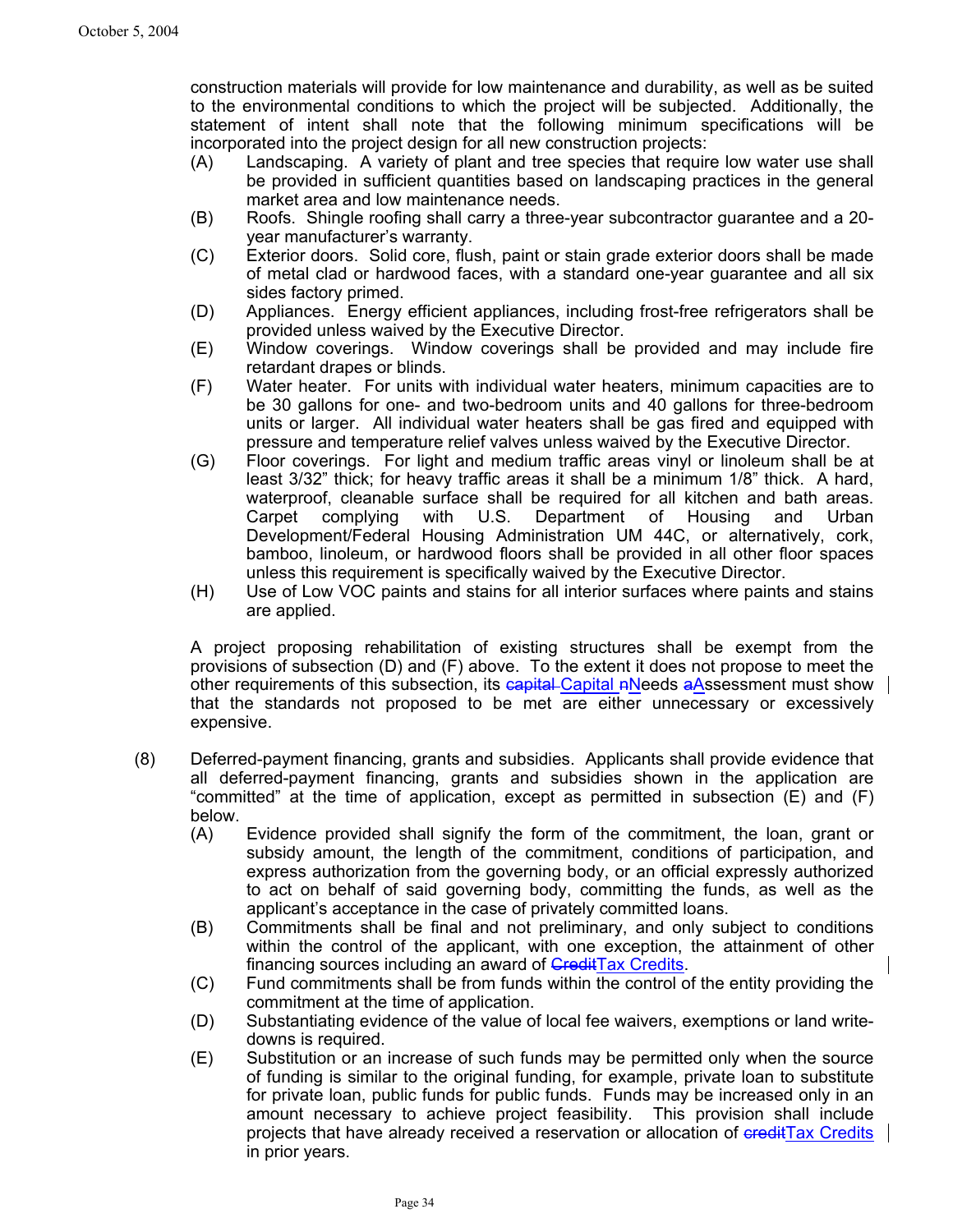- (F) Funds anticipated but not yet awarded under the following programs shall be exempt from the provisions of this subsection: the Affordable Housing Program (AHP) provided pursuant to a program of the Federal Home Loan Bank; RHS Section 514, 515 or 538 programs; California Housing Finance Agency's Proposition 1A school facility fee reimbursement program; the Department of Housing and Urban Development's Supportive Housing Program (SHP); the California Department of Mental Health's Supportive Housing Initiative Act Program; projects that have received a Reservation of HOME funds from the applicable Participating Jurisdiction, or to projects receiving housing-Housing tax Tax credit Credits in 1999 and thereafter and funding under the Department of Housing and Community Development's Multifamily Housing Program.
- (9) Project size and credit amount limitations. Project size limitations shall apply to all applications filed, pursuant to this Section.
	- (A) Unit number limits are as follows:
		- i. Rural set-aside applications Eighty (80) units maximum
		- ii. Other than rural set-aside applications One hundred fifty (150) units maximum, except for rehabilitation proposals, HOPE VI or large neighborhood redevelopment proposals pursuant to a specific neighborhood plan where the size limitation is waived by the Executive Director, after making a determination that the project cannot feasibly be phased or completed as a tax-exempt project.
	- (B) Units, for purposes of this subsection, shall:
		- i. include low-income units:
		- ii. not include market rate units or manager's units.
	- (C) The total "units" in one or more separate applications, filed by Related Parties, proposing projects within one-fourth (1/4) mile of one another, filed at any time within a twelve (12) month period, shall, for purposes of this subsection be subject to the above project size limitations, except when specifically waived by the Executive Director in unusual circumstances such as HOPE VI or large neighborhood redevelopment proposals pursuant to a specific neighborhood plan. HOPE VI and other large projects will generally be directed towards the taxexempt bond program.
	- (D) The maximum annual federal  $\frac{1}{x}$  Credits available for award to any one project in any funding round shall not exceed Two Million (\$2,000,000) Dollars, except for projects receiving a waiver of unit size under subsection (C) above, in which case the maximum annual federal eredit Tax Credits reserved to any one project in any one funding round shall not exceed Two Million Five Hundred Thousand (\$2,500,000) Dollars.
- (10) Projects applying for competitive ereditTax Credits and involving rehabilitation of existing buildings shall be required to complete a minimum of \$4520,000 hard construction costs per unit. (except for those projects defined as "at risk" pursuant to these regulations, which must complete a minimum of \$7,500 in hard construction costs per unit.
- (g) Additional threshold Threshold requirementsRequirements. To qualify for GreditTax Credits as a housing Housing typeType, as described in Section 10315(e),  $\rho r$  to receive points as a housing type, or to be considered a "complete" application, the application shall meet the following additional threshold requirements:
	- (1) Large Family projects. To be considered large family housing, the application shall meet the following additional threshold requirements.
		- (A) At least thirty percent (30%) of the tax Credit Tax Credit units in the project shall be three-bedroom or larger units, with the remaining units configured based on the demand established in the basic threshold requirements except that for projects qualifying for and applying under the At-risk set-aside, the Executive Director may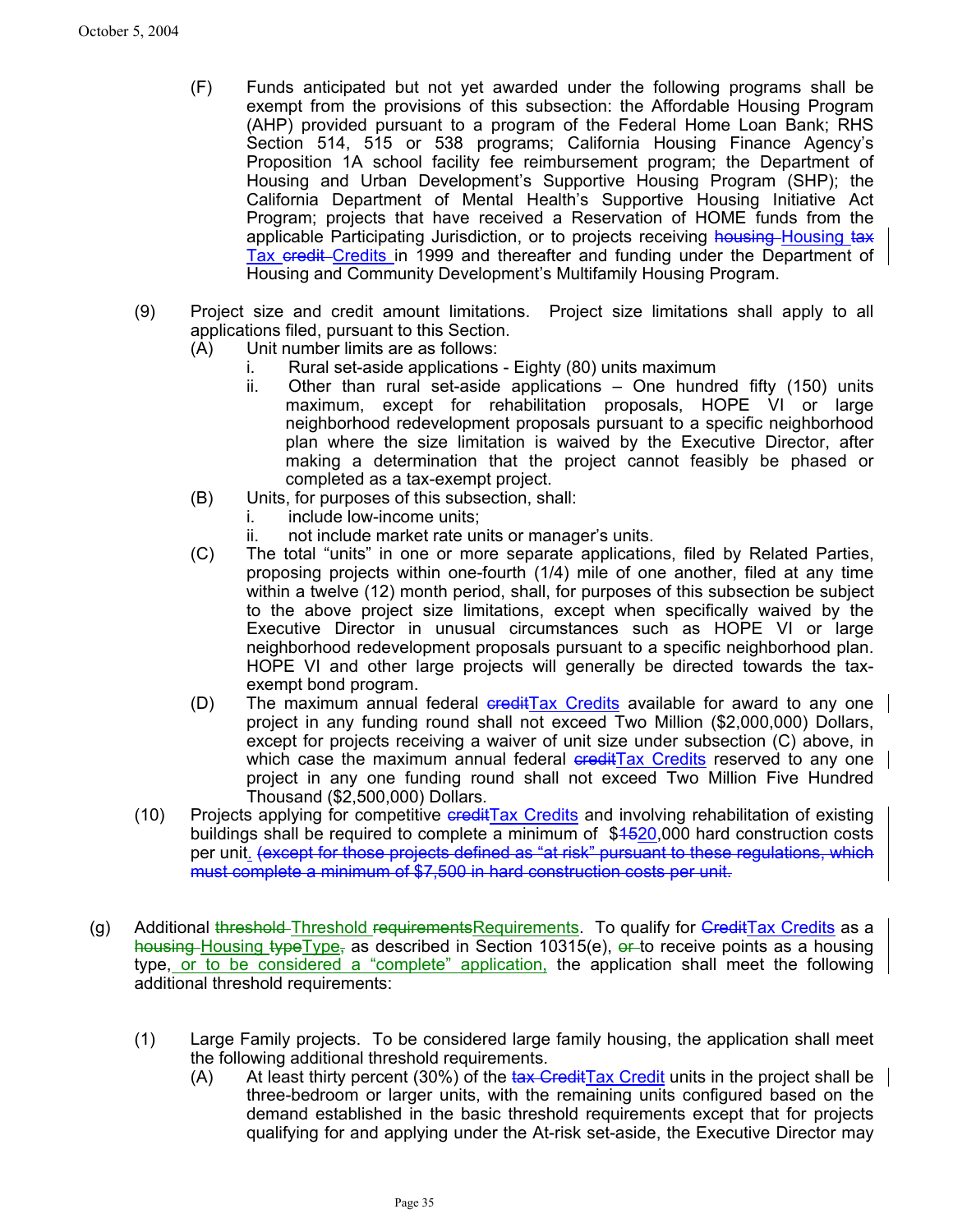grant a waiver from this requirement if the applicant shows that it would be cost prohibitive to comply.

- (B) One-bedroom units must include at least 500 square feet and two-bedroom units must include at least 750 square feet of living space. Three-bedroom units shall include at least 1,000 square feet of living space and four-bedroom units shall include at least 1,200 square feet of living space, unless these restrictions conflict with the requirements of another governmental agency to which the project is subject to approval (bedrooms shall be large enough to accommodate two persons each and living areas shall be adequately sized to accommodate families based on two persons per bedroom);
- (C) Four-bedroom and larger units shall have a minimum of two full bathrooms;
- (D) The project shall provide outdoor play/recreational facilities suitable and available to all tenants, for children of all ages, except for small developments as defined in Section 10315(c). The Executive Director, in her/his sole discretion may waive this requirement upon demonstration of nearby, readily accessible, recreational facilities.
- (E) The project shall provide an appropriately sized common area(s). For purposes of this part, common areas shall include all interior common areas, such as the rental office and meeting rooms, but shall not include laundry rooms or manager living units, and shall meet the following size requirement: projects comprised of 30 or less total units, at least 600 square feet; projects from 31 to 60 total units, at least 1000 square feet; projects from 61 to 100 total units, at least 1400 square feet; projects over 100 total units, at least 1800 square feet. Small developments, defined in Section 10315(d), are exempt from this requirement;
- (F) A public agency shall provide direct or indirect long-term financial support for at least fifteen percent (15%) of the total project development costs, or the owner's equity (includes syndication proceeds) shall constitute at least thirty percent (30%) of the total project development costs;
- (G) Adequate laundry facilities shall be available on the project premises, with no fewer than one washer/dryer per 10 units. To the extent that tenants will be charged for the use of central laundry facilities, washers and dryers must be excluded from eligible basis. If no centralized laundry facilities are provided, washers and dryers shall be provided in each unit, subject to the further provision that gas connections for dryers shall be provided where gas is otherwise available at the property. Dishwashers shall be provided in all units unless a waiver is granted by the Executive Director because of planning or financial impracticality.
- (H) Projects are subject to a minimum low-income use period of 55 years.
- (2) Senior projects. To be considered senior housing, the application shall meet the following additional threshold requirements:
	- (A) All units shall be restricted to households eligible under the provisions of California Civil Code 51.3 (except for projects utilizing federal funds whose programs have differing definitions for senior projects), and further be subject to state and federal fair housing laws with respect to senior housing;
	- (B) The project shall be on a suitable site. Access to basic services shall be available by other than resident-owned transportation;
	- (C) Projects over two stories shall have an elevator;
	- (D) No more than twenty percent (20%) of the low-income units in the project shall be larger than one-bedroom units, unless waived by the Executive Director, when supported by a full market study. One larger unit may be included for use as a manager's unit without a waiver.
	- (E) One-bedroom units must include at least 500 square feet and two-bedroom units must include at least 750 square feet of living space.
	- **(E)(F)** For projects receiving creditTax Credits after 2000, emergency call systems shall only be required in units intended for occupancy by frail elderly populations requiring assistance with activities of daily living, and/or applying as special needs units. When required, they shall provide 24-hour monitoring, unless an alternative monitoring systems is approved by the Executive Director;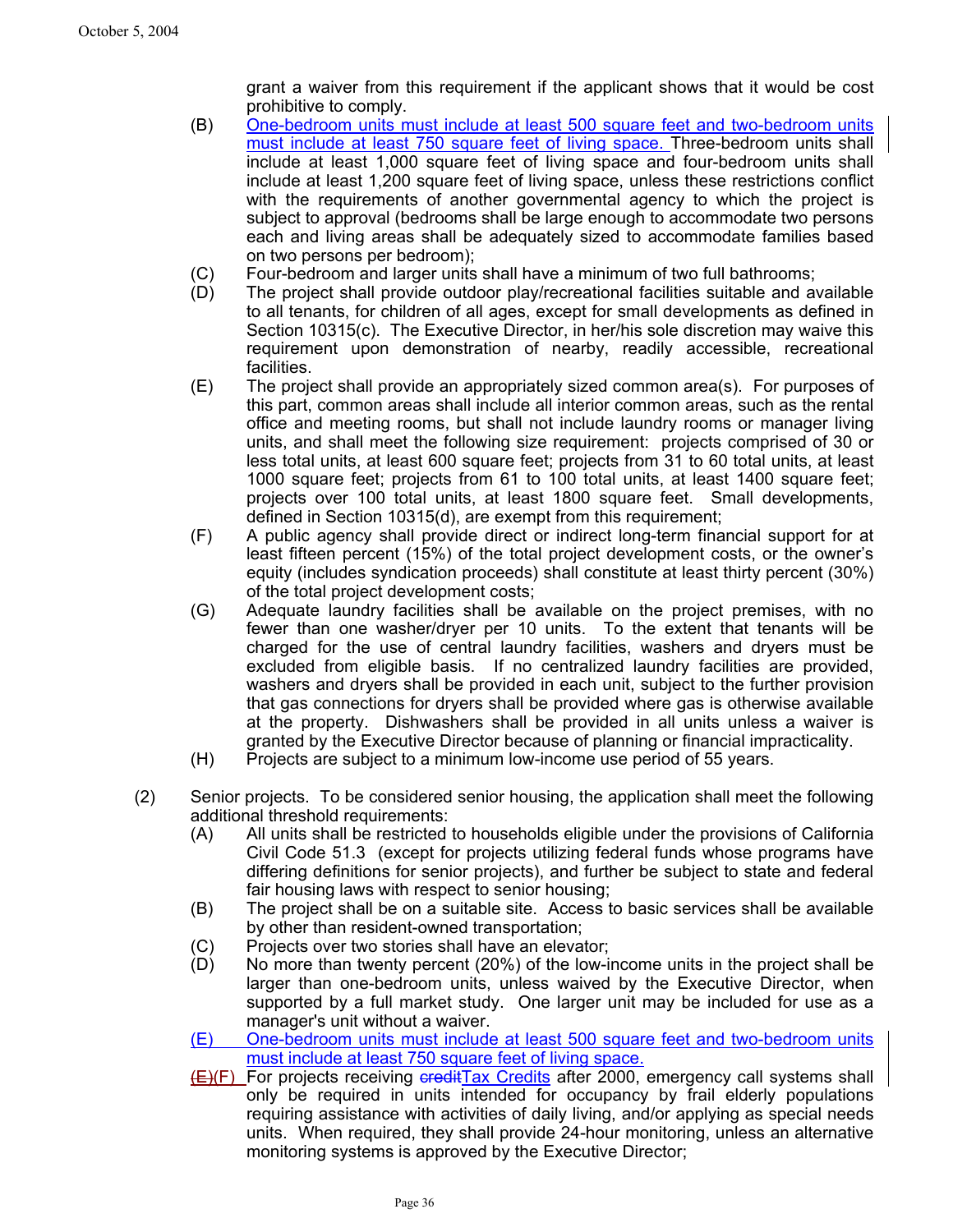- $(F)(G)$  Common area(s) shall be provided on site, or within approximately one-half mile of the subject property. For purposes of this part, common areas shall be allowed to include all interior common areas, such as the rental office and meeting rooms, but shall not include laundry rooms or manager living units, and shall meet the following size requirement: projects comprised of 30 or less total units, at least 600 square feet; projects from 31 to 60 total units, at least 1,000 square feet; projects from 61 to 100 total units, at least 1,400 square feet; projects over 100 total units, at least 1,800 square feet. Small developments, defined in Section 10315(c) are exempt from this requirement;
- (G)(H) A public agency shall provide direct or indirect long-term financial support for at least fifteen percent (15%) of the total project development costs, or the owner's equity (includes syndication proceeds) shall constitute at least thirty percent (30%) of the total project development costs;
- $(H)(I)$  Adequate laundry facilities shall be available on the project premises, with no fewer than one washer/dryer per 15 units. To the extent that tenants will be charged for the use of central laundry facilities, washers and dryers must be excluded from eligible basis. If no centralized laundry facilities are provided, washers and dryers shall be provided in each of the units subject to the further provision that gas connections for dryers shall be provided where gas is otherwise available at the property.
- $\frac{H}{U}$ (J) Projects are subject to a minimum low-income use period of 55 years.
- (3) SRO projects. To be considered Single Room Occupancy (SRO) housing, the application shall meet the following additional threshold requirements:
	- (A) Average income is no more than forty percent (40%) of the area median income;
	- (B) SRO units are efficiency units that may include a complete private bath and kitchen but generally do not have a separate bedroom, unless the configuration of an already existing building being proposed to be used for an SRO dictates otherwise. The maximum size for an SRO units shall be no less than 350 and no more than 500 square feet. At least 90% of the units in the project must meet these requirements;
	- (C) At least one bath shall be provided for every eight units;
	- (D) If the project does not have a rental subsidy committed, the applicant shall demonstrate that the target population can pay the proposed rents. For instance, if the target population will rely on General Assistance, the applicant shall show that those receiving General Assistance are willing to pay rent at the level proposed;
	- (E) The project configuration, including community space and kitchen facilities, shall meet the needs of the population;
	- (F) A public agency shall provide direct or indirect long-term financial support for at least fifteen percent (15%) of the total project development costs, or the owner's equity (includes syndication proceeds) shall constitute at least thirty percent (30%) of the total project development cost;
	- (G) Adequate laundry facilities shall be available on the project premises, with no fewer than one washer/dryer per 15 units;
	- (H) Projects are subject to a minimum low-income use period of 55 years;
	- (I) A ten percent (10%) vacancy rate shall be used unless otherwise approved by the Executive Director. Justification of a lower rate shall be included;
	- (J) A signed contract or memorandum of understanding between the developer and the service provider, together with the resolution of the service provider, must accompany the tax credit Tax Credit application;
	- (K) A summary of the experience of the developer and the service provider in providing for the population to be service must accompany the tax credit Tax Credit application; and,
	- (L) New construction projects for seniors shall not qualify as Single Room Occupancy housing.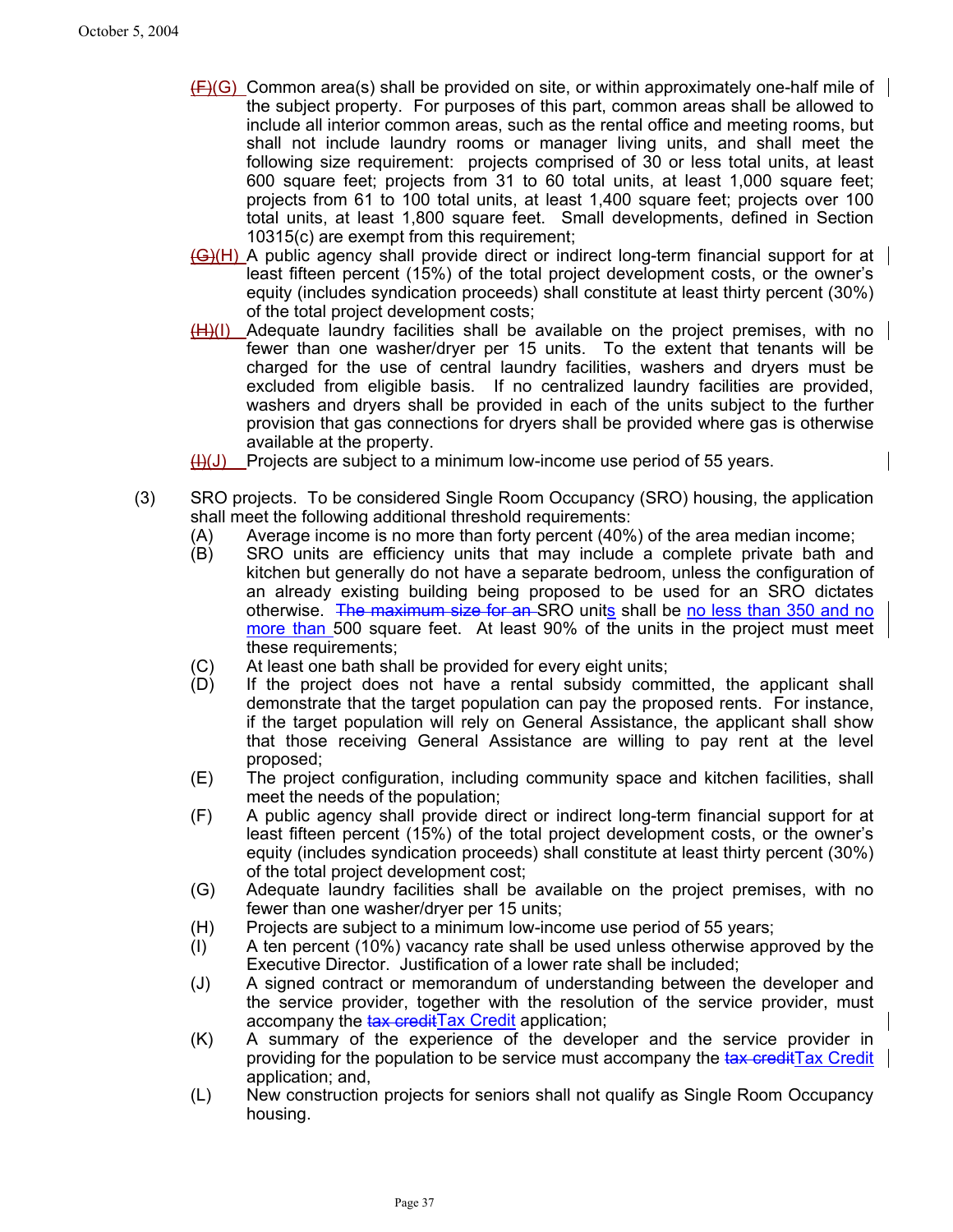- (4) Special Needs projects. To be considered Special Needs housing, at least 50% of the tax creditTax Credit units in the project shall serve populations that meet one of the following: are developmentally disabled, are survivors of physical abuse, are homeless, have chronic illness, including HIV and mental illness, are displaced teenage parents (or expectant teenage parents) or another specific group determined by the Executive Director to meet the intent of this housing type. The Executive Director shall have sole discretion in determining whether or not an application meets these requirements. In the case of a development that is less than 75% special needs, the non-special needs units must meet another housing type (for example, large family), although the project will be considered as a special needs project for purposes of Section 10325**.** The application shall meet the following additional threshold requirements:
	- (A) Average income for the special needs units is no more than forty percent (40%) of the area median income;
	- (B) Third party verification from a federal, state or local agency of the availability of services appropriate to the targeted population;
	- (C) The units/building configurations (including community space) shall meet the specific needs of the population;
	- (D) If the project does not have a rental subsidy committed, the applicant shall demonstrate that the target population can pay the proposed rents. For instance, if the target population will rely on General Assistance, the applicant shall show that those receiving such assistance are willing to pay rent at the level proposed;
	- (E) A public agency shall provide direct or indirect long-term financial support for at least fifteen percent (15%) of the total project development costs, or the owner's equity (includes syndication proceeds) shall constitute at least thirty percent (30%) of the total project development costs;
	- (F) Adequate laundry facilities shall be available on the project premises, with no fewer than one washer/dryer per 15 units;
	- (G) Projects are subject to a minimum low-income use period of 55 years;
	- (H) A ten percent (10%) vacancy rate shall be used for pro-forma purposes unless otherwise approved by the Executive Director. Justification of a lower rate shall be included;
	- (I) Where services are required as a condition of occupancy, special attention shall be paid to the assessment of service costs as related to maximum allowable Credit rents. A tax professional's opinion as to compliance with IRC Section 42 may be required by the Executive Director;
	- (J) A signed contract or memorandum of understanding between the developer and the service provider, together with the resolution of the service provider, must accompany the tax credit Tax Credit application;
	- (K) A summary of the experience of the developer and the service provider in providing for special needs populations must accompany the tax credit Tax Credit application; and,
	- (L) A preliminary service plan that specifically identifies the services to be provided to the special needs population. The Executive Director shall, in his/her sole discretion, determine whether the plan is adequate to qualify the project as a special needs project.
- (5) At-risk projects. To be considered At-risk housing, the application shall meet the requirements of R & T Code subsection  $17058(c)(4)$ , except as further defined in subsection (B)(i) below, as well as the following additional threshold requirements, and other requirements as outlined in this subsection:
	- (A) Projects are subject to a minimum low-income use period of 55 years; and,
	- (B) Project application eligibility criteria include:
		- (i) before applying for  $G_{\text{rediffax}}$  Credits, the project must meet the At-risk eligibility requirements under the terms of applicable federal and state law as verified by a third party legal opinion, except that a project that has been acquired by a qualified nonprofit organization within the past two years of the date of application with interim financing in order to preserve its affordability and that meets all other requirements of this section, shall be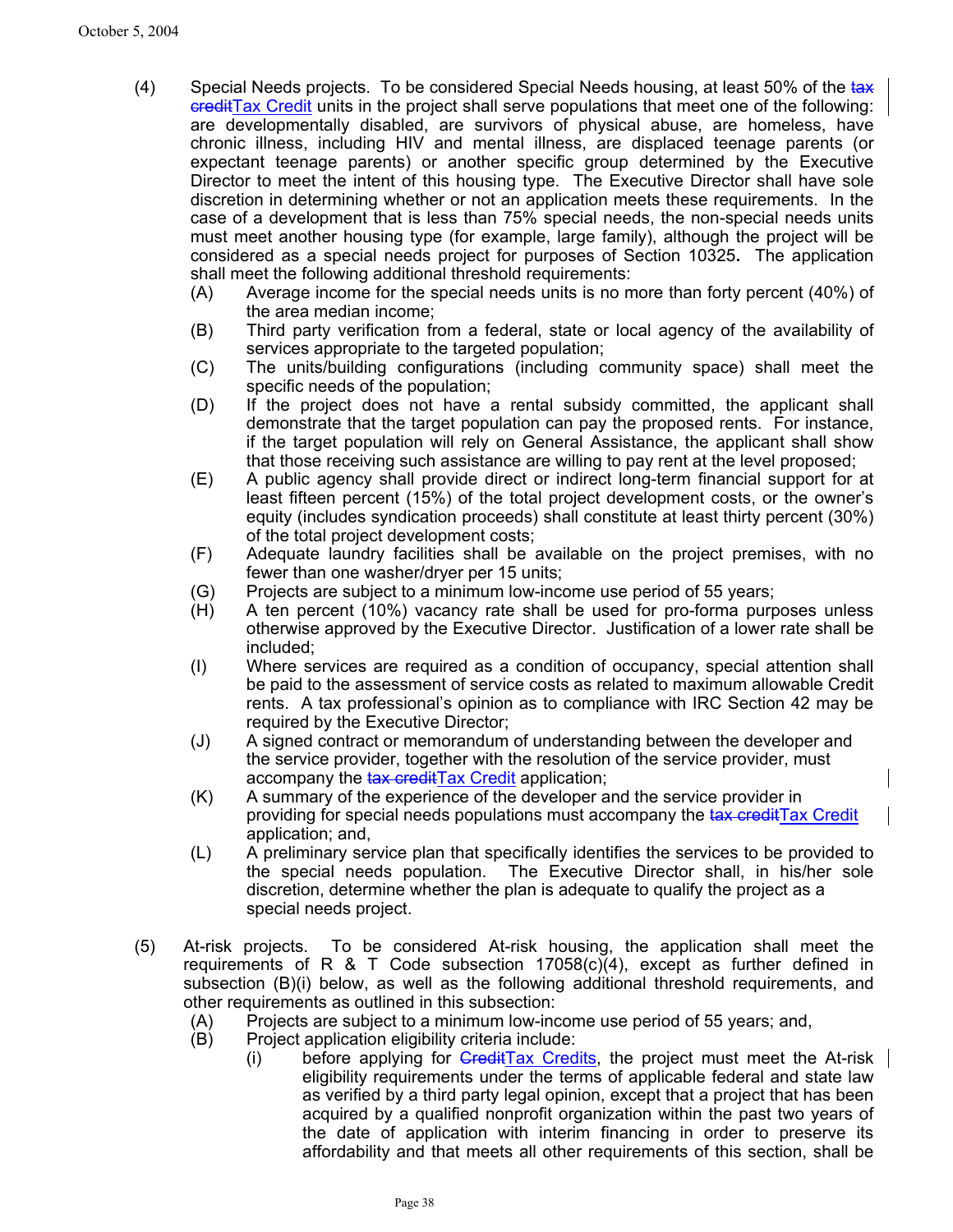eligible to be considered an "At-risk" project under these regulations. A project application will not qualify in this category unless it is determined by the Committee that the project is at-risk of converting due to market or other conditions;

- (ii) the project must currently possess or have had within the past two years from the date of application, either federal mortgage insurance, a federal loan guarantee, federal project-based rental assistance, or, have its mortgage held by a federal agency, or be owned by a federal agency orbe currently subject to, or have been subject to, within 2 years preceding the application deadline, federal low income  $h$ Housing  $t\bar{I}$ ax Credit restrictions whose compliance period is expiring and at least 50% of whose units are not subject to any other rental restrictions beyond the term of the tax **CreditTax Credit restrictions;**
- (iii) as of the date of application filing, the applicant shall have sought available federal incentives to continue the project as low-income housing, including, direct loans, loan forgiveness, grants, rental subsidies, renewal of existing rental subsidy contracts, etc.;
- (iv) subsidy contract expiration, mortgage prepayment eligibility, or the expiration of **hHousing tax creditTax Credit** restrictions shall occur no later than two calendar years after the year in which the application is filed;
- (v) the applicant agrees to renew all Section 8 HAP contracts or equivalent project based subsidies for their full term and shall seek additional renewals throughout the project's useful life, if applicable;
- (vi) at least seventy percent (70%) of project tenants shall, at the time of application, have incomes at or below sixty percent (60%) of area median income;
- (vii) the gap between total development costs (excluding developer fee), and all loans and grants to the project (excluding GreditTax Credit proceeds) is greater than fifteen percent (15%) of total development costs; and,
- (viii) a public agency shall provide direct or indirect long-term financial support of at least fifteen percent (15%) of the total project development costs, or the owner's equity (includes syndication proceeds) shall constitute at least thirty percent (30%) of the total project development cost.
- (h) Waiting list List. At the conclusion of the last reservation cycle of any calendar year, and at no other time, the Committee may establish a waiting Waiting list-List of pending Eligible Project applications already scored, ranked and evaluated in anticipation of utilizing any CreditTax Credits that may be returned to the Committee, and/or that have not been allocated to projects with the Set-Asides or Geographic Regions for which they were intended. The waiting-Waiting list List shall expire on the date specified in the Committee's resolution establishing the waiting Waiting list List. If no date is specified, the waiting Waiting list List shall expire at midnight on December 31 of the year the list is established. Selections from the Waiting List will be made as follows:
	- $(1)$  To the extent that their credits are returned from projects originally funded under current year sSet-aAsides or gGeographic areas Apportionments, have a reservation or allocation of credit returned and that therefore credit becomes available in a set-aside or geographic area, applications qualifying under the same Set-Aside or Geographic Region hereunder shall be placed on the waitingwill be selected list in their order of their ranking. and in the applicable set-aside and/or geographic area in which they are located.
	- (2) In order to receive a reservation from a Waiting List, there must be a positive amount of creditTax Credits in the Set-Aside or the Geographic Apportionment remaining for the year.
	- (3) If all Set-Asides and Geographic Apportionments for the current year have been achieved, the unallocated and/or returned Tax Credits will be used for projects selected from the Waiting List, in the order of their score and tie breaker performance ranking, without regard to Set-Aside or Geographic Region.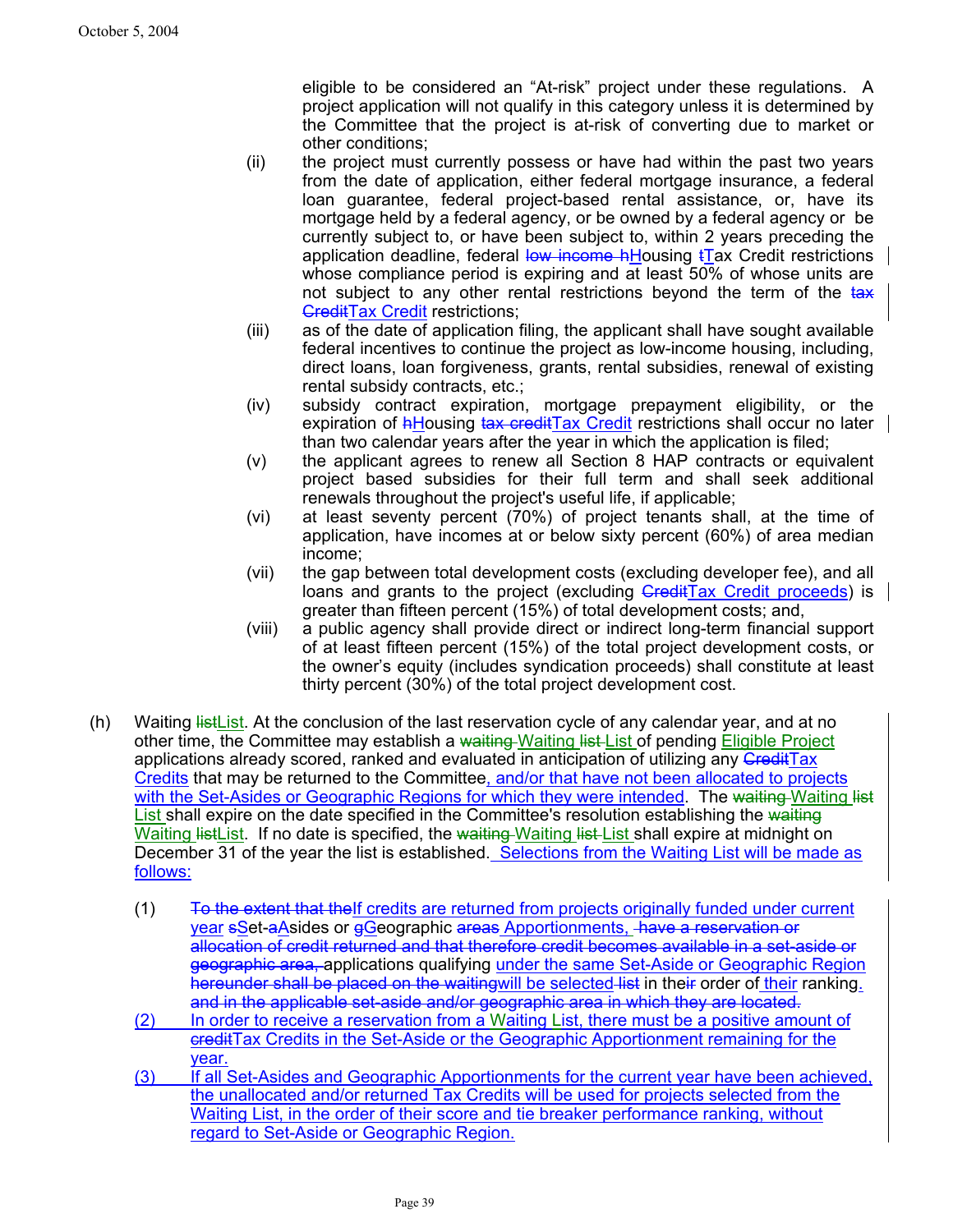- (3)(4) Should thereIf there are not be sufficient returnedTax Credits to fully fund the next ranked application on the waiting Waiting listList, a reservation of all remaining Tax Credits may be made to that application, and any first recaptured or otherwise available Tax Credits in the following year may be reserved for that application up to the maximum amount previously approved by the Committee.
- (25) In the event federal Credit becomes available for If the rules described above result in selection of a wWaiting IList application requesting both fFederal and sState CreditTax Credits, and **sState CreditTax Credits is are not at that time available**, the Committee shall allow said applicants to substitute other funds from any source in an amount equivalent to the amount of funds anticipated from the sale of requested state GreditTax Credits. In no case shall the tax Credit factor, loan and grant interest rates and terms, or the total project development cost in any way be altered from that in the application for purposes of achieving project feasibility through the option to substitute state CreditTax Credits

At the earlier of the date upon which a request is made for a carryover allocation or tax forms, the applicant shall evidence the availability of said funds according to application requirements of these regulations pertaining to the type of fund source.

The option to substitute state CreditTax Credits with other funds shall be limited to applications receiving an offer of federal CreditTax Credits that are returned to the Committee on or before November 1 of the year of the applicable waiting list. For purposes of this subsection, federal creditTax Credits returned prior to November 1, and offered to, but not accepted by, an applicant may be offered to the next eligible waiting list project after November 1. Any such offer after November 1 shall be limited to only the next eligible waiting list project and the federal creditTax Credits shall not be available thereafter to other waiting list projects under the option to substitute state creditTax Credits with other funds. After being offered a reservation of federal CreditTax Credits, the applicant shall be allowed ten (10) days to provide the Committee with evidence of the availability and willingness of a financing source, that shall not be substituted at a later date with another source, to cover the financing gap remaining due to the absence of state CreditTax Credits (e.g. a letter of interest). At such time as is required for filing of a carryover allocation, the availability of funds to cover said financing gap shall be evidenced in accordance with subsection 10325(f)(8). Once a reservation of federal  $G$ redit $Tax$  Credits has been accepted for an application pursuant to this subsection, the application shall not be eligible for state CreditTax Credits should additional state CreditTax Credits become available for waiting list applications.

(3)Should there not be sufficient returned Credit to fully fund the next ranked application on the waiting list, a reservation of all remaining Credit may be made to that application, and any first recaptured or otherwise available Credit in the following year may be reserved for that application up to the maximum amount previously approved by the Committee.

(i) Carry forward of *CreditTax Credits*. Pursuant to federal and state statutes, the Committee may carry forward any unused CreditTax Credits or CreditTax Credits returned to the Committee for allocation in the next calendar year.

Authority: Section 50199.17, Health & Safety Code. Reference: Sections 12206, 17058, and 23610.5, Revenue & Taxation Code; Sections 50199.4- 50199.22, Health & Safety Code.

Section 10326. Application Selection Criteria - Tax-exempt bond applications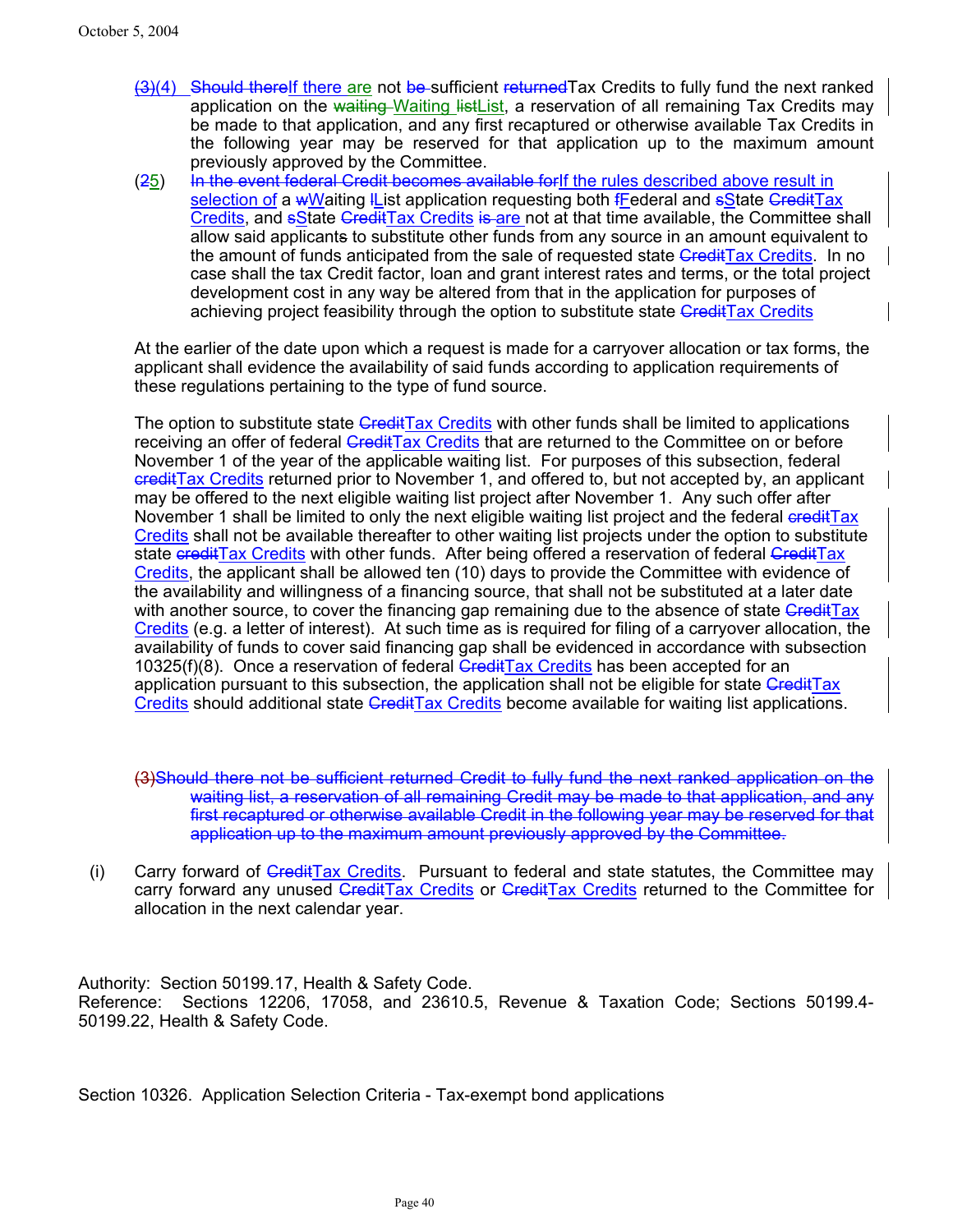- (a) General. All applications (including reapplications) requesting federal GreditTax Credits under the requirements of IRC Section 42(h)(4) for buildings and land, the aggregate basis (including land) of which is financed at least fifty percent (50%) by tax-exempt bonds, shall be eligible to apply under this Section for a reservation and allocation of federal CreditTax Credits. However, those projects requesting **s**State credit Tax Credits will be competitively scored. The competitive scoring system used shall be that delineated in Section 10325(c)(2) through (5) and (8) through (12), except that the only tie breaker shall be the lowest requested eligible basis per bedroom. The highest scoring applications under this scoring system will be recommended for receipt of state State tax Tax creditCredit, without regard to any set-asides or geographic areas, provided  $\vert$ that they meet the threshold requirements of Section 10326.
- (b) Applicable criteria. Selection criteria for applications reviewed under this Section shall include those required by IRC Section 42(m), this Section, and Sections 10300, 10302, 10305, 10320, 10322, 10327, 10328(e), 10330, 10335, and 10337 of these regulations. Other sections of these regulations shall not apply.
- (c) Application review period. The Committee may require up to forty-five (45) days to review an application, and an additional fifteen (15) days to consider the application for a reservation of CreditTax Credits. Applicants must deliver applications no less than 60 days prior to the CTCAC Committee meeting in which they wish to obtain a decision.
- (d) Issuer determination of Credit. The issuer of the bonds may determine the federal Credit amount, with said determination verified by the Committee and submitted with the application. The issuer may request the Committee determine the Credit amount by including such request in the application.
- (e) Additional application requirements. Applications submitted pursuant to this Section shall provide the following additional information:
	- (1) the name, phone number and contact person of the bond issuer; and,
	- (2) verification provided by the bond issuer of the availability of the bond financing, the actual or estimated bond issuance date, and the actual or estimated percentage of aggregate basis (including land) financed or to be financed by the bonds, and a certification provided by a tax professional as to the expected or actual aggregate basis (including land) financed by the proceeds of tax exempt bonds;
	- (3) the name, phone number and contact person of any entity providing credit enhancement and the type of enhancement provided.
- (f) Application evaluation. To receive a reservation of  $G_{\text{redit}}$ Tax Credits, applications submitted under this Section shall be evaluated, pursuant to IRC Section 42, H & S Code Sections 50199.4 through 50199.22, R & T Code Sections 12206, 17058, and 23610.5, and these regulations to determine if: eligible, by meeting all program eligibility requirements; complete, which includes meeting all basic threshold requirements; and financially feasible.
- (g) Basic thresholds. An application shall be determined to be complete by demonstration of meeting the following basic threshold requirements. All basic thresholds shall be met at the time the application is filed through a presentation of conclusive, documented evidence to the Executive Director's satisfaction. Further, in order to be eligible to be considered for ereditTax Credits under these regulations, the general partner(s) and management companies must not have any significant outstanding noncompliance matters relating to the tenant files or physical conditions at any tax credit Tax Credit properties in California, and any application submitted by an applicant with significant outstanding compliance matters will not be considered until the Committee has received evidence satisfactory to it that those matters have been resolved.
	- (1) Housing need and demand. Applicants shall provide evidence that the type of housing proposed, including proposed rent levels, is needed and affordable to the targeted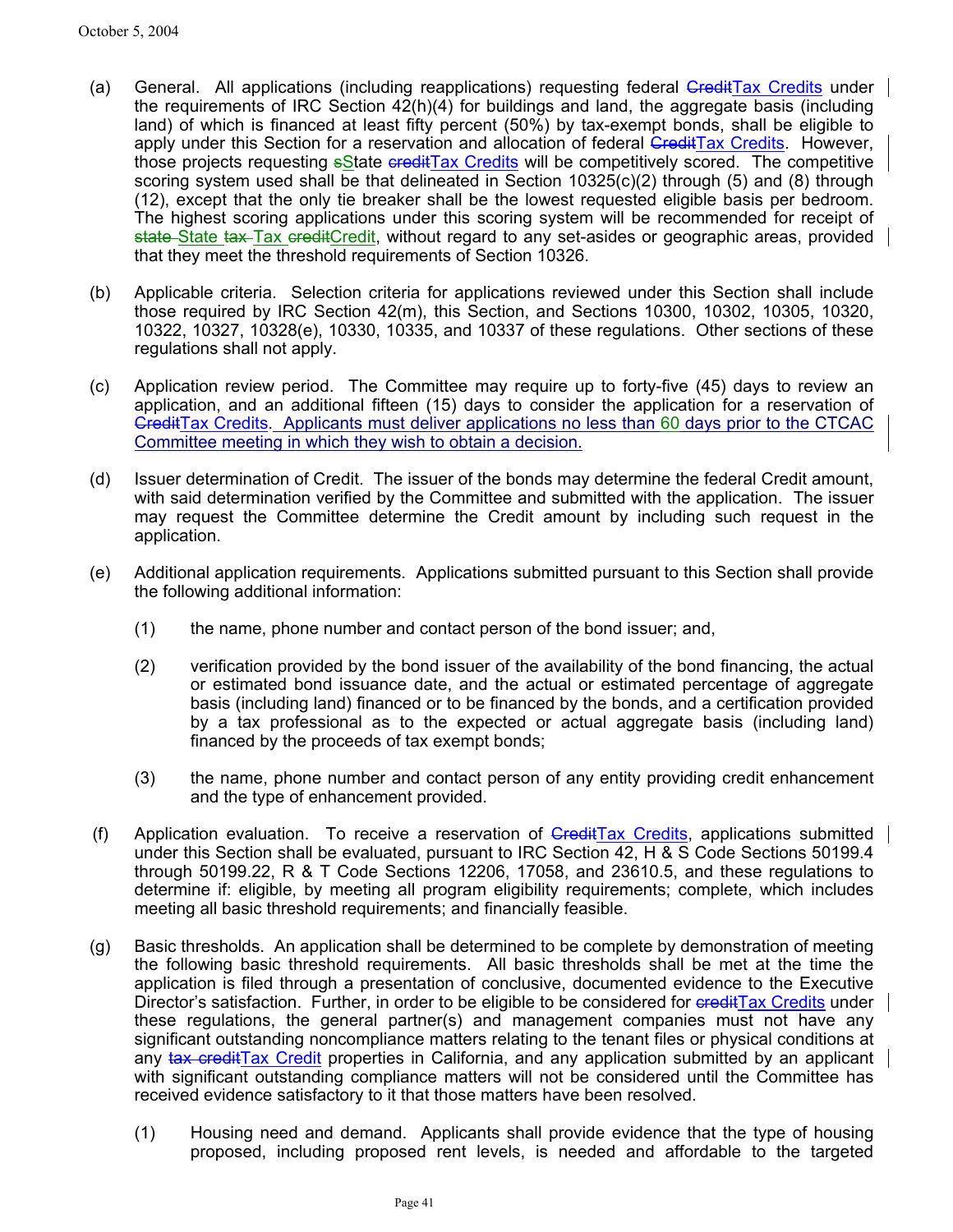population within the community in which it is located. Evidence shall be conclusive, and include the most recent documentation available (prepared within 1 year). Evidence of housing need and demand shall include;

- (A) evidence of public housing waiting lists by bedroom size and tenant type, if available, from the local housing authority; and,
- (B) a market study as described in Section 10322(h)(10) of these regulations, which provides evidence that:.
	- (i) The proposed tenant paid rents for each affordable unit type in the proposed development will be at least ten percent (10%) below rents for the same unit types in comparable market rate rental properties;
	- (ii) The proposed unit value ratio stated as dollars per square foot (\$/s.f.) will be 10% less than the value ratios for comparable market rate units;
	- (iii) In rural areas without sufficient three- and four- bedroom market rate rental comparables, the market study must show that in comparison to three- and four-bedroom market rate single family homes, the affordable rents will be at least 20% below the rents for single family homes and the \$/s.f. ratio will not exceed that of the single family homes; and
	- (iv) The demand for the proposed project's units must appear strong enough to reach stabilized occupancy – 90% occupancy for SRO and Special Needs projects and 95% for all other projects – within six months of being placed in service.
- (2) Demonstrated site control. Applicants shall provide evidence that the subject property is, and will remain within the control of the applicant from the time of application submission.
	- (A) Site control may be evidenced by:
		- (i) a current title report (within 90 days of application) showing the applicant holds fee title;
		- (ii) an executed lease agreement or lease option for the length of time the project will be regulated under this program between the applicant and the owner of the subject property;
		- (iii) an executed disposition and development agreement between the applicant and a public agency; or,
		- (iv) a valid, current, enforceable contingent purchase and sale agreement or option agreement between the applicant and the owner of the subject property. Evidence that all extensions necessary to keep agreement current through the application filing deadline have been executed must be included in the application.
	- (B) A current title report (within 90 days of application) shall be submitted with all applications for purposes of this threshold requirement.
- (3) Local approvals and Zoning. Applicants shall provide evidence, at the time the application is filed, that the project, as proposed, is zoned for the intended use, and has obtained all applicable local land use approvals which allow the discretion of local elected officials to be applied. Examples of such approvals include, but are not limited to, general plan amendments, rezonings, conditional use permits. Notwithstanding the first sentence of this subsection, local land use approvals not required to be obtained at the time of application include, design review, initial environmental study assessments, variances, and development agreements. The Committee may require, as evidence to meet this requirement, submission of a Committee-provided form letter to be signed by an appropriate local government planning official of the applicable local jurisdiction.
- (4) Financial feasibility. Applicants shall provide the financing plan for the proposed project, and shall demonstrate the project's financial feasibility and viability as a qualified low income housing project throughout the extended use period. A 15-year pro forma of all revenue and expense projections is required, along with a comparable operating budget from a similar existing occupied project, with detailed information as requested on Committee forms. The financial feasibility analysis shall use all underwriting criteria specified in Section 10327 below.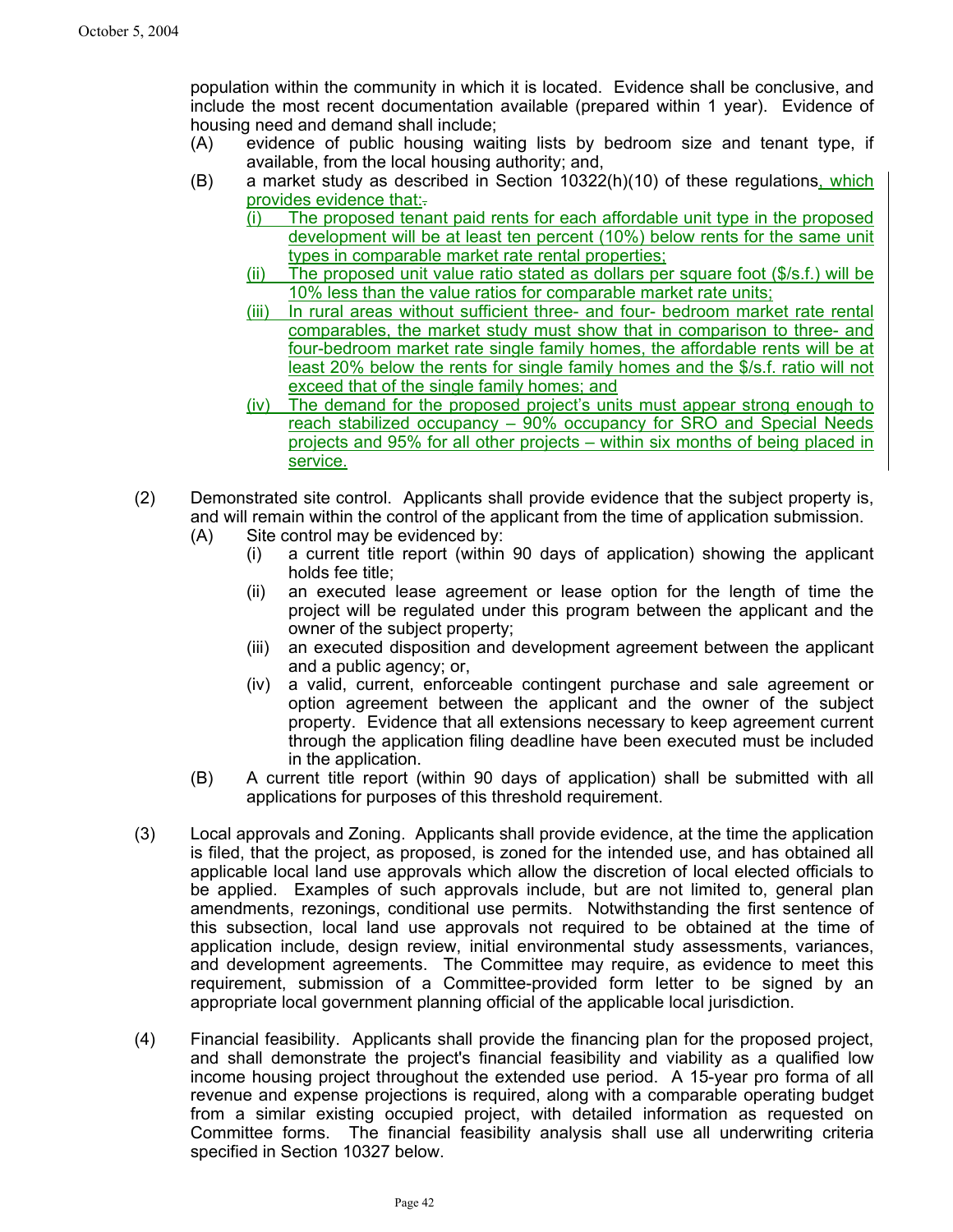- (5) Sponsor characteristics. Applicants shall provide evidence that as a team, proposed project participants possess the knowledge, skills, experience and financial capacity to successfully develop, own and operate the proposed project. The Committee shall, in its sole discretion, determine if any of the evidence provided shall disqualify the applicant from participating in the GreditTax Credit programsPrograms, or if additional team members need be added to appropriately perform all program requirements. The following documentation is required to be submitted at the time of application:
	- (A) current financial statement(s) for the general partner(s), principal owner(s), and developer(s);
	- (B) for all participants, a description of other Credit project involvement in California or other states, on forms provided by the Committee or by providing a firm resume;
	- (C) for each of the following participants, a copy of a contract to provide services related to the proposed project:
		- (i) Attorney(s) and or Tax Professional(s)
		- (ii) Architect
		- (iii) Property Management Agent
		- (iv) Consultant
		- (v) Market Analyst
	- (D) for the applicant and all general partners of the project, a description of any defaults or foreclosures on residential rental properties, or a signed statement affirming that no such defaults or foreclosures occurred.
- (6) Minimum construction standards. Applicants shall provide a statement of their intent to utilize landscaping and construction materials which are compatible with the neighborhood in which the proposed project is to be located, and that the architectural design and construction materials will provide for low maintenance and durability, as well as be suited to the environmental conditions to which the project will be subjected. Additionally, the statement of intent shall note that the following minimum specifications will be incorporated into the project design of new construction projects:
	- (A) Landscaping. A variety of plant and tree species that require low water use shall be provided in sufficient quantities based on landscaping practices in the general market area and low maintenance needs.
	- (B) Roofs. Shingle roofing shall carry a three-year subcontractor guarantee and a 20 year manufacturer's warranty.
	- (C) Exterior doors. Solid core, flush, paint or stain grade exterior doors shall be made of metal clad or hardwood faces, with a standard one year guarantee and all six sides factory primed.
	- (D) Appliances. Energy efficient appliances, including frost-free refrigerators shall be provided unless waived by the Executive Director.
	- (E) Window coverings. Window coverings shall be provided and may include fire retardant drapes or blinds.
	- (F) Water heater. For units with individual water heaters, minimum capacities are to be 30 gallons for 1 and 2 bedroom units and 40 gallons for 3 bedroom units or larger. All individual water heaters shall be gas fired and equipped with pressure and temperature relief valve unless waived by the Executive Director.
	- (G) Floor coverings. For light and medium traffic areas vinyl or linoleum shall be at least 3/32" thick; for heavy traffic areas it shall be a minimum 1/8" thick. A hard, waterproof, cleanable surface is required for all kitchen and bath areas. Carpet complying with U.S. Department of Housing and Urban Development/Federal Housing Administration UM 44C, or alternatively, cork, bamboo, linoleum, or hardwood floors shall be provided in all other floor spaces unless this requirement is specifically waived by the Executive Director.
	- (H) Use of Low VOC paints and stains for all interior surfaces where paints and stains are applied.
	- (I) Projects involving rehabilitation of existing buildings shall be required to complete a minimum of \$7,500\$10,000 hard construction costs per unit.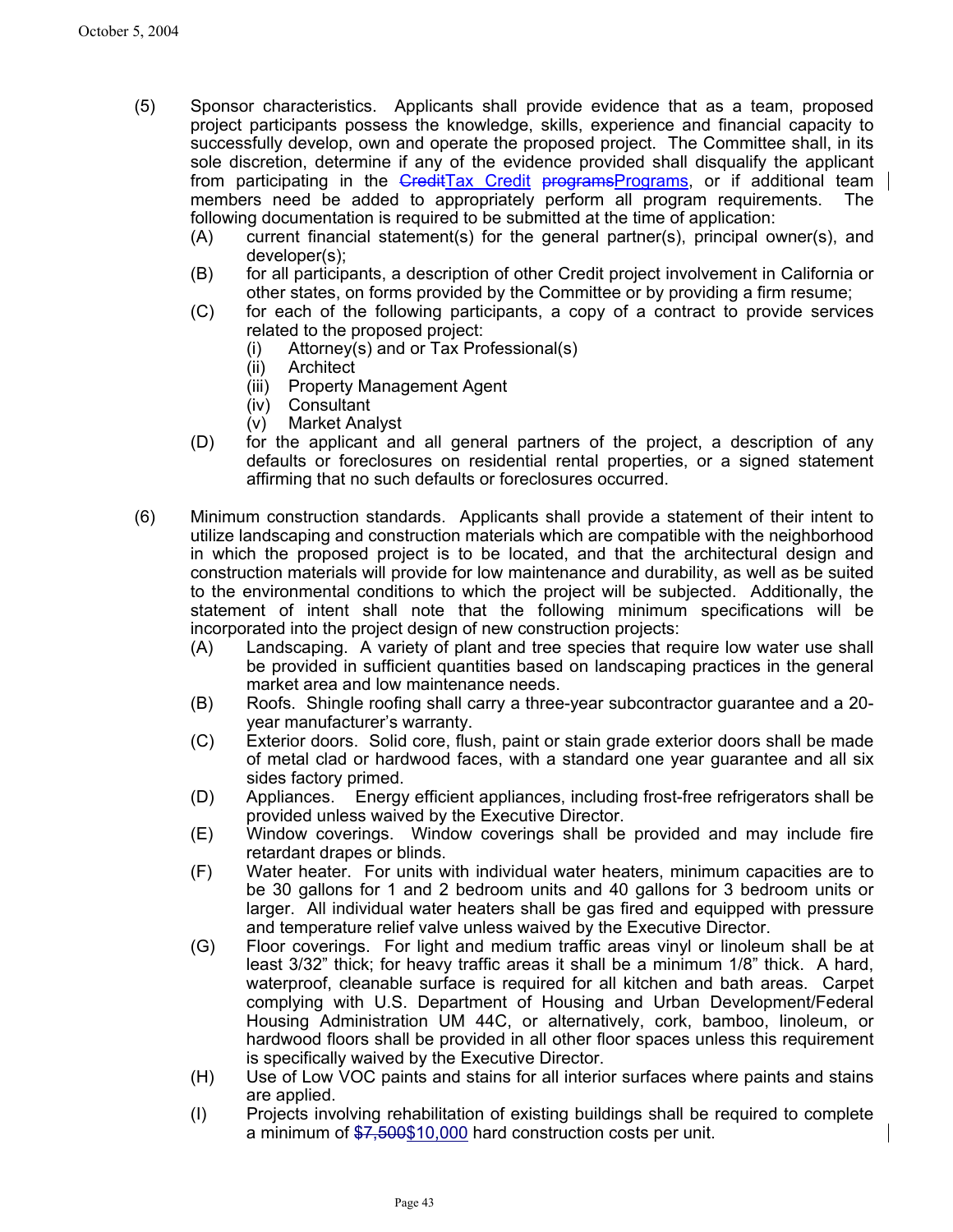A project proposing rehabilitation of existing structures shall be exempt from the provisions of subsections (D) and (F) above, and to the extent it does not propose to meet the other requirements of this subsection, except for subsection (H), which cannot be waived, its capital needs assessment must show that the standards not proposed to be met are either unnecessary or excessively expensive.

- (h) Additional condition on applications. The following additional condition shall apply to applications for  $G$ reditTax Credits pursuant to this Section: If not currently possessing a bond allocation for the proposed project, at the time the application is considered by the Committee, the applicant shall have either applied for a bond allocation at the California Debt Limit Allocation Committee's (CDLAC) next scheduled meeting, or shall have received an initial loan commitment from the California Housing Finance Agency (CalHFA).
- (i) Tax-exempt bond reservations. Reservations of  $G_{\text{redit}}$ Tax Credits shall be subject to conditions as described in this Section and applicable statutes. Reservations of CreditTax Credits shall be conditioned upon the Committee's receipt of the reservation fee described in Section 10335 and an executed reservation letter bearing the applicant's signature accepting the reservation within twenty (20) calendar days of the Committee's notice to the applicant of the reservation.
- (j) Additional conditions on reservations. The following additional conditions shall apply to reservations of CreditTax Credits pursuant to this Section:
	- (1) CDLAC allocation. The applicant shall have received a bond allocation from CDLAC for the proposed project;
	- (2) Bonds issued. Bonds shall be issued within the time limit specified by CDLAC, if applicable; and,
	- (3) Projects receiving an allocation of private activity bonds after 1999 shall maintain at least 10% of the total units at rents affordable to tenants earning 50% or less of the Area Median Income, and shall maintain a minimum 30 year affordability period.
	- (4) Projects proposing the rehabilitation of existing structures shall provide CTCAC with an updated development timetable by December 31 of the year following the year the project received its reservation of Tax Credits.
		- (i) The report shall include the actual placed-in-service date or the anticipated placedin-service date for the last building in the project and the date the project achieved full occupancy. The report shall detail the causes for any change from the original date.
		- (ii) Projects proposing new construction shall provide CTCAC with an updated development timetable by December 31 of the second year following the year the project received its reservation of Tax Credits. The update shall include the actual placed-in-service date for the last building in the project and the date that the project achieved full occupancy; or the date the project is anticipated to achieve full occupancy.
	- $\frac{(4)}{(5)}$  Other conditions, including cancellation, disqualification and other sanctions imposed by the Committee in furtherance of the purposes of the Credit programs.
- (k) Placed-in-service. Upon completion of construction of the proposed project, the applicant shall submit documentation required by Section 10322(i)(2). the conditions of the tax-exempt bond reservation including an executed regulatory agreement, provided by the Committee, and the compliance monitoring fee required by Section 10335, as well as certification as to the percentage of the project's aggregate basis (including land) financed by tax exempt bonds, provided by a tax professional. The owner may certify that the project has not undergone any material changes from the time of the original application, except for experiencing additional costs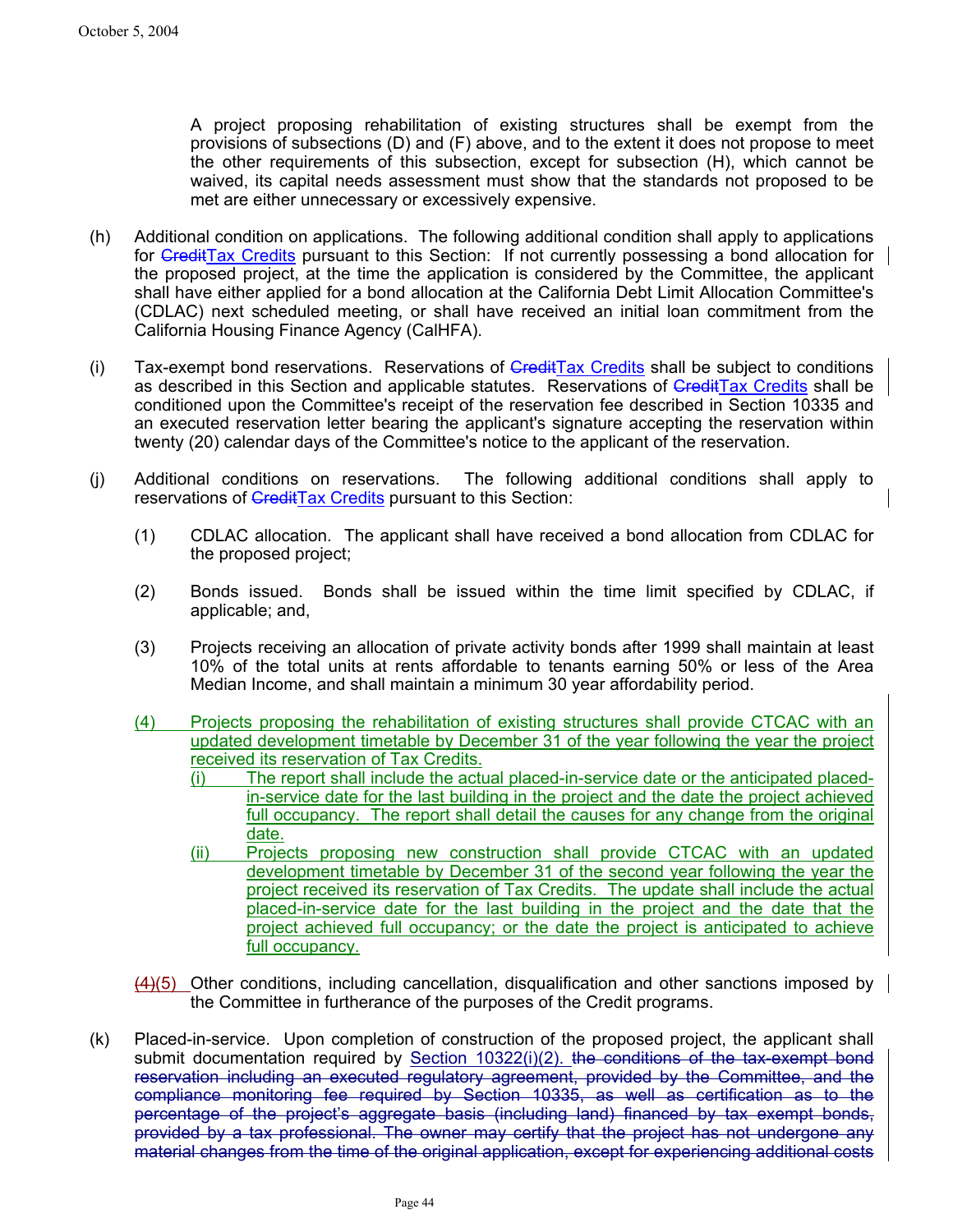as explained in the placed-in-service application.The Executive Director shall determine if all conditions of the reservation have been satisfied. Changes to the approved application, in particular, changes to the financing plan or costs, need to be explained by the applicant in detail, and may cause the project to be reconsidered by the Committee. If all conditions have been satisfied, tax forms shall be issued reflecting an amount of CreditTax Credits not to exceed the maximum amount of CreditTax Credits permitted by these regulations.

Authority: Section 50199.17, Health & Safety Code. Reference: Sections 12206, 17058, and 23610.5, Revenue & Taxation Code; Sections 50199.4- 50199.22, Health & Safety Code.

Section 10327. Financial Feasibility and Determination of Credit Amounts

- (a) General. Applicants shall demonstrate that the proposed project is financially feasible as a qualified low income housing project. Development and operational costs shall be reasonable and within limits established by the Committee, and may be adjusted by the Committee, at any time prior to issuance of tax forms. Approved sources of funds shall be sufficient to cover approved uses of funds. If it is determined that sources of funds are insufficient, an application shall be deemed not to have met basic threshold requirements and shall be considered incomplete. Following its initial and subsequent feasibility determinations, the Committee may determine a lesser amount of  $G$ redit $Tax$  Credits for which the proposed project is eligible, pursuant to the requirements herein, and may rescind a reservation or allocation of CreditTax Credits in the event that the maximum amount of  $G$ redit $Tax$  Credits achievable is insufficient for financial feasibility.
- (b) Limitation on determination. A Committee determination of financial feasibility in no way warrants to any applicant, investor, lender or others that the proposed project is, in fact, feasible.
- (c) Reasonable cost determination. IRC Section 42(m) requires that the housing Credit dollar amount allocated to a project not exceed the amount the housing Credit agency determines is necessary for the financial feasibility of the project. The following standards shall apply:
	- (1) Builder overhead, profit and general requirements. An overall cost limitation of fourteen percent (14%) of the cost of construction (site work and structures) shall apply to builder overhead, profit and general requirements, excluding builder's general liability insurance.
	- (2) Developer fee. The maximum developer fee that may be included in project costs for a 9% competitive credit application is the lesser of 15% of the project's eligible basis or two million (\$2,000,000) dollars. A cost limitation on developer fees that may be included in eligible basis, shall be as follows:
		- (A) For 9% competitive applications applying under section 10325 of these regulations, and for applications applying under 10326 of these regulations that also apply for state tax creditTax Credits, the following limitations shall apply:
			- $(i)$  the maximum developer fee that may be included in total project costs is the lesser of 15% of the project's eligible basis, or two million (\$2,000,000) dollars:
			- (ii) the maximum developer fee that may be included in eligible basis is the lesser of fifteen (15%) percent of unadjusted eligible construction related basis and five (5%) percent of eligible acquisition basis (notwithstanding the project accountant's final determinations according to generally accepted accounting principles), or one million four hundred thousand (\$1,400,000) dollars, except for projects receiving a waiver of project size limitations under section 10325(f)(9)(C) of these regulations, in which case the following amounts shall be substituted for the \$1,400,000 amount listed above: \$1,680,000 for projects having between 201 and 250 units,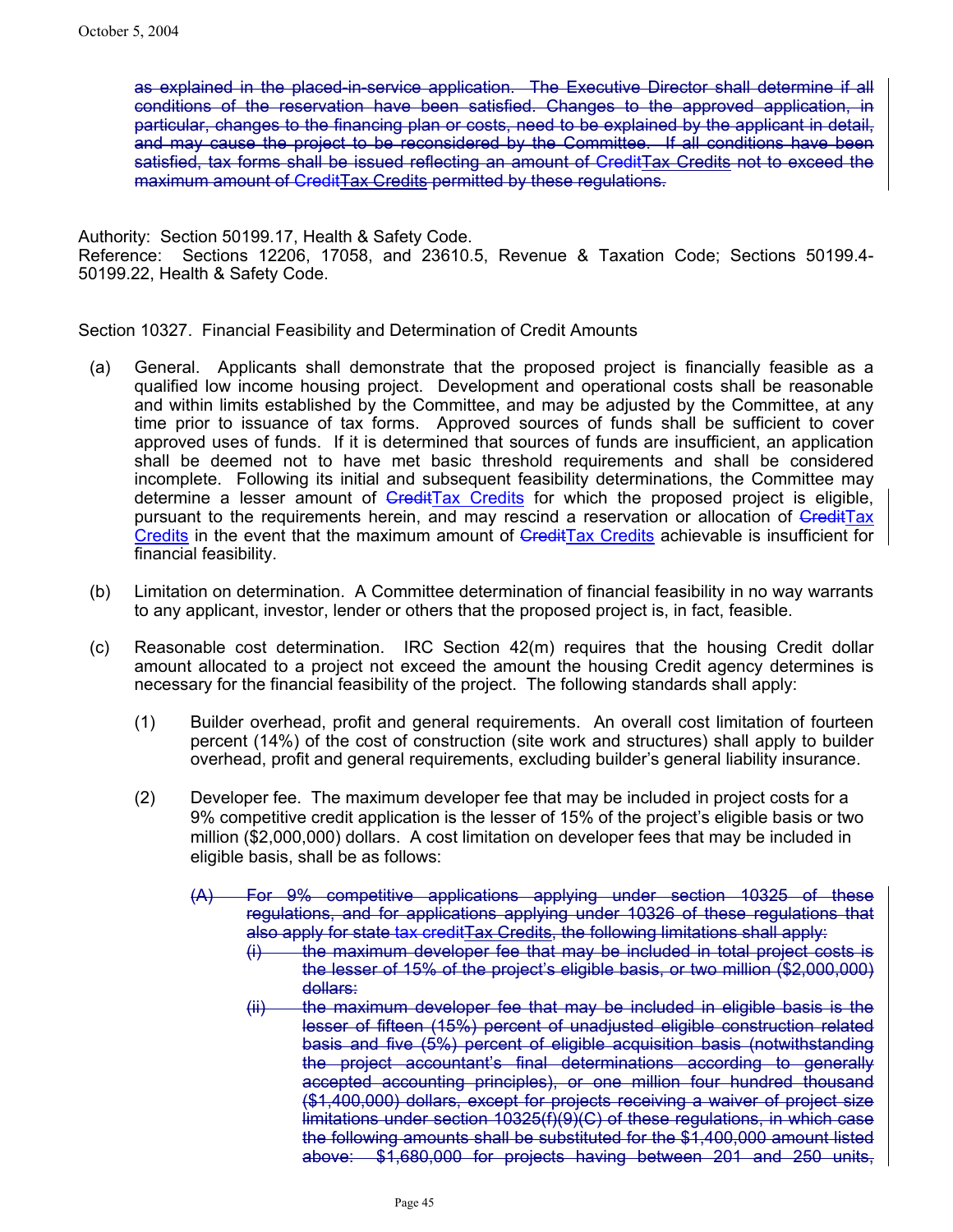\$1,750,000 for projects having between 251 and 300 units, and \$1,820,000 for projects having more than 300 units.

- (B) For projects applying under Section 10326 of these regulations that have received a bond allocation and/or a tax creditTax Credit reservation prior to March 1, 2004, the limitations enumerated in subsection (A) above shall apply. For projects applying under Section 10326 of these regulations that are not applying for state tax creditTax Credits and that are awarded tax exempt bond allocation by the California Debt Limit Allocation Committee and/or a reservation of tax creditTax Credits by the California Tax Credit Allocation Committee for the first time after February 2004, the limitation on developer fee that may be included in eligible basis shall be the lesser of fifteen (15%) percent or two million five hundred thousand (\$2,500,000) dollars, except for acquisition/rehabilitation projects, in which case the limitation shall be the lesser of fifteen (15%) percent of eligible rehabilitation related basis and five (5%) percent of eligible acquisition basis or two million five hundred thousand (\$2,500,000) dollars. A 15% developer fee on the acquisition portion will be permitted for At-risk developments and for other developments whose hard costs per unit in rehabilitation expenditures is at least \$15,000 or where the development will restrict at least 30% of its units for those with incomes no greater than 50% of area median and restrict rents concomitantly. For projects applying under Section 10326 of these regulations, any developer fee greater than the amount limited in qualified basis cannot be paid from permanent sources nor paid prior to permanent closing.
- (C) For purposes of this subsection, the unadjusted eligible basis is determined without consideration of the developer fee. Once established at application, the developer fee cannot be increased, but may be decreased, in the event of a modification in basis.
- (A) For 9% competitive applications applying under section 10325 of these regulations, and for applications applying under 10326 of these regulations that also apply for State Tax Credit, the following limitations shall apply:
	- (i) the maximum developer fee that may be included in eligible basis for a new construction or rehabilitation type project is the lesser of 15% of the project's eligible basis, or one million four hundred thousand (\$1,400,000) dollars:
	- (ii) the maximum developer fee that may be included in eligible basis for acquisition/rehabilitation projects with more than \$20,000 of hard cost per unit is the lesser of 20% of the project's rehabilitation eligible basis, or one million four hundred thousand (\$1,400,000) dollars:
	- (iii) the maximum developer fee that may be included in eligible basis for acquisition/rehabilitation project that is not providing at least \$20,000 of hard cost per unit is the lesser of 15% of the project's rehabilitation eligible basis, or one million four hundred thousand (\$1,400,000) dollars:
	- (iv) the maximum developer fee that may be included in eligible basis for projects receiving a waiver of the project size limitations under section 10325(f)(9)(c) of these regulations is 15% of the project's eligible basis or \$1,680,000 for projects having between 201 and 250 units, \$1,750,000 for projects having between 251 and 300 units, and \$1,820,000 for projects having more than 300 units.
- (B) For 4% projects applying under Section 10326 of these regulations. The maximum developer fee that may be included in project costs is the lesser of 20% of the project's eligible basis or \$2,500,000. A cost limitation on developer fees that may be included in eligible basis, shall be as follows:
	- (i) the maximum developer fee that may be included in eligible basis for a new construction or rehabilitation type project is the lesser of 15% of the project's eligible basis, or two million five hundred thousand (\$2,500,000) dollars: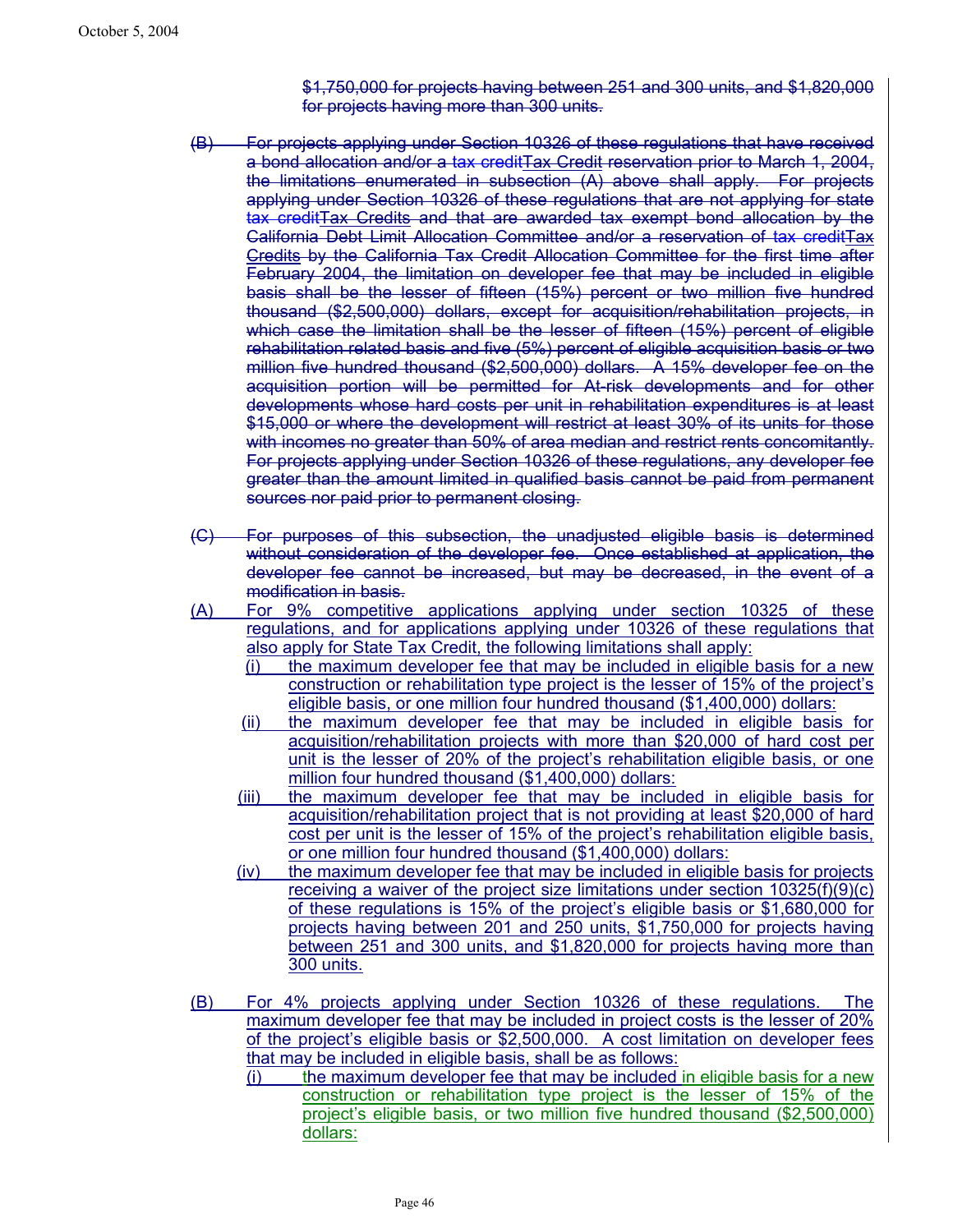- (ii) the maximum developer fee that may be included in eligible basis for acquisition/rehabilitation projects with more than \$20,000 of hard cost per unit is the lesser of 20% of the project's rehabilitation eligible basis, or two million five hundred thousand (\$2,500,000) dollars:
- (iii) the maximum developer fee that may be included in eligible bais for acquisition/rehabilitation project that is not providing at least \$20,000 of hard cost per unit will be held to the lesser of 15% of the project's rehabilitation eligible basis, or two million five hundred thousand (\$2,500,000) dollars:
- (C) For purposes of this subsection, the unadjusted eligible basis is determined without consideration of the developer fee. Additionally, only new construction or rehabilitation eligible basis may be used in calculating the allowable developer fee. No acquisition basis may be used to determine allowable developer fee. Once established at application, the developer fee cannot be increased, but may be decreased, in the event of a modification in basis.
- (3) Syndication expenses. A cost limitation on syndication expenses, excluding bridge loan costs, shall be twenty percent (20%) of the gross syndication proceeds, if the sale of CreditTax Credits is through a public offering or private Securities and Commission Regulation D offering, and ten percent (10%) of the gross syndication proceeds, if the sale is through a private offering. The Executive Director may allow exceptions to the above limitation, in amounts not to exceed twenty-four percent (24%) for public offerings and private Securities and Exchange Commission Regulation D offerings, and fifteen percent (15%) for private offerings, should the following circumstances be present: smaller than average project size; complex financing structure due to multiple sources; complex land lease or ownership structure; higher than average investor yield requirements, due to higher than average investor risk; and, little or no anticipated project cash allowing lowerthan-market investor returns.
- (4) Net syndication proceeds. The Executive Director shall evaluate the net syndication proceeds to ensure that project sources do not exceed uses and that the sale of **CreditTax** Credits generates proceeds equivalent to amounts paid in comparable syndication raises. The Executive Director shall determine the minimum tax credit factor to be used in all applications prior to the beginning of a funding cycle for projects applying under Section 10325 for both Federal and State Tax Credits. The minimum tax credit factor for applications made under Section 10326 shall be .65adjusted annually based on current market conditions.
- (5) Threshold Basis Limits. The Committee shall limit the unadjusted eligible basis amount, used for calculating the maximum amount of GreditTax Credits to amounts published in its Application Supplement in effect at the time of application, and in accordance with the definition in Section 10302 of these regulations. This limitation shall not apply The Adjusted Threshold Basis Limits calculated as described below may not be exceeded for purposes of calculating the final Credit amount upon issuance of tax forms, including projects that have already received Reservation or allocations of CreditTax Credits.

Exceptions to limits.

(A). Increases in the Threshold basis limits shall be permitted as follows for both projects applying under Sections 10325 and 10326 of these regulations. The maximum increase to the unadjusted eligible basis of a development permitted under this subsection shall not exceed twenty-nine (29%) percent.

A twenty percent (20%) increase to the unadjusted eligible basis for a development that is required to pay state or federal prevailing wages;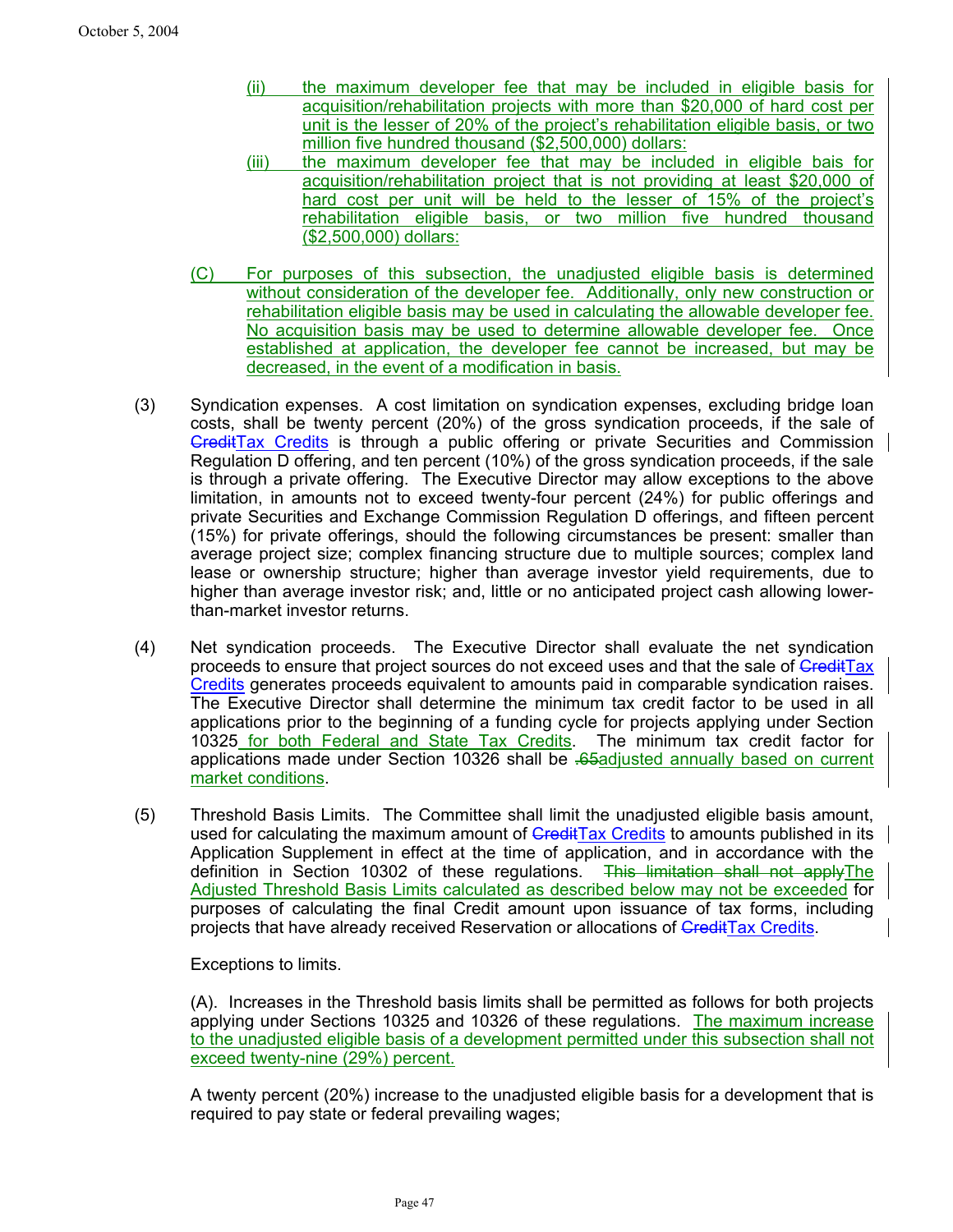A seven percent (7%) increase to the unadjusted eligible basis for a new construction development where parking is required to be provided beneath the residential units (but not "tuck under" parking);

A two percent (2%) increase to the unadjusted eligible basis where a day care center is part of the development;

A two percent (2%) increase to the unadjusted eligible basis where 100% of the units are for special needs populations

The maximum increase to the unadjusted eligible basis of a development permitted under this subsection shall not exceed twenty-nine (29%) percent.

(B) A further four percent (4%) increase in the Threshold Basis Limits will be permitted for both projects applying under Section 10325 and Section 10326 of these regulations that include three of the following energy efficiency/resource conservation/indoor air quality items:

- (1) exceed Title 24 standards by at least 20%
- (2) use Energy Star rated refrigerators, dishwashers, clothes washers, furnaces, and air conditioners
- (3) use tankless water heaters
- (4) use linoleum or ceramic tile for all kitchens and bathrooms (where no VOC adhesives or backing is also used)
- (5) use natural fiber woven carpet, recycled-content carpet, recycled carpet tiles, cork, bamboo, linoleum, or hardwood floors in living rooms and bathrooms (where no VOC adhesives or backing is also used.)
- (6) use Energy Star rated roof(s)
- (7) provide hard wiring for computers in each unit with each unit wired for telephones using CAT5e or better and a second network for television services using coax cable, as certified by the project architect and owner at application and at placed in service
- (8) vent kitchen range hoods to the exterior of the building in at least 80% of units.

(C) Additionally, for projects applying under Section 10326 of these regulations, an increase in the threshold basis limits of up to 40% for projects located in federally designated difficult to develop areas or qualified census tracts and up to 60% for projects not located in federally designated difficult to develop areas or qualified census tracts, in addition to all other adjustments permitted under these regulations, will be permitted, and where more than 50% of the units will be income and rent restricted to tax credit Tax Credit levels, the basis limits can be exceeded by 60% for projects located in federally designated difficult to develop areas or qualified census tracts, and up to 80% for projects not located in federally designated census tracts, in addition to all other adjustments permitted under these regulations. In order to qualify for either of the aforementioned adjustments to the threshold basis limits, the applicant must agree to maintain the affordability period of the project for 55 years.

(D) Projects requiring seismic upgrading of existing structures, and/or projects requiring toxic or other environmental mitigation will may be permitted an increase in basis equal to the lesser of the amount of costs associated with the seismic upgrading or environmental mitigation or 15% of the project's unadjusted eligible basis to the extent that the project architect certifies in the application to the costs associated with such work.

(E) Further, the Executive Director, in his/her sole discretion, may permit a further increase in basis limits to a maximum of 5%, where distributive energy technologies such as microturbines and/or renewable energy sources such as solar will be implemented. To obtain this increase, an applicant must submit evidence of the cost of the system and the operating cost savings to be created through the use of the technology, throughout the time of the compliance period.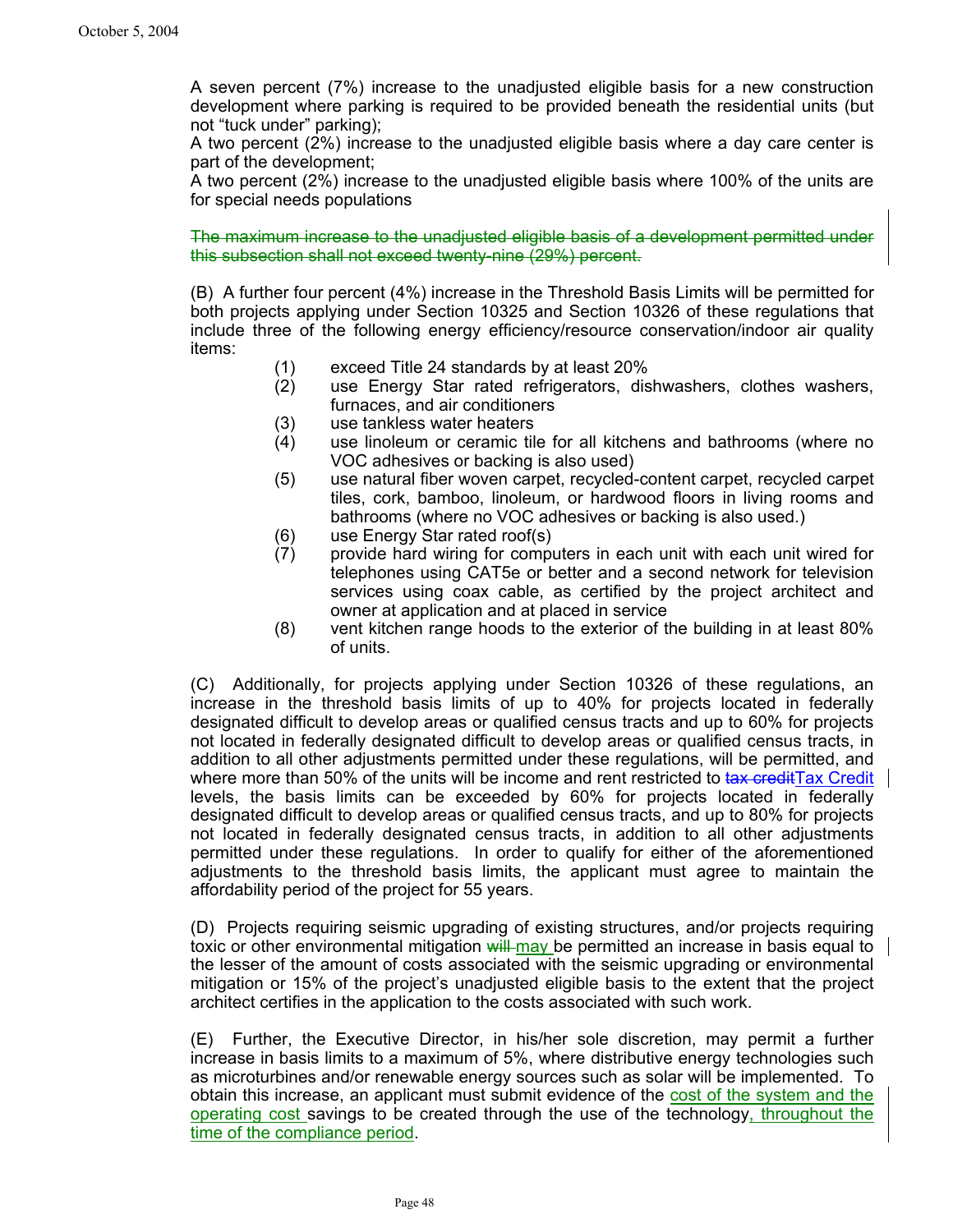- (6) Minimum Debt Service Coverage. An initial debt service coverage ratio equal to at least 1.101.15 to 1 is required, except for RHS projects or projects financed by the California Housing Finance Agency. Additionally, this minimum debt service coverage ratio may not apply to SRO and Special Needs projects without conventional debt.
- (7) Acquisition costs. Applications including acquisition and rehabilitation costs for existing improvements shall be underwritten using the lesser amount of the purchase price or the "as is" appraised value of the subject property (as defined in Section 10322) and its existing improvements without consideration of the future use of the property as rent restricted housing except to the extent thatif the property already has existing long term rent restrictions that affect the as-is value of the property. The applicant must demonstrate that the rent restrictions have a minimum of three remaining years, be either project or applicant based, and shall be renewable by the applicant. The land value shall be based upon an "as if vacant" value as determined by the appraisal methodology described in Section 10322(i)(4) of these regulations. If the purchase price is less than the appraised value, the savings shall be proportionally prorated distributed between the land and improvements based on their the ratio in the appraisal. The Executive **DirectorCTCAC** may waive this requirement where a local governmental entity is purchasing, or providing funds for the purchase of land for more than its appraised value in a designated revitalization area when the local governmental entity has determined that the higher cost is justified.
- (8) Reserve accounts. All unexpended funds in project reserve accounts shall remain with the project to be used for the benefit of the property and/or its residents. If the project defers developer fees, a separate account shall be established., except for amounts designated to be used to pay deferred developer fees, which may be released when available. The Committee shall allow operating reserve amounts in excess of industry norms to be considered "reasonable costs," for purposes of this subsection, only for applications receiving requesting a reservation of GreditTax Credits from under the Nonprofit set-aside homeless assistance apportionment, as described in Section 10315(a)(1), SRO, Special Needs, or HOPE VI, or project based Section 8 projects. The original Sources and Uses budget, the pro forma balance sheet and pro forma income/expense statement should demonstrate the initial and subsequent funding of the replacement and operating reserves in addition to the Final Cost Certification. The accounts shall be reconciled annually throughout the compliance period and shall be included as a portion of the required annual applicant reporting procedures to CTCAC.
	- (A) Minimum replacement reserve for all projects, except new construction senior projects, shall be three hundred dollars (\$300) per unit per year; or
	- (B) For new construction senior projects, two hundred fifty dollars (\$250) per unit per year.
	- (C) Initial operating reserves shall be funded based upon the estimated operating expenses but including debt service for a six-month period assuming stablilized occupancy. Annual additions to the account shall be based upon .6% of Effective Gross Income (Gross Income less Vacancy plus Miscellaneous Income). At the completion of the 10-year compliance period, the operating funds may be distributed by the applicant.
- (9) Applicant resources. If the applicant intends to finance part or all of the project from its own resources (other than deferred fees), the applicant shall be required to prove, to the **Executive Director'sCTCAC's** satisfaction, that such resources are available and committed encumbered solely for this purpose, including an audited certification from a certified public accountant that applicant has sufficient unencumbered funds to successfully accomplish the financing.
- (d) Determination of eligible and qualified basis. Eligible and qualified basis shall be as defined by the IRC and these regulations. The Committee shall provide forms to assist applicants in determining basis. The Committee shall rely on certification from an independent, qualified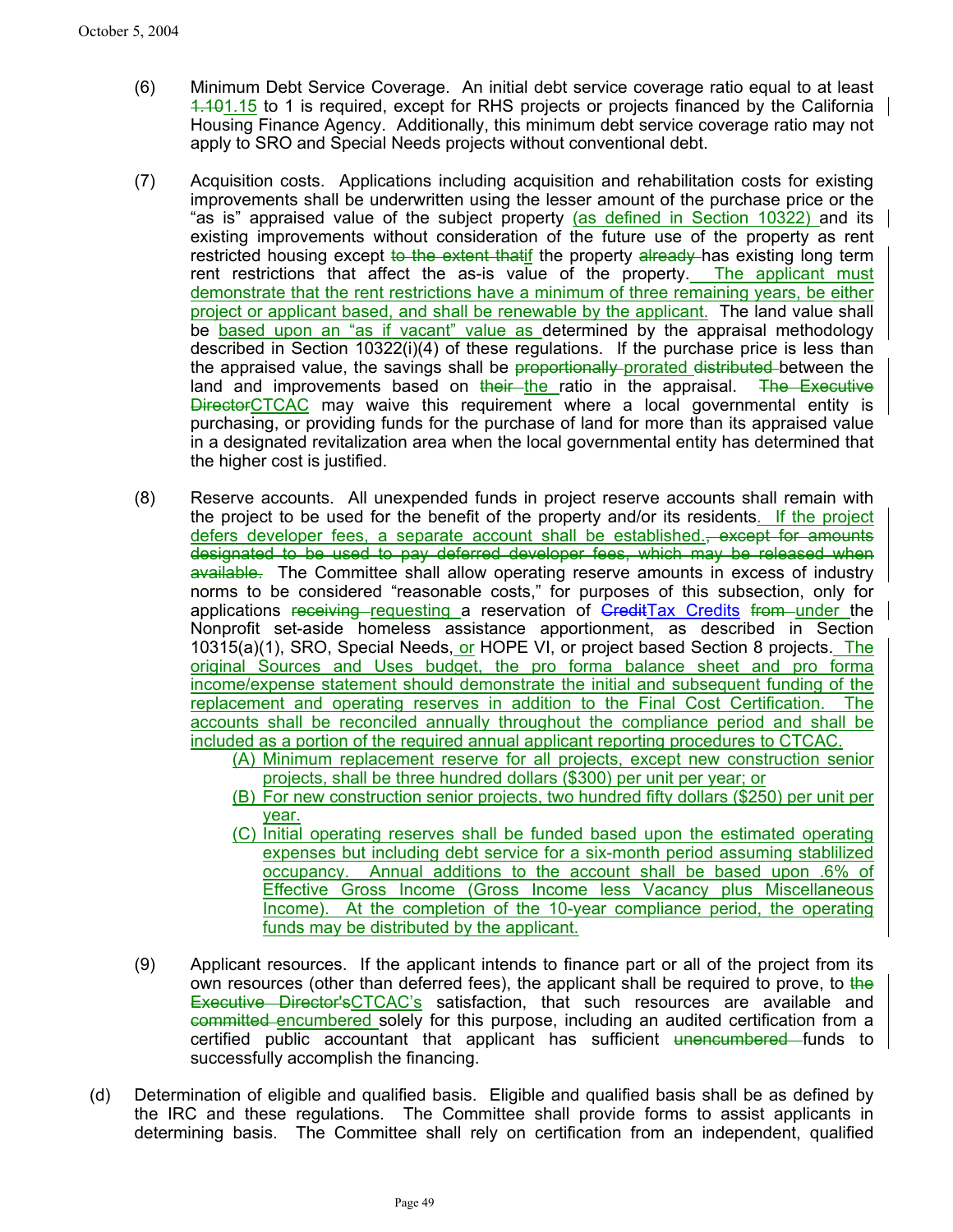Certified Public Accountant for determination of basis; however, the Committee retains the right to disallow any basis it determines ineligible or inappropriate.

- (1) High Cost Area adjustment to eligible basis. Proposed projects located in a qualified census tract or difficult development area, as defined in IRC Section 42(d)(5), may qualify for a thirty percent (30%) increase to eligible basis, subject to Section 42, applicable California statutes and these regulations.
- (2) Deferred fees and costs. Deferral of project development costs shall not exceed an amount equal to seven-and-one-half percent (7.5%) of the unadjusted eligible basis of the proposed project prior to addition of the developer fee. Tax-exempt bond projects shall not be subject to this limitation.
- (e) Determination of Credit amounts. The applicant shall determine, and the Committee shall verify, the maximum allowable *CreditTax Credits* and the minimum *CreditTax Credits* necessary for financial feasibility, subject to all conditions of this Section. For purposes of determining the reservation amount of GreditTax Credits, the project's qualified basis shall be multiplied by an applicable Credit percentage established reserved by the Executive Director, prior to each funding cycle. The percentage shall be determined taking into account recently published monthly Credit percentages.
- (f) Determination of feasibility. To be considered feasible, a proposed project shall exhibit positive cash flow after debt service for a 15-year minimum term beginning at placed-in-service. "Cash flow after debt service" is defined as gross income (all rental income) minus vacancy—and collection loss, operating expenses, property taxes, service amenity expenses, operating and replacement reserves and debt service.  $\frac{F}{G}$  **For aApplications** that qualify for a reservation of CreditTax Credits from the Nonprofit set-aside homeless assistance apportionment, as described in subsection 10315(a)(1), operating reserves may be added to gross income for purposes of determining "cash flow after debt service."
- (g) Underwriting criteria. The following underwriting criteria shall be employed by the Committee in a proforma analysis of proposed project cash flow to determine the minimum CreditTax Credits necessary for financial feasibility and the maximum allowable CreditTax Credits:
	- (1) Minimum operating expenses shall include expenses of all manager units and market rate units, and equal must be at least equal to the following minimum operating expense standards. minimums pertaining to the proposed project, except that at the Committee's final underwriting, and to the extent that If the permanent lender(s) and equity investor are in place and present evidence to the Committee that they have agreed to lesser operating expenses, the operating expenses required by this subsection may be reduced by up to 15%. This subsection shall be retroactively effective to credit awards made prior to 2000. The Executive Director may, in his/her sole discretion, utilize operating expenses up to 15% less than required in this subsection for underwriting applications submitted under Section 10326 of these regulations, when the credit enhancer and the permanent lender provide evidence that they have agreed to such lesser operating expenses. These minimum operating expenses  $\frac{1}{2}$  may do not include property taxes, replacement reserves, depreciation or amortization expense, or the costs of any service amenities.

|                                                   | SRO/SPN<br><del>onorom</del>      | ΕΔΜΙΙ Υ                         | <b>SENIOR</b><br><del>ocnon v</del>          | <b>AT RISK</b><br>$\overline{\phantom{a}}$ |
|---------------------------------------------------|-----------------------------------|---------------------------------|----------------------------------------------|--------------------------------------------|
| <b>High Density Projects</b>                      |                                   |                                 |                                              |                                            |
| 50 or Less Units                                  | ድ3 ደበበ<br>ᢦᠣᡕᠣᠣ                   | <b>ድ</b> ვ <i>Δ</i> በበ<br>ᢦᠣ,᠇ᡂ | ድ3 በበበ<br>ᢦᠣᡕᠣᠣ                              | ፍ3 200<br>ᢦᠣᠶ᠌ᠴᠣᠣ                          |
| 51 to 100 Units                                   | ድ3 ደበበ                            | ድ3 ኃበበ                          | ፍን ጸበበ                                       | ፍ3 በበበ                                     |
| <del>More Than 100 Units</del>                    | ᢦᠣᡕᠣᠣ<br><b>ደ3 400</b><br>ᢦᠣᡕ᠊᠇ᠦᠥ | ᢦᠣᡵᡄᡃᠣᠣ<br>ፍ3 በበበ<br>᠊ᢦᢦᡕᢦᢦ     | ᢦᡄᡕᠣᠥᠣ<br><b>ዩን ጸበበ</b><br>ᢦᡄᡕᠣᠥᠣ            | ᠊ᢦᠣ᠍ᡪᠣᠣᡃ<br>ፍን ጸበበ<br>ᢦ <del>᠘ᡪ</del> ᠣᠣᠣ  |
| Other Projects                                    |                                   |                                 |                                              |                                            |
| 50 or Less Units                                  | ድ3 400<br>ᢦᠣ,᠇ᢦᠣ                  | ድ3 በበበ<br>ᢦᠣᡕᠣᠣ                 | ഭവ<br>ΦΩ<br>ᢦᡄᡕᠣᠥᠣ                           | <del>\$2,800</del>                         |
| $51$ to $100$ Unite<br><del>טוווט טטו טו וט</del> | ድ3 400<br>ᢦᠣᡕ᠇ᠥᠥ                  | ፍን ጸበበ<br>᠊ᢦᡄ᠍ᡪᠣᡃᠦᠣ             | <b>ደ</b> ን <i>ለ</i> በበ<br><del>v=, 100</del> | <b>ዩን ጸበበ</b><br>᠊ᢦᡄ᠍ᡪᠣᠦᠣ                  |
|                                                   |                                   |                                 |                                              |                                            |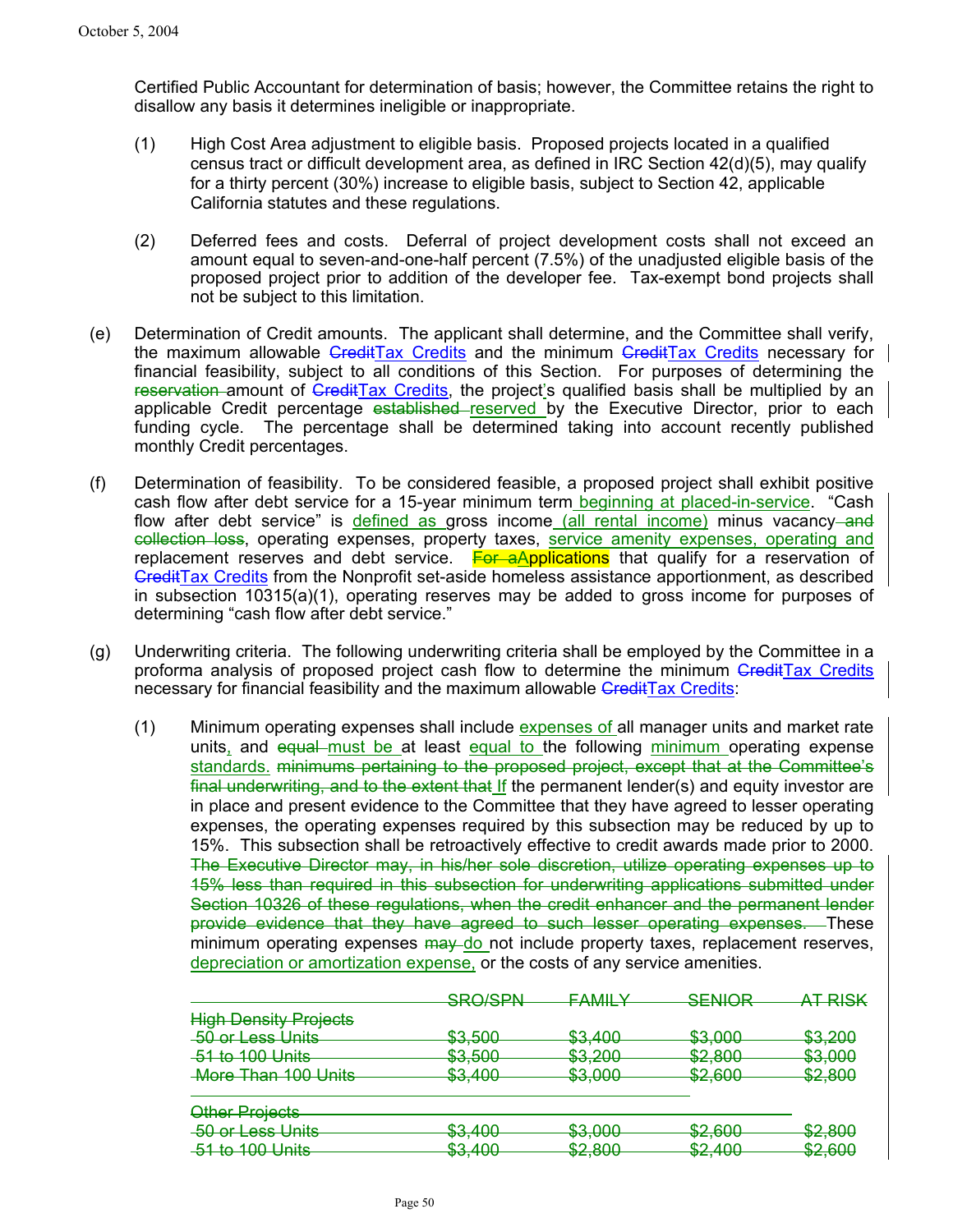| ሮ2 200 | <b>CO GOO</b>                       | രോ റററ                                                                          | ድኃ <i>ለ</i> በር                                                                                              |
|--------|-------------------------------------|---------------------------------------------------------------------------------|-------------------------------------------------------------------------------------------------------------|
|        |                                     |                                                                                 | ᠊ <del>ᢦ᠘ᡕᡃ᠇ᢦᢦ</del>                                                                                        |
|        |                                     |                                                                                 |                                                                                                             |
|        |                                     |                                                                                 |                                                                                                             |
| ድ2 400 | ድን ደሰበ                              | ድኃ 4ስስ                                                                          | \$2,300                                                                                                     |
|        |                                     |                                                                                 |                                                                                                             |
| ድ2 400 | ድኃ <i>ለ</i> ሰሰ                      | ድኃ ሰሰሰ                                                                          | \$2,200                                                                                                     |
|        |                                     |                                                                                 |                                                                                                             |
| ድ2 200 | eo suu                              | <b>C1 000</b>                                                                   | <b>¢</b> ? 1ስስ                                                                                              |
|        |                                     |                                                                                 | ᠊ᢦ <del>᠘</del> ᠋ᡣᠣᠣ                                                                                        |
|        | ᢦᠣᡕᡂᠣ<br>᠊ᢦᠣ,᠇ᠣᠣ<br>ᢦᠣᡕ᠇ᠥᠥ<br>᠊ᢦᠣᡕᡂ | ᠊ᢦ <del>᠘</del> ,ᠸᠣᠣ<br>᠊ᢦ <del>᠘</del> ,ᢒ᠋ᢦᠦ<br>᠊ᢦ <del>᠘</del> ᠋ᡕ᠇ᠦᠥ<br>ᢦᡔᡕᠣᠥ | ᢦ <del>ᡔᡕᡔᢦ</del> ᢦ<br>$\overline{\mathsf{v}}$ and $\overline{\mathsf{v}}$<br>᠊ᢦ <del>᠘</del> ,ᠸᠸ<br>᠊ᢦ᠇ᡕᡂᠣ |

(A)High density projects. For purposes of this subsection, "high density projects" shall be those:

(i)located in census tracts wherein fifteen (15) or more persons per acre reside, as determined by the most recent U.S. Census; or,

(ii)projects designed primarily for families that propose twenty-five (25) or more units per acre, projects designed exclusively for seniors that propose thirtyfive (35) or more units per acre, and projects designed primarily for special needs or other populations that propose thirty (30) or more units per acre.

(B)Rural projects. For purposes of this subsection, "rural projects" shall be projects located in rural areas as defined in H & S Code Section 50199.21.

At risk projects that do not meet the criteria of being either family or senior projects shall use the at risk column for operating expenses.

(C)Special needs projects that are less than 100% special needs shall prorate the operating expense minimums, using the special needs operating expenses for the special needs units, and the other applicable operating expense minimums for the remainder of the units.

| Region                           | At Risk and  | <b>Large Family</b> | Senior  | Single Room and      |
|----------------------------------|--------------|---------------------|---------|----------------------|
|                                  | Non Targeted |                     |         | <b>Special Needs</b> |
| Los Angeles                      | \$2,600      | <u>\$2,500</u>      | \$2,000 | \$2,700              |
| Central                          | \$2,100      | \$2,000             | \$1,600 | \$2,100              |
| East Bay                         | \$3,500      | \$3,300             | \$2,700 | \$3,600              |
| San Diego                        | \$2,800      | \$2,700             | \$2,200 | \$2,900              |
| <b>Inland Empire</b>             | \$2,500      | \$2,400             | \$1,900 | \$2,600              |
| Orange                           | \$3,000      | \$2,900             | \$2,400 | \$3,100              |
| San Mateo and Santa Clara        | \$3,700      | \$3,500             | \$2,900 | \$3,800              |
| <b>Capital and Northern Area</b> | \$2,500      | \$2,400             | \$1,900 | \$2,600              |
| <b>Coastal California</b>        | \$2,700      | \$2,600             | \$2,100 | \$2,800              |
| San Francisco                    | \$5,000      | \$4,800             | \$3,900 | \$5,200              |
| <b>All Other</b>                 | \$2,800      | \$2,700             | \$2,200 | \$2,900              |

- (2) Replacement reserve minimums for all projects, with the exception of new construction senior projects shall be three hundred dollars (\$300) per unit per year, and for new construction senior projects, two hundred fifty dollars (\$250) per unit per year unless a smaller amount is approved by the Executive Director for good cause shown. However, in no event shall the required amount be less than \$200 per unit per year.
- (3) Out-year calculations shall be a two-and-one-half percent (2.5%) increase in gross income, a three-and-one-half percent  $(3.5%)$  increase in operating expenses  $(not)$ including excluding taxes operating and replacement reserves set at proscribed amounts, ), and a two percent (2%) increase in property taxes.
- (4) Property tax expense minimums shall be one percent (1%) of total replacement cost, unless:
	- (A) the verified tax rate is higher or lower; or,
	- $(B)$  the proposed sponsorship of the applicant includes an identified  $501(c)(3)$ corporate general partner which will pursue a property tax exemption.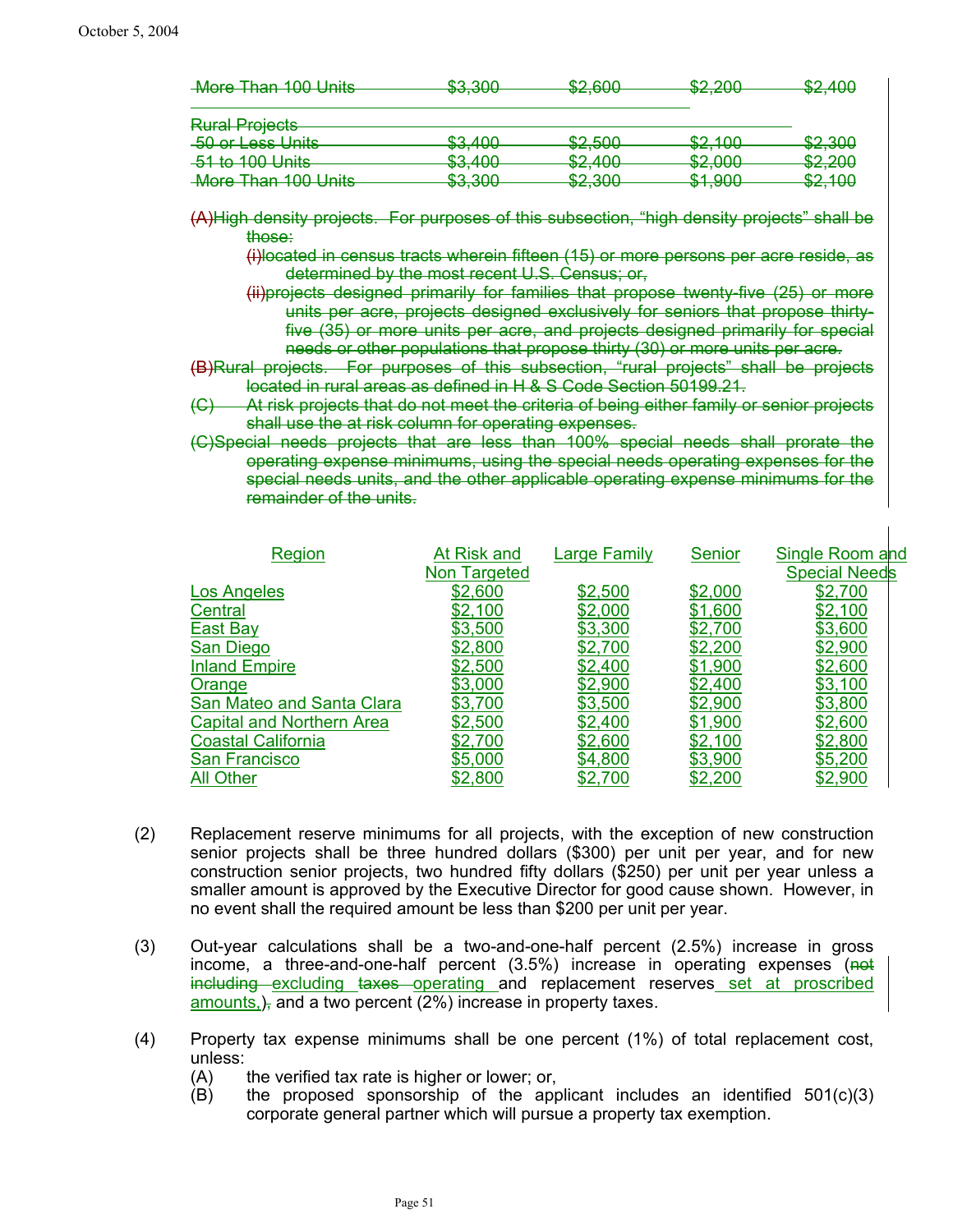- (5) Vacancy and collection loss minimums shall be five percent (5%) for family, seniors, and at-risk proposals, and ten percent (10%) for special needs and SRO proposals, unless waived by the Executive Director based on vacancy data in the market area for the population to be served.
- (6) Loan terms, including interest rate, length of term, and debt service coverage, shall be evidenced as achievable and supported in the application, or applicant shall be subject to the prevailing loan terms of a lender selected by the Committee.
- (7) Variable interest rate permanent loans shall be considered at the ceiling underwriting interest rate, or, alternatively, at the permanent lender's underwriting rate upon submission of a letter from the lender indicating the rate used by it to underwrite the loan. All permanent loan commitments with variable interest rates must demonstrate that a "ceiling" rate is included in the loan commitment or loan documentation. If not, the permanent loan will not be accepted by CTCAC as a funding source.
- (8) "Cash flow after debt service," shall be limited to the higher of twenty-five percent (25%) of the anticipated annual debt service payment or eight percent (8%) of gross income, during any one of the first three years of project operation.<del>, subject to reduction in Credit</del> amounts commensurate with said limit. Should the limits at place-in-service be exceeded in any one of the first three years as demonstrated on the pro forma statement utilizing CTCAC underwriting requirements, the maximum annual Federal Credit will be reduced by the amounts necessary to meet the limitations. The reduction in maximum annual Federal Credit may not be increased subsequent to any adjustment made under this section.
- (9) The income from the residential portion of a project shall not be used to support any negative cash flow of a commercial portion. Alternatively, the commercial income shall not support the residential portion. <del>, without evidence that adequate security will be</del> provided to substitute for commercial income deficits that may arise.Applicants must provide an analysis of the anticipated commercial income and expenses.

Authority: Section 50199.17, Health & Safety Code.

Reference: Sections 12206, 17058, and 23610.5, Revenue & Taxation Code; Sections 50199.4- 50199.22, Health & Safety Code.

Section 10328. Conditions on Credit Reservations

- (a) General. All reservations of GreditTax Credits shall be conditioned upon:
	- (1) timely project completion;
	- (2) receipt of amounts of  $\overline{Gredit}$ Tax Credits no greater than necessary for financial feasibility  $\overline{G}$ and viability as a qualified low-income housing project throughout the extended use period;
	- (3) income targets as proposed in the application; and,
- (b) Preliminary reservations. Preliminary reservations of CreditTax Credits shall be subject to conditions as described in this subsection and applicable statutes. Reservations of CreditTax Credits shall be conditioned upon the Committee's receipt of the performance deposit described in Section 10335 and an executed reservation letter bearing the applicant's signature accepting the reservation within twenty (20) calendar days of the Committee's notice to the applicant of the preliminary reservation. However, should the 20-day period for returning the executed reservation letter continue past December 15 of any year, an applicant may be required to execute and return the reservation letter in less than twenty (20) days in order that the reservation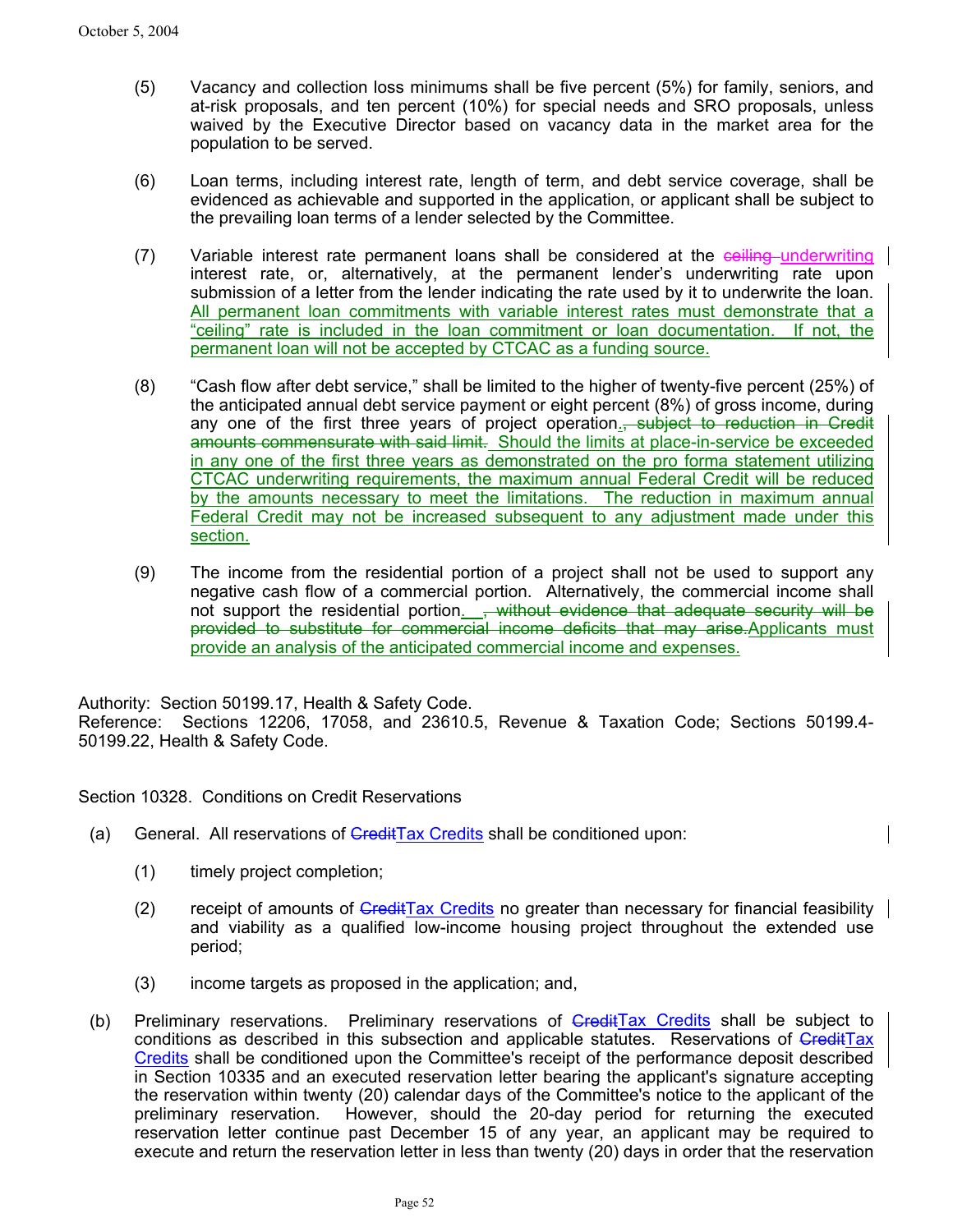be effective. Failure to comply with any shortened period would invalidate the reservation offer and permit the Committee to offer a reservation to the next eligible project.

(c) Final Reservations. No later than February 1 of the year that the building(s) must be placed-inservice pursuant to Section 42(h)(E)(i) of the Internal Revenue Code of 1986, as amended, the applicant shall provide the Committee a Final Reservation application providing the documentation for the project set forth in Section 10322(i)(1) of these regulations. Failure to provide the documentation at the time required may result in rescission of the Credit reservation and cancellation of a carryover allocation.

Upon receipt of the Final Reservation application and supporting documentation, the Committee shall conduct a financial feasibility and cost reasonableness analysis for the proposed project, and determine if all conditions of the preliminary reservation have been satisfied. Substantive changes to the approved application, in particular, changes to the financing plan or costs, need to be explained by the applicant in detail, and may cause the project to be reconsidered by the Committee. If all conditions have been satisfied, a final reservation of CreditTax Credits shall be made in an amount not to exceed the maximum dollar amount of CreditTax Credits stated in the Preliminary Reservation. The Committee shall detail in the final reservation letter additional submission requirements necessary to receive tax forms for claiming CreditTax Credits.

- (d) Carryover Allocations. Except for those applying under section 10326 of these regulations, applicants receiving a Credit reservation shall satisfy either the Placed-in-service requirements pursuant to subsection 10322(i)(2) or carryover allocation requirements in the year the reservation is made, pursuant to IRC Section  $42(h)(1)(E)$  and these regulations, as detailed below. An application for a carryover allocation must be submitted by October 31 of the year of the reservation, together with the applicable allocation fee, and all required documentation, except that the time for meeting the "10%" test and submitting related documentation, and owning the land, will be no later than six (6) months after the date of the carryover allocation.
	- (1) Additional documentation and analysis. The Executive Director may request, and the holder of a Credit reservation shall provide, additional documentation required for processing a carryover allocation. Following submission of carryover allocation documents, the Executive Director shall conduct a financial feasibility and cost reasonableness analysis. Substantive changes to the approved application, in particular, changes to the financing plan or costs must be explained by the applicant in detail, and may cause the project to be reconsidered by the Committee. Once the analysis is satisfactorily concluded, a carryover allocation of GreditTax Credits shall be made in an amount not to exceed the maximum dollar amount of Credit stated in the Preliminary Reservation.
	- (2) In addition to the requirements of the IRC, to receive a carryover allocation an applicant shall provide evidence that applicant has maintained site control from the time of application and, if the land is not already owned, will continue to maintain site control until the time for submitting evidence of the land's purchase.
	- (3) Certification. The Committee shall require a certification from an applicant that has received a reservation, that the facts in the application continue to be true before an allocation is made.
- (e) Placed-in-service. Upon completion of construction of the proposed project, the applicant shall submit documentation required by Section 10322(i)(2). the conditions of the final reservation and carryover allocation, if applicable, including an executed regulatory agreement, provided by the Committee, and the compliance monitoring fee required by Section 10335. Additionally, the applicant shall provide a signed certification that all applicable minimum construction standards of Section 10325(f)(7) or 10326(g)(6) have been incorporated into the project or that a waiver has been granted. The Executive Director shall determine if all conditions of the final reservation and carryover allocation have been satisfied. Substantive changes to the approved application, in particular, changes to the financing plan or costs, need to be explained by the applicant in detail,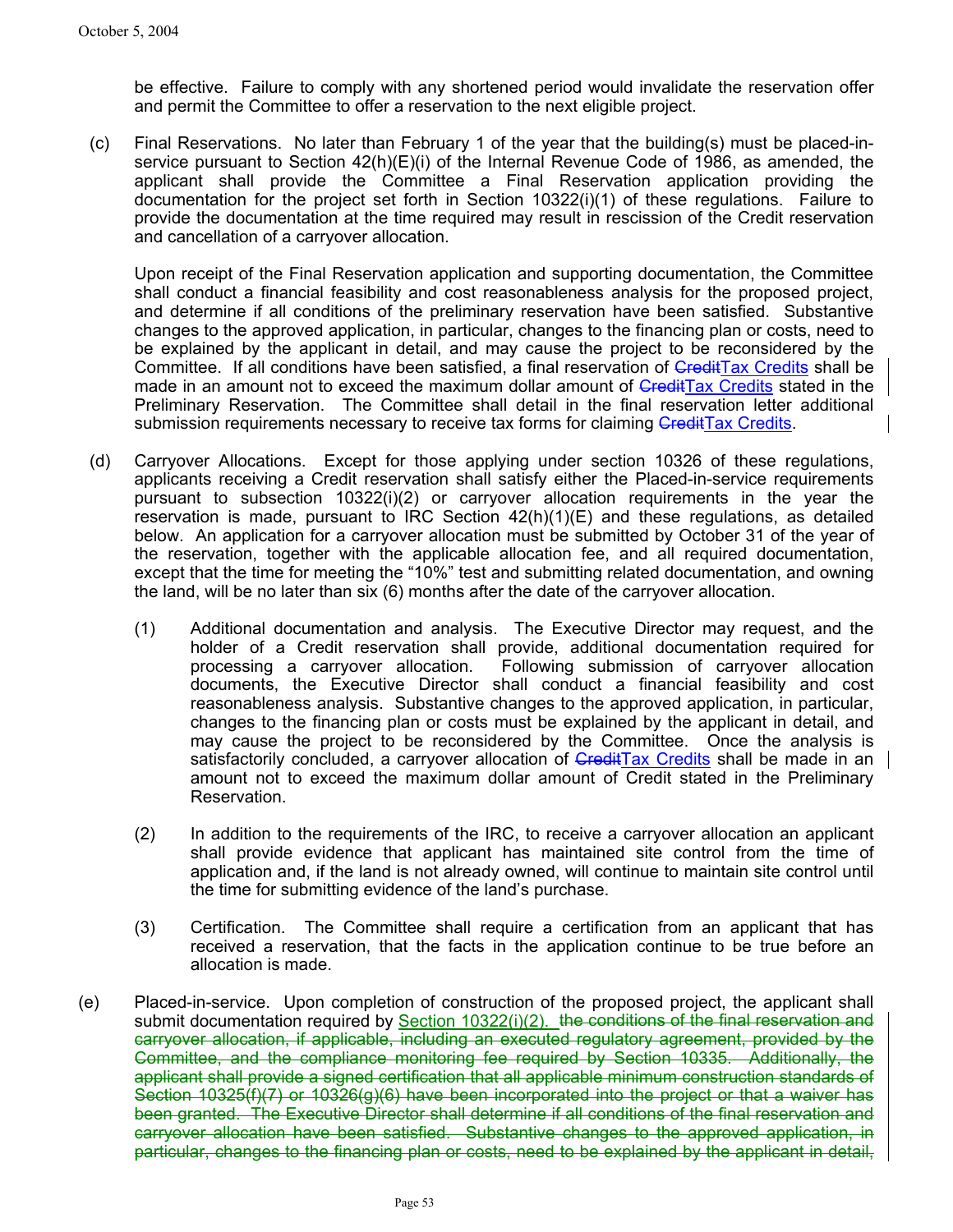and may cause the project to be reconsidered by the Committee. If all conditions have been satisfied, tax forms shall be issued reflecting an amount of CreditTax Credits not to exceed the maximum amount of CreditTax Credits stated in the Preliminary Reservation.

(f) Additional Conditions to Reservations and Allocations of CreditTax Credits. Additional conditions, including cancellation, disqualification and other sanctions may be imposed by the Committee in furtherance of the purposes of the **CreditTax Credits programs.** 

Authority: Section 50199.17, Health & Safety Code.

Reference: Sections 12206, 17058, and 23610.5, Revenue & Taxation Code; Sections 50199.4- 50199.22, Health & Safety Code.

Section 10330. Appeals

- (a) Availability. No applicant may appeal the Committee staff evaluation of another applicant's application. An applicant may file an appeal of a Committee staff evaluation, limited to: (1) determination of the application point score;
	- $(2)$  or disqualification from participation in the program pursuant to subsection 10325(c);
	- $(3)$  qualification for "additional threshold requirements," pursuant to subsection 10325(g); and,
	- $(4)$  determination of the Credit amount, pursuant to Section 10327. No applicant may appeal the Committee staff evaluation of another applicant's application.
- (b) Timing. The appeal shall must be submitted in writing and be-received by the Committee not later than seven (7) calendar days following the transmittal date of the Committee staff 's point or disqualification letter. report. The appeal shall identify specifically, based upon existing documentationpreviously submitted application materials, the applicant's grounds for the appeal.
- (c) Review. The Executive DirectorStaff shall respond in writing to the appeal letter.  $\frac{1}{2}$  and, if if the applicant is not satisfied with that response, the applicant shall be permitted tomay appeal in writing to the CommitteeExecutive Director. , provided that the appeal is This appeal must be received at least seven  $(7)$  calendar days before the next scheduled Committee meeting. at which funding decisions are expected to be made, or, if the determination of the appeal to the Executive Director is made less than seven (7) days prior to the Committee meeting, at least three (3) calendar days before the Committee meeting. If the applicant wishes to appeal the Executive Director's decision, an appeal must be filed within three days subsequent to the transmittal date of the Executive Director's decision, and no more than seven (7) calendar days prior to the next scheduled Committee meeting. The initial appeal on any given project, when directed to the Executive Director or the Committee, must be accompanied by a two thousand five hundred dollar (\$2,500) nonrefundable fee payment payable to CTCAC. No appeals will be addressed without this payment. The appeal review shall be based upon the existing documentation submitted by the applicant when the application was filed. The Committee staff shall prepare a brief statement of findings as a result of the appeal review. The statement will either uphold the original Committee staff report or will explain the modification recommended. The statement will be made available to the applicant at or before the Committee meeting.

Authority: Section 50199.17, Health & Safety Code. Reference: Sections 12206, 17058, and 23610.5, Revenue & Taxation Code; Sections 50199.4- 50199.22, Health & Safety Code.

Section 10335. Fees and Performance Deposit

(a) Application fee. Every applicant, including tax-exempt bond project applicants, shall be required to pay an application filing fee of \$2,000. This fee shall be paid in a cashier's check payable to the Committee and shall be submitted with the application. This fee is not refundable. Applicants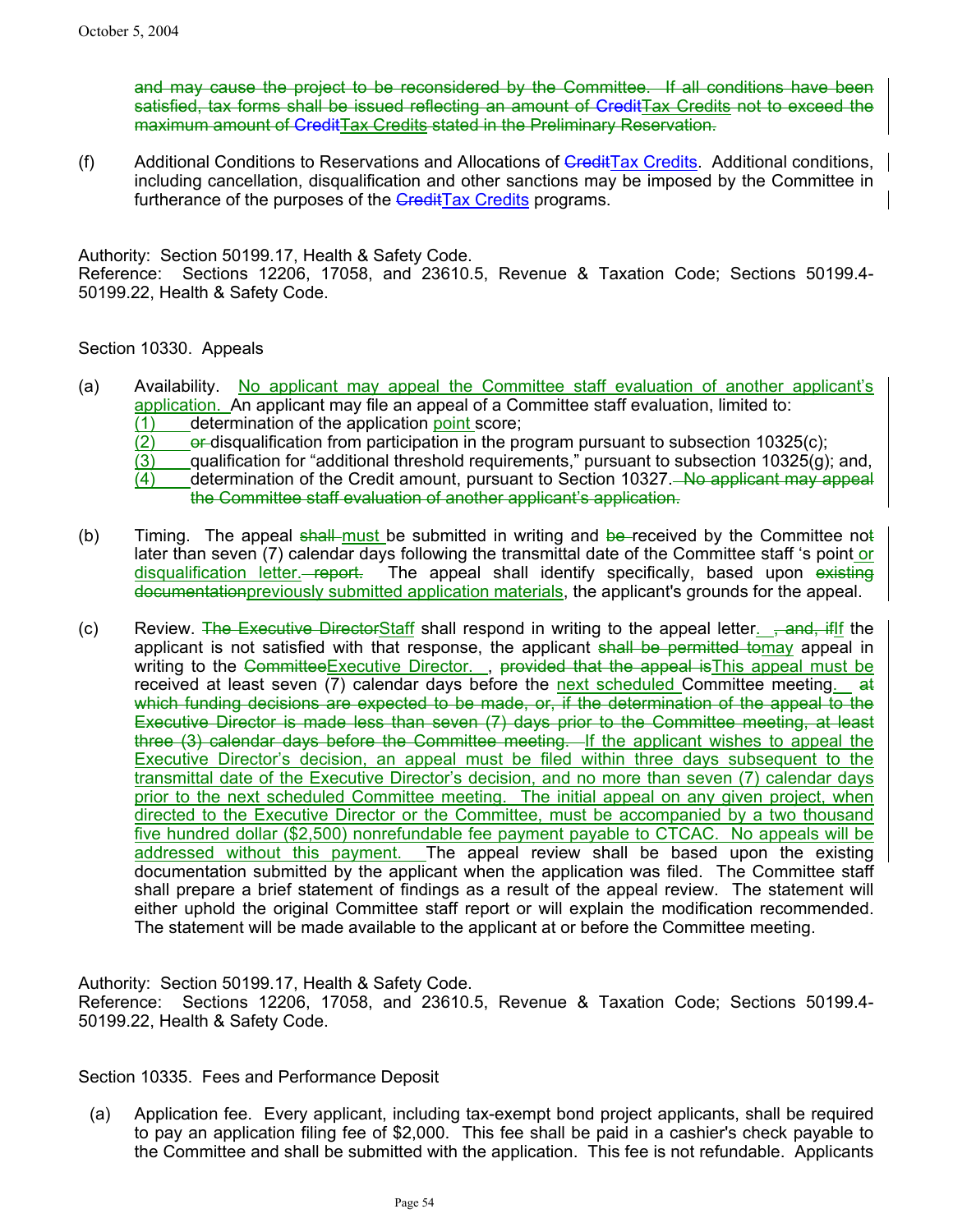reapplying in the same calendar year for an essentially similar project on the same project site, shall be required to pay an additional \$1,000 filing fee to be considered in a subsequent funding round, regardless of whether any amendments are made to the re-filed application. At the request of the applicant and upon payment of the applicable fee by the application filing deadline, applications remaining on file will be considered as is, or as amended, as of the date of a reservation cycle deadline. It is the sole responsibility of the applicant to amend its application prior to the reservation cycle deadline to meet all application requirements of these regulations, and to submit a "complete" application in accordance with Section 10322.

- (1) Local Reviewing Agency. One-half of the initial application filing fee shall be provided to an official Local Reviewing Agency (LRA) which completes a project evaluation for the Committee. The Local Reviewing Agency may waive its portion of the application filing fee. Such waiver shall be evidenced by written confirmation from the LRA, included with the application. An application that includes such written confirmation from an LRA may remit an application filing fee of \$1,000
- (b) Allocation fee. Every applicant who receives a reservation of CreditTax Credits, except taxexempt bond project applicants, shall be required to pay an allocation fee equal to four percent (4%) of the dollar amount of the first year's federal Federal Credit amount reserved. Reservations of CreditTax Credits shall be conditioned upon the Committee's receipt of the required fee paid by cashier's check made payable to the Committee prior to execution of a carryover allocation or issuance of tax forms, whichever comes first. This fee is not refundable.
- (c) Appeal fee. Any applicant submitting an appeal to the Executive Director and/or the Committee with respect to CTCAC's action on a given application, will pay a one time, nonrefundable fee to CTCAC. This fee, in the amount of two thousand five hundred dollars (\$2,500) must be paid by cashier's check payable to CTCAC, and must accompany the original appeal letter.
- $\left\langle \Theta \right\rangle$ (d) Reservation fee. Tax-exempt bond project applicants receiving Credit reservations shall be required to pay a reservation fee equal to one percent  $(1%)$  of the annual fFederal CreditTax Credit amount reserved. Reservations of CreditTax Credits shall be conditioned upon the Committee's receipt of the required fee within twenty (20) days of issuance of a tax-exempt bond reservation or prior to the issuance of tax forms, whichever is first.
- (d)(e) Performance deposit. Each applicant receiving a preliminary reservation of federalFederal, or federal Federal and stateState, GreditTax Credits shall submit a performance deposit equal to four percent (4%) of the first year's federal Federal Credit amount reserved. Notwithstanding the other provisions of this subsection, an applicant requesting federal CreditTax Credits not subject to the federal Federal housing Credit ceilingCeiling and requesting State CreditTax Credits, shall be required to submit a performance deposit in an amount equal to four percent (4%) of the first year's state State Credit amount reserved for the project. Notwithstanding the other provisions of this Section, an applicant requesting only  $f_{\text{E}}$ ederal GreditTax Credits not subject to the federalFederal housing Credit ceilingCeiling, shall not be required to submit a performance deposit.
	- (1) Timing and form of payment. The performance deposit shall be submitted in a cashier's check payable to the Committee within twenty (20) calendar days of the Committee's notice to the applicant of a preliminary reservation.
	- (2) Returned CreditTax Credits. If CreditTax Credits is are returned after a reservation has been accepted, the performance deposit is not refundable, with the following exceptions. Projects unable to proceed due to a natural disaster, a law suit, or similar extraordinary circumstance that prohibits project development may be eligible for a refund. Requests to refund a deposit shall be submitted in writing for Committee consideration. Amounts not refunded are forfeited to the Committee. All forfeited funds shall be deposited in the occupancy compliance monitoring account to be used to help cover the costs of performing the responsibilities described in Section 10337.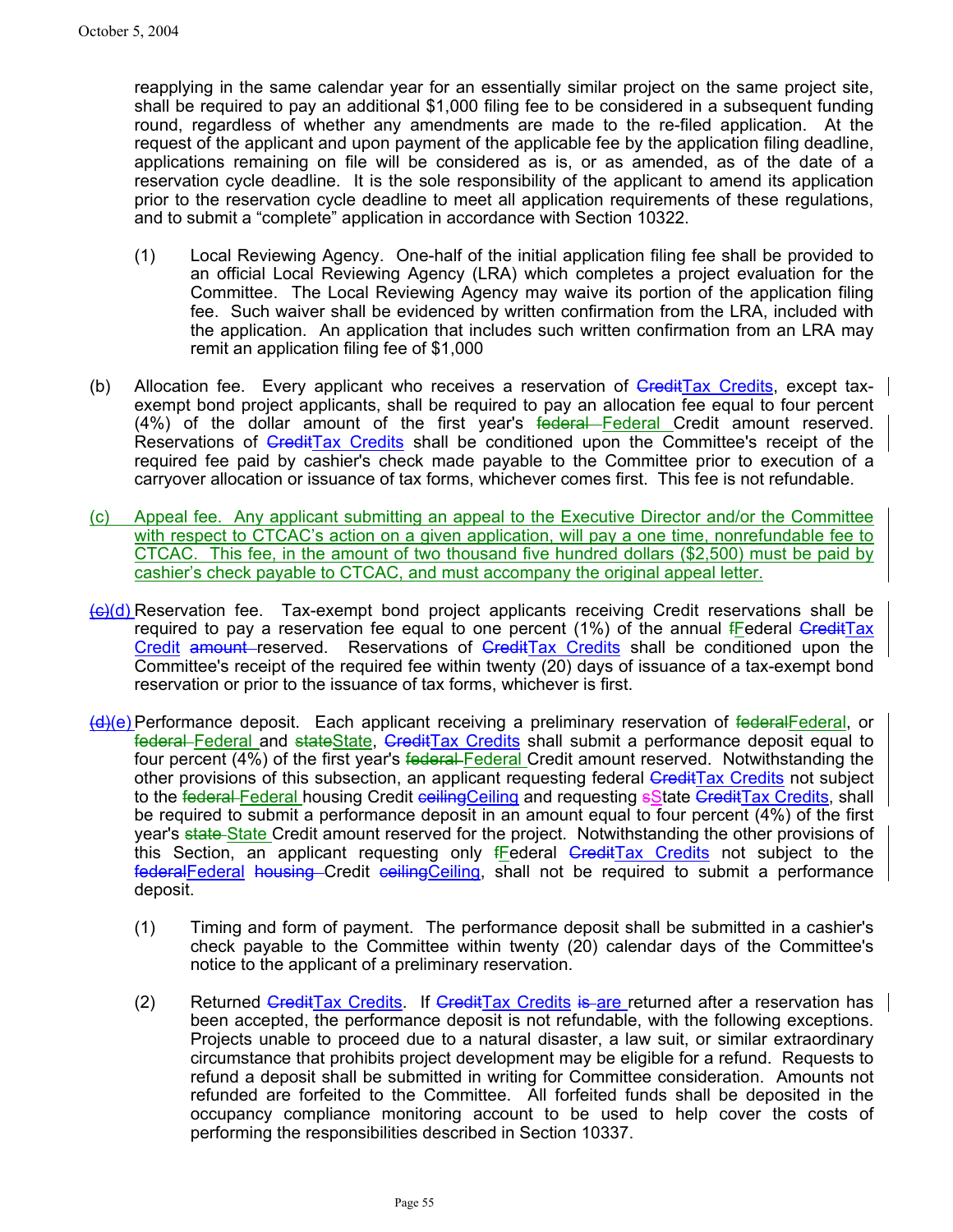(3) Refund or forfeiture. To receive a full refund of the performance deposit, the applicant shall do all of the following: place the project in service under the time limits permitted by law; qualify the project as a low-income housing project as described in Section 42; meet all the conditions under which the reservation of GreditTax Credits was made; certify to the Committee that the *CreditTax Credits* allocated will be claimed; and, execute a regulatory agreement for the project.

If the Committee cancels a Credit because of misrepresentation by the applicant either before or after an allocation is made, the performance deposit is not refundable. If the project is completed, but does not become a qualified low-income housing project, the performance deposit is not refundable.

- (4) Appeals. An applicant may appeal the forfeiture of a performance deposit, by submitting in writing, a statement as to why the deposit should be refunded. The appeal shall be received by the Committee not later than seven (7) calendar days after the date of mailing by the Committee of the action from which the appeal is to be taken. The Executive Director shall review the appeal, make a recommendation to the Committee, and submit the appeal to the Committee for a decision.
- $\left\langle \Theta \right\rangle$ (f) Compliance monitoring fee. The Committee shall charge a \$410 per low-income unit fee to cover the costs associated with compliance monitoring throughout the extended-use period. Generally, payment of the fee shall be made prior to the issuance of federal Federal and/or state State tax forms. Assessment of a lesser fee, and any alternative timing for payment of the fee, may be approved at the sole discretion of the Executive Director and shall only be considered where convincing proof of financial hardship to the owner is provided. Nothing in this subsection shall preclude the Committee from charging an additional fee to cover the costs of any compliance monitoring required, but an additional fee shall not be required prior to the end of the initial 15 year compliance period.

Authority: Section 50199.17, Health & Safety Code. Reference: Sections 12206, 17058, and 23610.5, Revenue & Taxation Code; Sections 50199.4- 50199.22, Health & Safety Code.

Section 10337. Compliance

- (a) Regulatory Agreement. All recipients of **GreditTax Credits**, whether federal Federal only, or both federal Federal and stateState, are required to execute a regulatory agreement, as a condition to the Committee's making an allocation, which will be recorded against the property for which the GreditTax Credits is are allocated, and, if applicable, will reflect all scoring criteria proposed by the applicant in the competition for federal Federal and/or state State housing Credit ceilingCeiling.
- (b) Responsibility of owner. All compliance requirements monitored by the Committee shall be the responsibility of the project owner. Any failure by the owner to respond to compliance reports and certification requirements will be considered an act of noncompliance and shall be reported to the IRS if reasonable attempts by the Committee to obtain the information are unsuccessful.
- (c) Compliance monitoring procedure. As required by Section 42(m), allocating agencies are to follow a compliance monitoring procedure to monitor all Credit projects for compliance with provisions of Section 42. Compliance with Section 42 is the sole responsibility of the owner of the building for which the Credit is allowable. The Committee's obligation to monitor projects for compliance with the requirements of Section 42 does not place liability on the Committee for any owner's noncompliance, nor does it relieve the owner of its responsibility to comply with Section 42.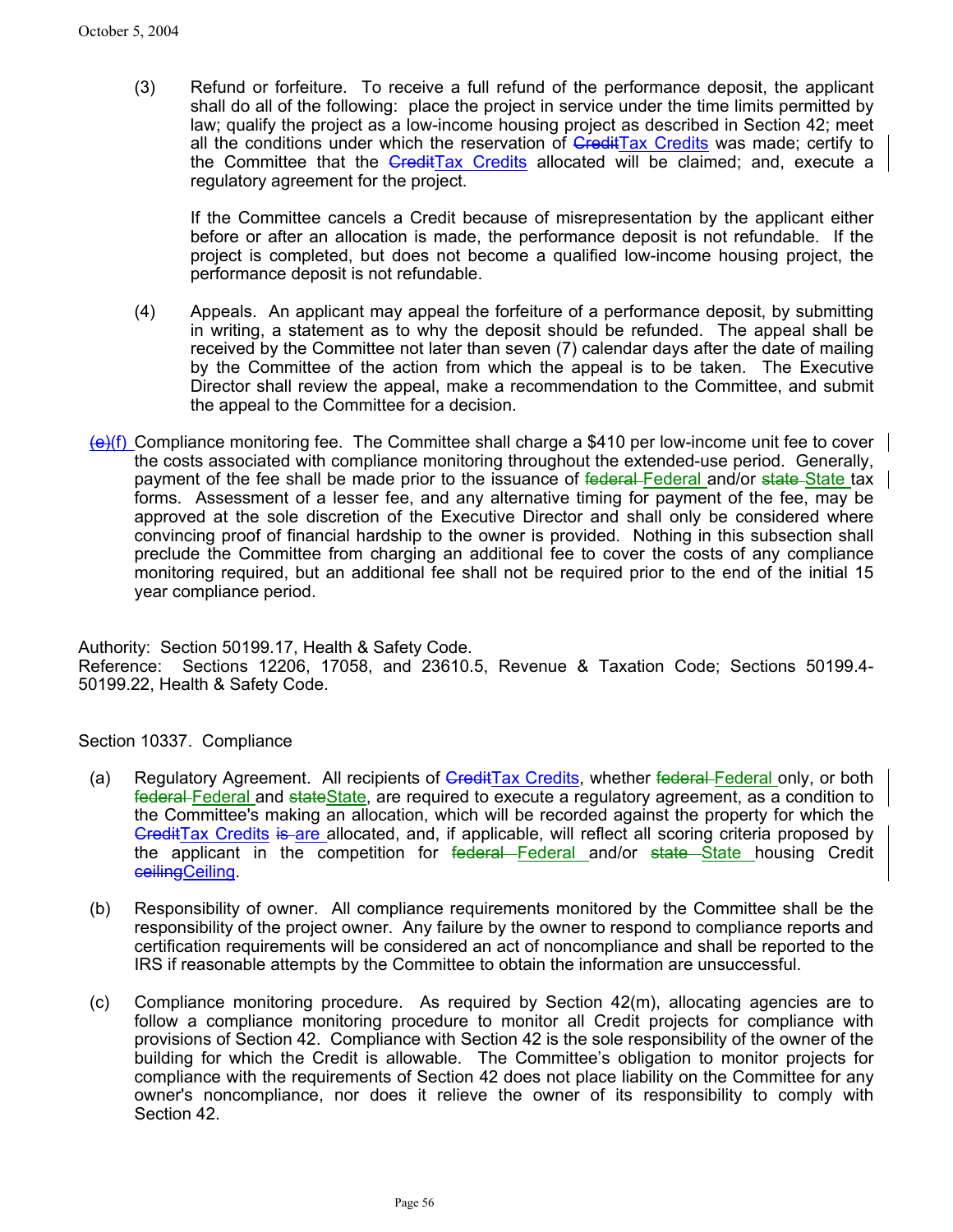- (1) Record keeping. The owner of a Credit project is required to retain records for each qualified low income building in the project for each year in the compliance period showing: the total number of residential rental units in the building (including the number of bedrooms, and unit size in square feet); the percentage of residential rental units in the building that are low-income units; the rent charged for each unit (including utility allowance); the number of household members in each unit; notation of any vacant units; move-in dates for all units; tenant's (i.e., household) income; documentation to support each household's income certification; the eligible basis and qualified basis of the building at the end of the first year of the Credit period; and, the character and use of any nonresidential portion of the building included in the building's eligible basis.
- (2) Record Retention. For each qualified low-income building in the project, and for each year of the compliance period, owners and the Committee are required to retain records of the information described above in "record keeping requirements."
	- (A) Owners shall retain documents according to the following schedule:
		- (i) for at least six years following the due date (with extensions) for filing the federal Federal income tax return for that year (for each year except the first year of the Credit period); and,
		- (ii) for the first year of the Credit period, at least six years following the due date (with extensions) for filing the  $f$ ederal Federal income tax return for the last  $\vert$ year of the compliance period of the building.
		- (iii) for local health, safety, or building code violation reports or notices issued by a state or local governmental entity, until the Committee has inspected the reports or notices and completes the tenant file and unit inspections and the violation has been corrected. This subsection shall take effect beginning January 1, 2001.
	- (B) The Committee shall retain records of noncompliance, or failure to certify, for at least six years beyond the Committee's filing of the respective IRS noncompliance Form 8823. Should the Committee require submission of copies of tenant certifications and records, it shall retain them for three years from the end of the calendar year it receives them. Should it instead review tenant files at the management office of the subject project, it shall retain its review notes and any other pertinent information for the same three-year period. The Committee shall retain all other project documentation for the same three-year period.
- (3) Certification requirements. Under penalty of perjury, a Credit project owner is required to annually, during each year of the compliance period, meet the certification requirements of U.S. Treasury Regulations 26 CFR 1.42-5(c), (which beginning January 1, 2001, includes certifications that no finding of discrimination under the Fair Housing Act, 42 USC 3601 occurred for the project), that the buildings and low income units in the project were suitable for occupancy taking into account local health, safety, and building codes , that no violation reports were issued for any building or low income unit in the property by the responsible state or local government unit, that the owner did not refuse to lease a unit to an applicant because the applicant had a section 8 voucher or certificate, and that except for transitional or single room occupancy housing, all low income units in the project were used on a nontransient basis. The following must also be certified to by the owner:
	- (A) the project met all terms and conditions recorded in its Regulatory Agreement, if applicable;
	- (B) the applicable fraction (as defined in IRC Section  $42(c)(1)(B)$ ) met all requirements of the Credit allocation as specified on IRS Form(s) 8609 (Low-Income Housing Credit Allocation Certification.);
	- (C) no change in ownership of the project has occurred during the reporting period;
	- (D) the project has not been notified by the IRS that it is no longer a "qualified lowincome housing project" within the meaning of Section 42 of the IRC;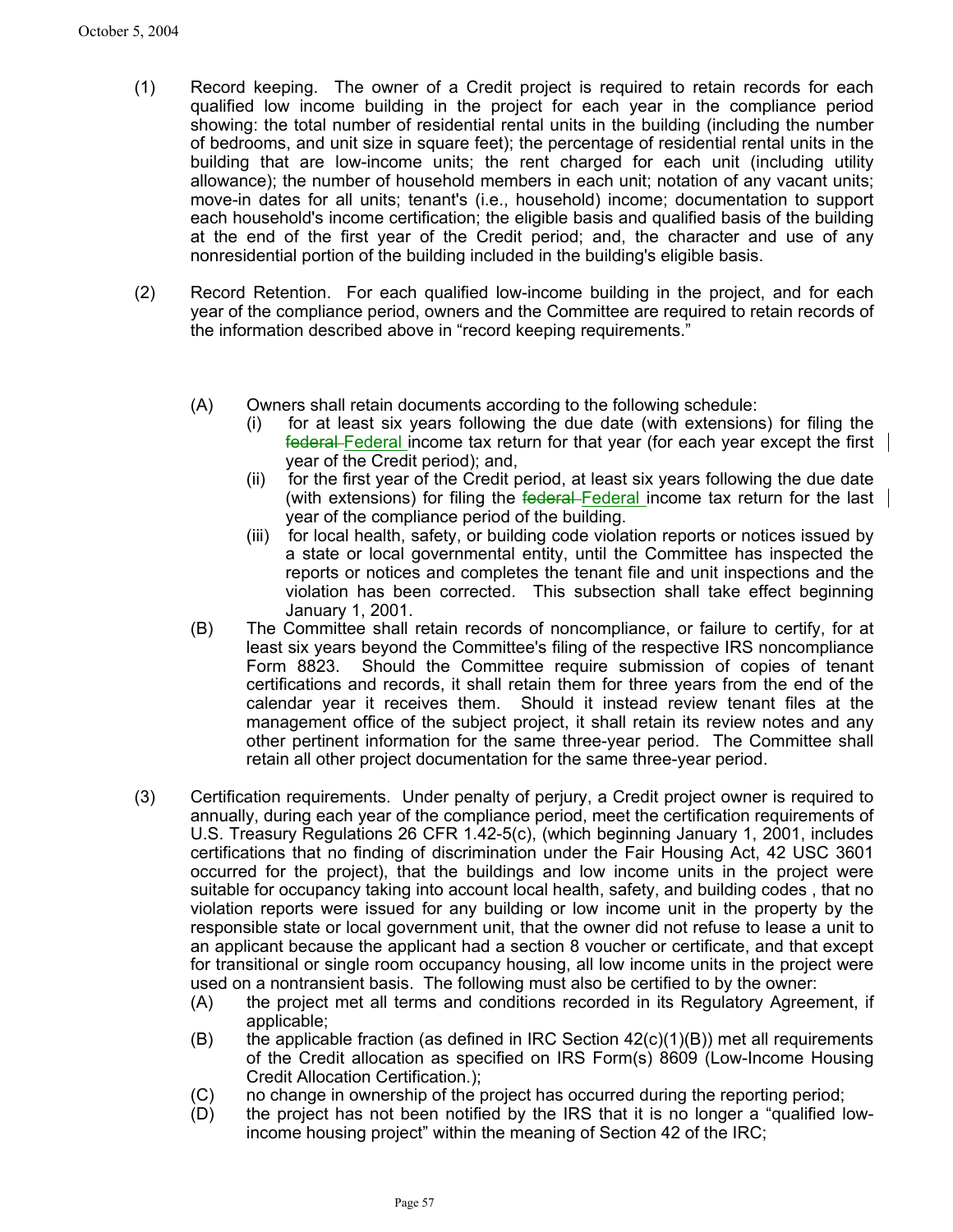- (E) no additional tax-exempt bond funds or other Federal grants or loans with interest rates below the applicable federal Federal rate have been used in the Project since it was placed-in-service; and,
- (F) report the number of units that were occupied by Credit eligible households during the reporting period.
- (4) Status report, file and on site physical inspection. Beginning in 2001, the Committee or its agent will conduct file and on site physical inspections for all projects no later than the end of the second calendar year following the year the last building in the project is placed-inservice, and once every three years thereafter. These physical inspections will be conducted for all buildings and common areas in each project, and for at least 20% of the low-income units in each project. The tenant file reviews will also be for at least 20% of the low-income units in each project, but may be conducted on site or off site. Each year the Committee shall select projects for which site inspections will be conducted. The projects shall be selected using guidelines established by the Executive Director for such purpose, while the units and tenant records to be inspected shall be randomly selected. Advance notice shall not be given of the Committee's selection process, or of which tenant records will be inspected at selected projects; however, an owner shall be given reasonable notice prior to a project inspection.
	- (A) A Notice of Intent to Conduct Compliance Inspection and a Project Status Report (PSR) form will be delivered to the project owner within a reasonable period before an inspection is scheduled to occur. The completed PSR form shall be submitted to the Committee by the owner prior to the compliance inspection. The Committee will review the information submitted on the PSR for compliance with income, rent and other requirements prior to performing the tenant file inspection.
	- (B) Each project undergoing a file inspection will be subject to a physical inspection to assure compliance with local health, safety, and building codes or with HUD's uniform physical condition standards. Owners shall be notified of the inspection results.
	- (C) The Committee may perform its status report, file inspection procedures and physical inspection on Credit projects even if other governmental agencies also monitor those projects. The Committee's reliance on other review findings may alter the extent of the review, solely at the Committee's discretion and as allowed by IRS regulations. The Committee may rely on reports of site visits prepared by lenders or other governmental agencies, at its sole discretion. The Committee shall, whenever possible, coordinate its procedures with those of other agencies, lenders and investors.
- (5) Notification of noncompliance. The Committee shall notify owners in writing if the owner is required to submit documents/information related to either the physical or tenant file inspection. If the Committee does not receive the information requested, is not permitted or otherwise is unable to conduct the inspections or discovers noncompliance with Section 42 as a result of its review, the owner shall be notified in writing before any notice is sent to the IRS.
- (6) Correction period. It is the intention of the Committee that owners be given every reasonable opportunity to correct any noncompliance. Owners shall be allowed an opportunity to supply missing tenant file documents or to correct other noncompliance within a correction period no longer than ninety (90) days from the date of written notice by the Committee to the owner, unless the violation constitutes an immediate health or safety issue, in which case, the correction should be made immediately. With good cause, the Committee may grant up to a six-month extension of the correction period upon receipt of a written justification from the owner.
- (7) IRS and FTB notification. All instances of noncompliance, whether corrected or not, shall be reported by the Committee to the IRS. This shall be done within forty-five (45) days following the termination of a correction period allowed by the Committee, pertaining to IRS Form 8823.